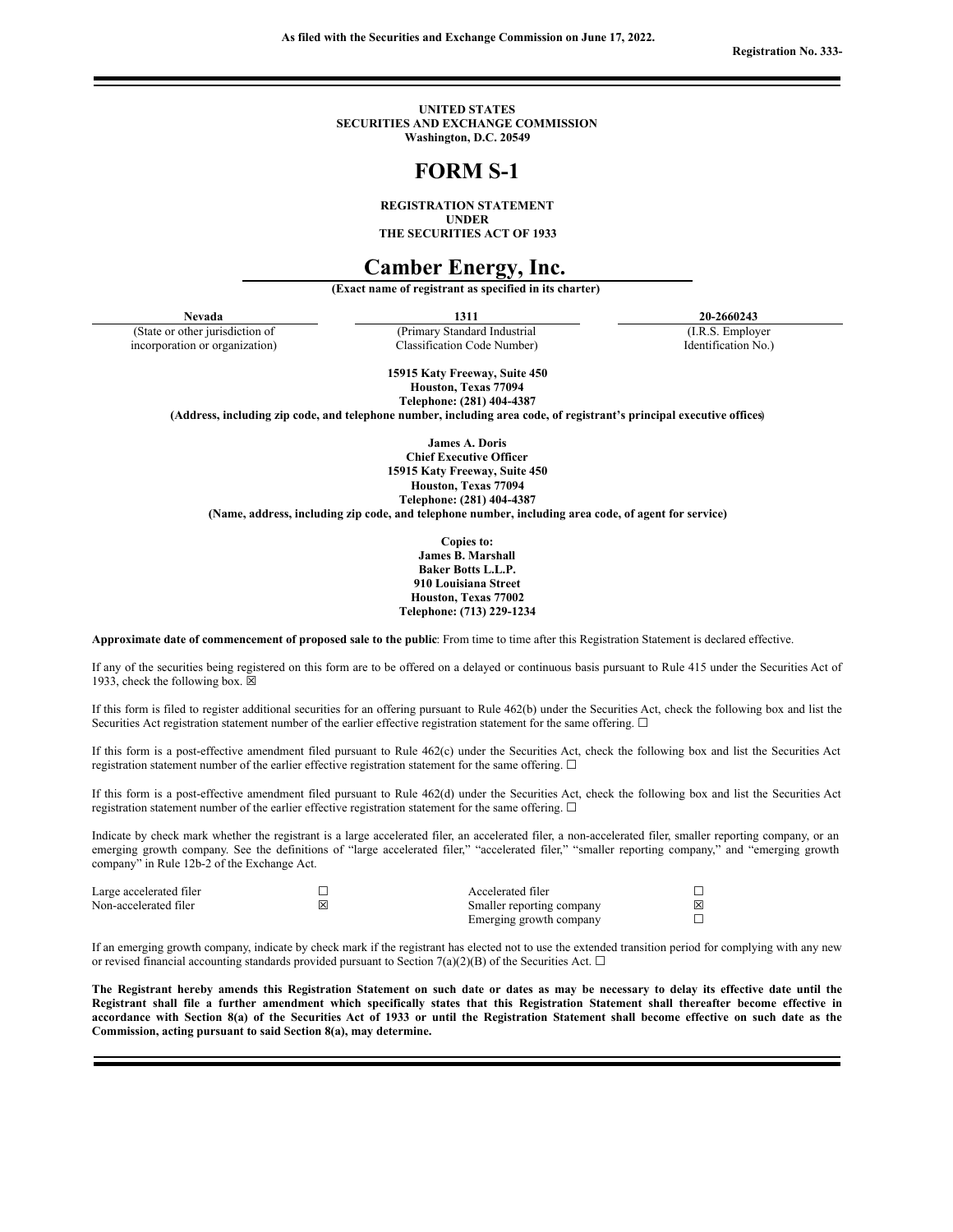The information in this prospectus is not complete and may be changed. These securities may not be sold until the registration statement filed with the Securities and Exchange Commission is effective. This prospectus is not an offer to sell these securities and it is not soliciting an offer to **buy these securities in any jurisdiction where the offer or sale is not permitted.**

#### **PRELIMINARY PROSPECTUS SUBJECT TO COMPLETION, DATED JUNE 17, 2022**



**Camber Energy, Inc. 462,346,364 Shares Common Stock**

Pursuant to this prospectus, the selling stockholders may offer shares of common stock, par value \$0.001 per share ("common stock"), from time to time, if and to the extent as they may determine as described in the "Plan of Distribution" section at prevailing market prices, at prices different than prevailing market prices or at privately negotiated prices. If any shares of common stock are sold, the selling stockholders will pay any brokerage commissions or similar charges incurred for the sale of such shares.

This prospectus relates to the resale of up to an aggregate of 462,346,364 shares of common stock by the selling stockholders (which term, as used in this prospectus, includes pledgees, donees, transferees or other successors-in-interest) identified in this prospectus. The selling stockholders (or their affiliates or other predecessors-in-interest) acquired (A) (i) 100,000,000 warrants (the "Antilles Warrants") exercisable into shares of common stock and (ii) 5,272 shares of Series G convertible preferred stock (the "Series G Preferred Stock") convertible into shares of common stock pursuant to the Stock Purchase Agreement (the "Stock Purchase Agreement"), dated as of December 30, 2021, between us and Antilles Family Office, LLC (the "Antilles") and (B) (i) 50,000,000 warrants (the "Discover Warrants" and, together with the Antilles Warrants, the "Warrants") exercisable into shares of common stock and (ii) a principal loan balance of \$25,000,000 (the "Convertible Loan") convertible into 16,666,667 shares of common stock pursuant to the Loan Agreement (the "Loan Agreement"), dated as of December 24, 2021, between us and Discover Growth Fund, LLC ("Discover" and, together with Antilles, the "selling stockholders").

We are not selling any shares of common stock included in this prospectus and will not receive any of the proceeds from the sale of any shares of common stock sold by the selling stockholders pursuant to this prospectus.

Our common stock is listed on NYSE American LLC ("NYSE American") under the symbol "CEI." On June 15, 2022, the last sale price of our common stock as reported on NYSE American was \$0.48 per share.

Investing in our common stock involves risks. See "Risk Factors" beginning on page 4 of this prospectus and in the documents incorporated by *reference herein to read about factors you should consider before buying our common stock.*

Neither the U.S. Securities and Exchange Commission (the "SEC") nor any state securities commission has approved or disapproved of these securities or passed upon the adequacy or accuracy of this prospectus. Any representation to the contrary is a criminal offense.

The date of this prospectus is  $, 2022$ .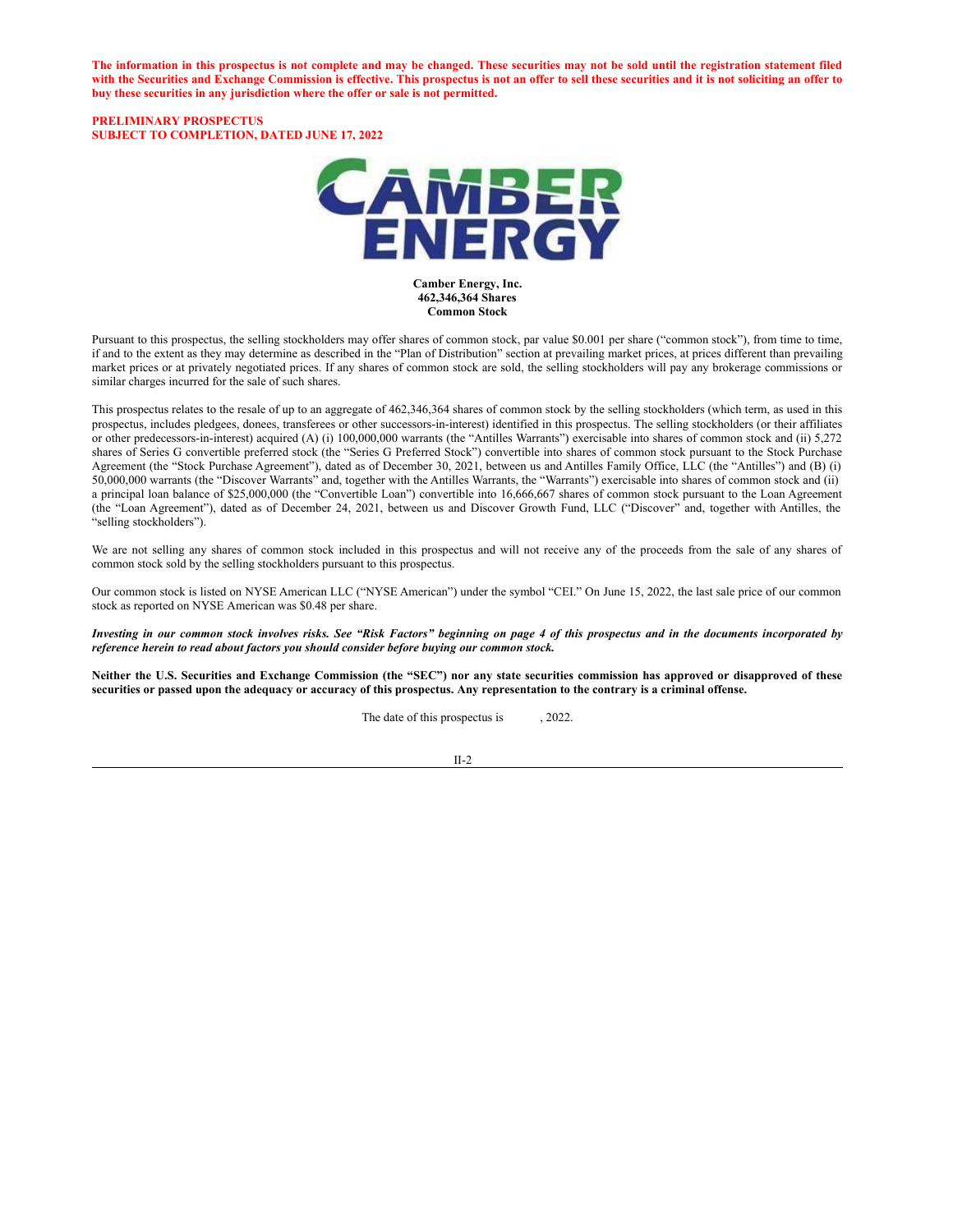<span id="page-2-0"></span>

|                                                                                    | Page |
|------------------------------------------------------------------------------------|------|
| <b>ABOUT THIS PROSPECTUS</b>                                                       |      |
| PROSPECTUS SUMMARY                                                                 |      |
| <b>THE OFFERING</b>                                                                |      |
| <b>RISK FACTORS</b>                                                                | 4    |
| <b>CAUTIONARY NOTE REGARDING FORWARD-LOOKING STATEMENTS</b>                        | 4    |
| <b>USE OF PROCEEDS</b>                                                             | 6    |
| <b>DIVIDEND POLICY</b>                                                             | 6    |
| <b>MANAGEMENT</b>                                                                  | 6    |
| SECURITY OWNERSHIP OF CERTAIN BENEFICIAL OWNERS AND MANAGEMENT                     |      |
| DESCRIPTION OF CAPITAL STOCK                                                       | 8    |
| MATERIAL U.S. FEDERAL INCOME TAX CONSEQUENCES FOR NON-U.S. HOLDERS OF COMMON STOCK | 14   |
| <b>SELLING STOCKHOLDERS</b>                                                        | 17   |
| <b>PLAN OF DISTRIBUTION</b>                                                        | 17   |
| <b>LEGAL MATTERS</b>                                                               | 19   |
| <b>EXPERTS</b>                                                                     | 19   |
| WHERE YOU CAN FIND MORE INFORMATION                                                | 19   |
| <b>INFORMATION INCORPORATED BY REFERENCE</b>                                       | 20   |
|                                                                                    |      |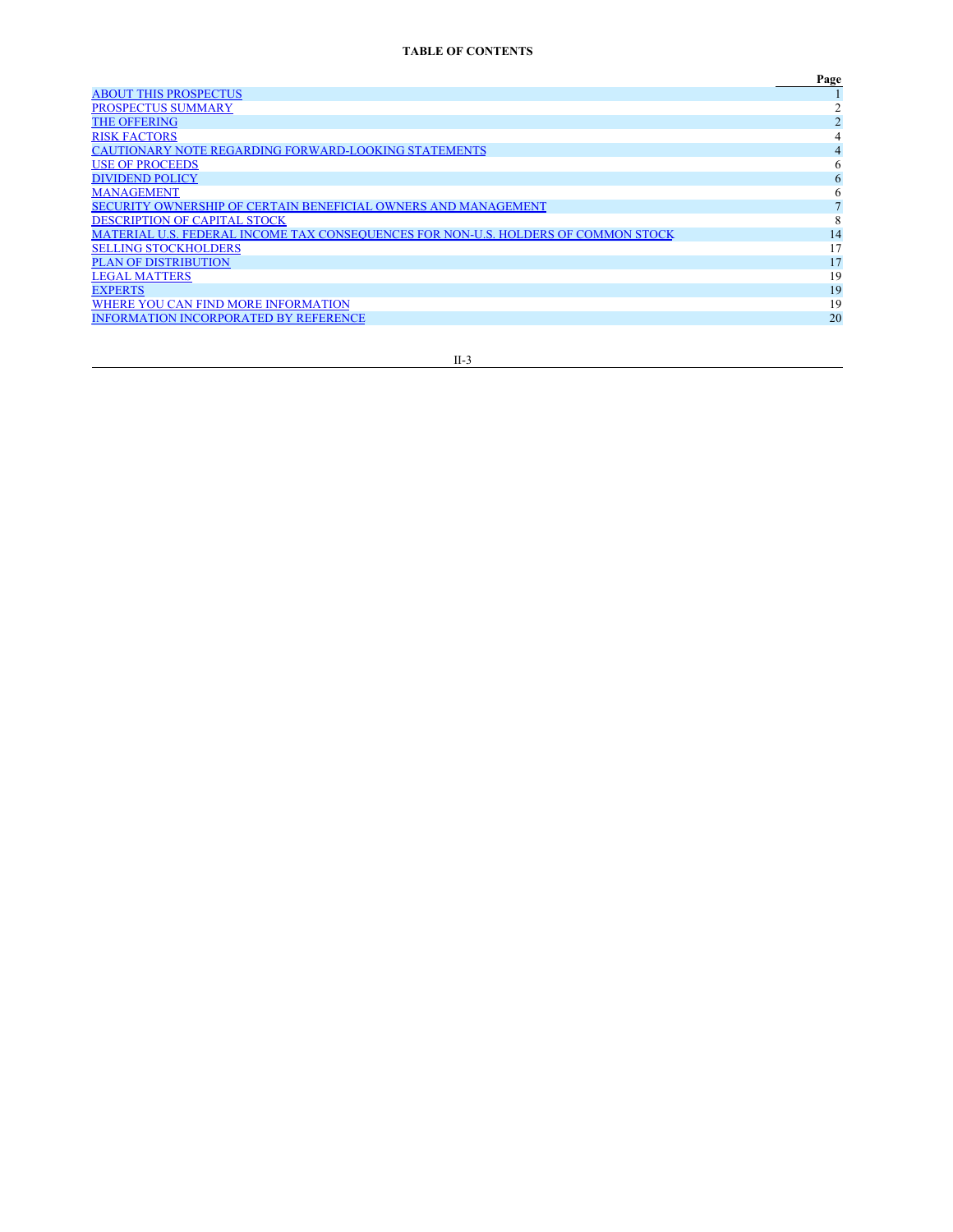### <span id="page-3-0"></span>**ABOUT THIS PROSPECTUS**

This prospectus is part of a registration statement that we have filed with the SEC pursuant to which the selling security holders named herein may, from time to time, offer and sell or otherwise dispose of the securities covered by this prospectus. You should not assume that the information contained in this prospectus is accurate on any date subsequent to the date set forth on the front cover of this prospectus or that any information we have incorporated by reference is correct on any date subsequent to the date of the document incorporated by reference, even though this prospectus is delivered or securities are sold or otherwise disposed of on a later date. It is important for you to read and consider all information contained in this prospectus, including the documents incorporated by reference herein, in making your investment decision. You should also read and consider the information in the documents to which we have referred you under the caption "Where You Can Find More **Information" in this prospectus.**

We have not authorized any dealer, salesman or other person to give any information or to make any representation other than those contained or incorporated by reference in this prospectus. You must not rely upon any information or representation not contained or incorporated by reference in this prospectus. This prospectus does not constitute an offer to sell or the solicitation of an offer to buy any of our securities other than the securities covered hereby, nor does this prospectus constitute an offer to sell or the solicitation of an offer to buy any securities in any jurisdiction to any person to whom it is unlawful to make such offer or solicitation in such jurisdiction.

This prospectus contains forward-looking statements that are subject to a number of risks and uncertainties, many of which are beyond our **control. See "Risk Factors" and "Cautionary Note Regarding Forward-Looking Statements."**

Except where the context otherwise requires or where otherwise indicated, the terms "CEI," "Camber," the "Company," "we," "us," "our" or "ours" refer to Camber Energy, Inc., a Nevada corporation, together with its consolidated subsidiaries.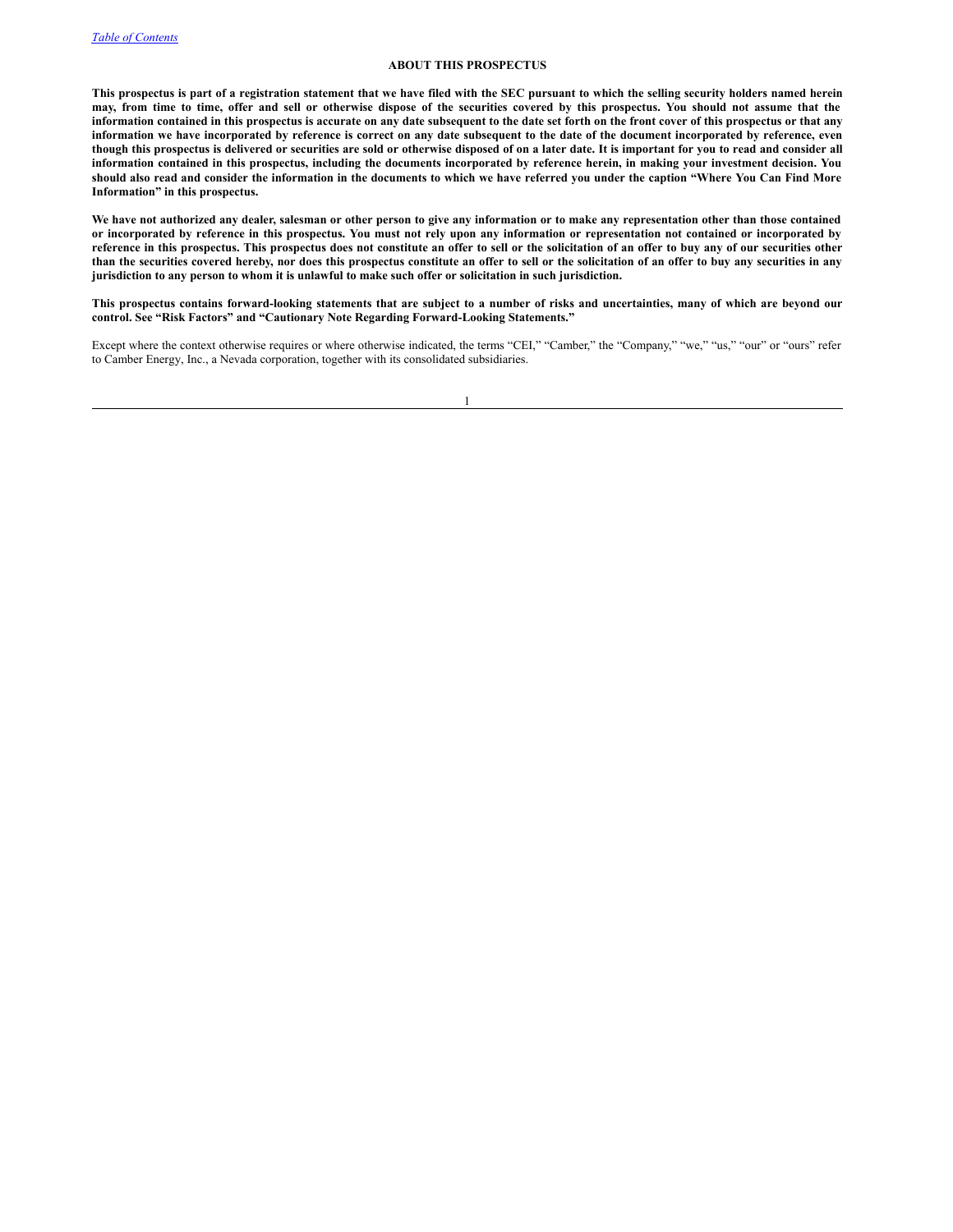# <span id="page-4-0"></span>**PROSPECTUS SUMMARY**

This summary highlights the more detailed information contained elsewhere in this prospectus or incorporated by reference herein and does not contain all of the information that you should consider before deciding to invest in shares of common stock. You should read the entire prospectus carefully, *including the documents incorporated by reference herein.*

#### **Our Company**

We are a Nevada corporation based in Houston, Texas. We are currently primarily engaged in the acquisition, development and sale of crude oil, natural gas and natural gas liquids from various known productive geological formations in Kansas, Louisiana and Texas, and hold interests in non-producing wells in Mississippi. We were incorporated in Nevada in December 2003 under the name Panorama Investments Corp. and changed our name to Lucas Energy, Inc., effective June 9, 2006, and effective January 4, 2017, we changed our name to Camber Energy, Inc. With the acquisition of a majority interest in Viking Energy Group, Inc. on December 23, 2020 and January 8, 2021, our business plan is to acquire a majority interest in assets or entities in the energy sector, including engaging in the acquisition, exploration, development and production of oil and natural gas properties, both individually and through collaborative partnerships with other companies in this field of endeavor.

#### *Corporate Information*

Our principal executive office is located at 15915 Katy Freeway, Suite 450, Houston, Texas 77094, and our telephone number is (281) 404-4387. Our website is *www.camber.energy.com*. Information on our website is not a part of this prospectus. The information contained on, or that can be accessed through, our website is not a part of this prospectus and is not incorporated by reference herein.

# **Risks Associated with Our Business**

An investment in our common stock involves a significant degree of risk. You should carefully consider the risk factors and all of the other information included in this prospectus and the documents we have incorporated by reference into this prospectus, including those in "Item 1A. Risk Factors" in our most recent Annual Report on Form 10-K filed with the SEC, as supplemented by our Quarterly Reports on Form 10-Q, before making an investment decision. Any of these risks and uncertainties could have a material adverse effect on our business, financial condition, cash flows and results of operations could be materially adversely affected. If that occurs, the trading price of our common stock could decline materially, and you could lose all or part of your investment.

The risks included in this prospectus and the documents we have incorporated by reference into this prospectus are not the only risks we face. We may experience additional risks and uncertainties not currently known to us, or as a result of developments occurring in the future. Conditions that we currently deem to be immaterial may also materially and adversely affect our business, financial condition, cash flows and results of operations.

#### <span id="page-4-1"></span>**THE OFFERING**

Shares of common stock offered for resale by Up to 462,346,364 shares (including 150,000,000 shares issuable upon the exercise of the Warrants, the selling stockholders 295,679,697 shares issuable upon conversion of the Series G Preferred Stock and 16,666,667 shares issuable upon conversion the Convertible Loan). Shares of common stock outstanding 440,270,296 shares. Antilles Warrants outstanding 100,000,000 Antilles Warrants, the first 50,000,000 of which are exercisable to purchase an equivalent number of shares of common stock at an exercise price of \$2.00 per warrant, and the remaining 50,000,000 of which are exercisable to purchase an equivalent number of shares at an exercise price of \$4.00 per warrant.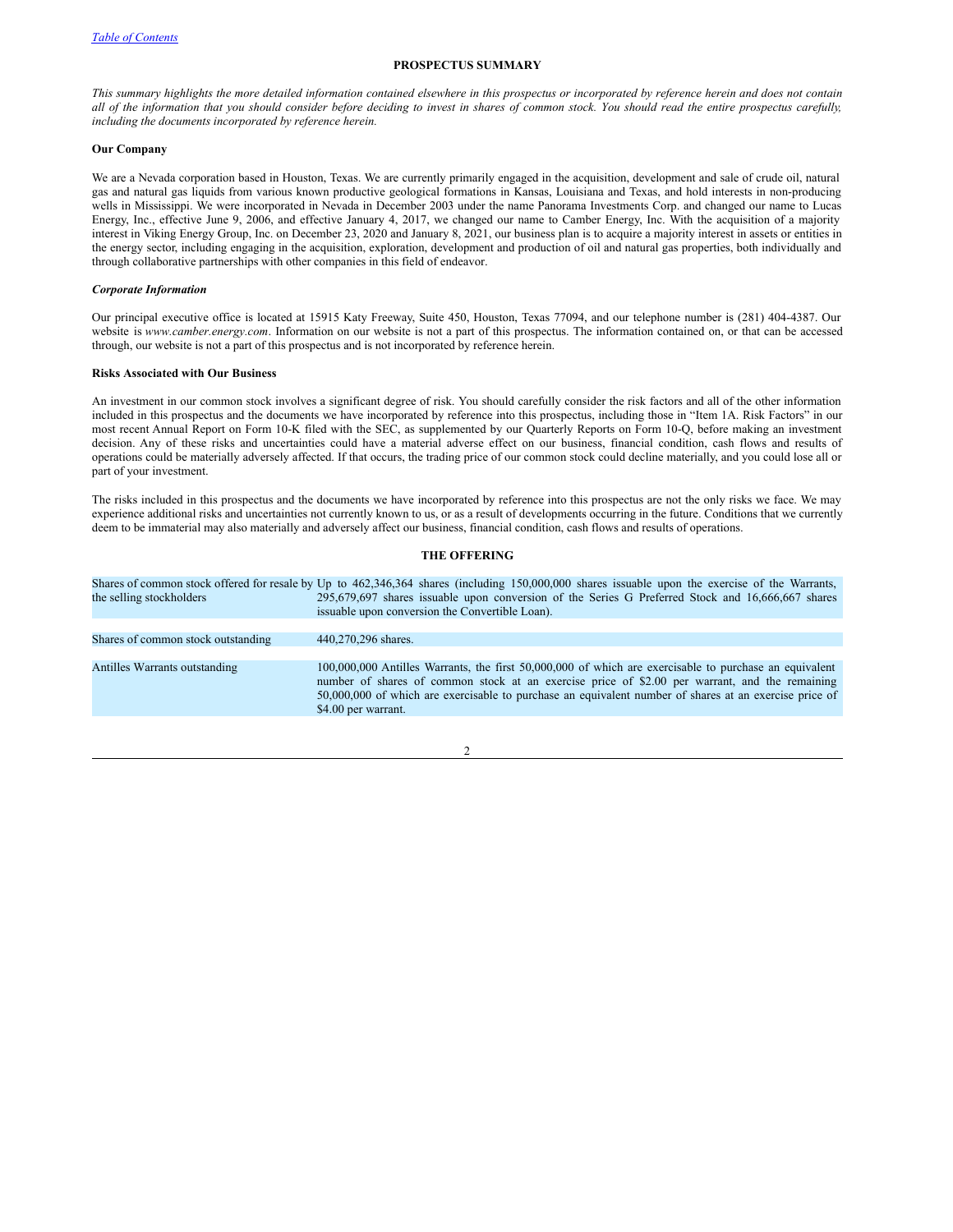| Discover Warrants outstanding        | 50,000,000 Discover Warrants, the first 25,000,000 of which are exercisable to purchase an equivalent<br>number of shares of common stock at an exercise price of \$10.00 per warrant, and the remaining<br>25,000,000 of which are exercisable to purchase an equivalent number of shares at an exercise price of<br>\$20.00 per warrant.                                                                 |
|--------------------------------------|------------------------------------------------------------------------------------------------------------------------------------------------------------------------------------------------------------------------------------------------------------------------------------------------------------------------------------------------------------------------------------------------------------|
|                                      |                                                                                                                                                                                                                                                                                                                                                                                                            |
| Series G Preferred Stock outstanding | 5,272 shares of Series G Preferred Stock, convertible into 295,679,697 shares of common stock.                                                                                                                                                                                                                                                                                                             |
|                                      |                                                                                                                                                                                                                                                                                                                                                                                                            |
| Convertible Loan outstanding         | \$25,000,000 Convertible Loan, convertible into 16,666,667 shares of common stock at a conversion price<br>of \$1.50 per share of common stock.                                                                                                                                                                                                                                                            |
|                                      |                                                                                                                                                                                                                                                                                                                                                                                                            |
| Use of proceeds                      | We will not receive any proceeds from the sale of common stock by the selling stockholders from time to<br>time pursuant to this prospectus.                                                                                                                                                                                                                                                               |
|                                      |                                                                                                                                                                                                                                                                                                                                                                                                            |
| Dividend policy                      | We have not declared or paid cash dividends or made distributions in the past. We do not anticipate that we<br>will pay cash dividends or make distributions in the foreseeable future. We currently intend to retain and<br>reinvest future earnings to finance operations. We may however declare and pay dividends in shares of our<br>common stock in the future (similar to how we have in the past). |
|                                      |                                                                                                                                                                                                                                                                                                                                                                                                            |
| <b>Risk factors</b>                  | Investing in our common stock involves substantial risk, and our business is subject to numerous risks and<br>uncertainties. Investors should carefully consider the information set forth in this prospectus, together with<br>the information under the "Risk Factors" section in this prospectus and in the documents incorporated by<br>reference herein.                                              |
|                                      |                                                                                                                                                                                                                                                                                                                                                                                                            |
| NYSE American listing                | Our common stock is listed on NYSE American under the symbol "CEI."                                                                                                                                                                                                                                                                                                                                        |

We are filing the registration statement of which this prospectus forms a part to permit the resale of shares of common stock that were issued, or that will be issuable upon the conversion of the Series G Preferred Stock and the Convertible Loan or exercise of Warrants, which were issued pursuant to the Stock Purchase Agreement and the Loan Agreement, as required by the registration rights contained therein. See "Description of Capital Stock— Registration Rights."

Unless we specifically state otherwise, the number of shares of common stock in this prospectus does not take into account:

- · 58 shares of common stock authorized for initial issuance or grant under the Lucas Energy, Inc. 2010 Long Term Incentive Plan;
- · 96 shares of common stock authorized for initial issuance or grant under the Lucas Energy, Inc. 2012 Stock Incentive Plan;
- · 2,500,000 shares of common stock authorized for initial issuance or grant under our 2014 Stock Incentive Plan, as amended;
- · shares of common stock issuable upon conversion of that certain Promissory Note, dated December 11, 2020, by and between the Company and Discover;
- · shares of common stock issuable upon conversion of our Series C redeemable convertible preferred stock (the "Series C Preferred Stock") (see "Description of Capital Stock—Preferred Stock—*Series C Redeemable Convertible Preferred Stock)*;
- 295,679,697 shares of common stock issuable upon conversion shares of Series G Preferred Stock;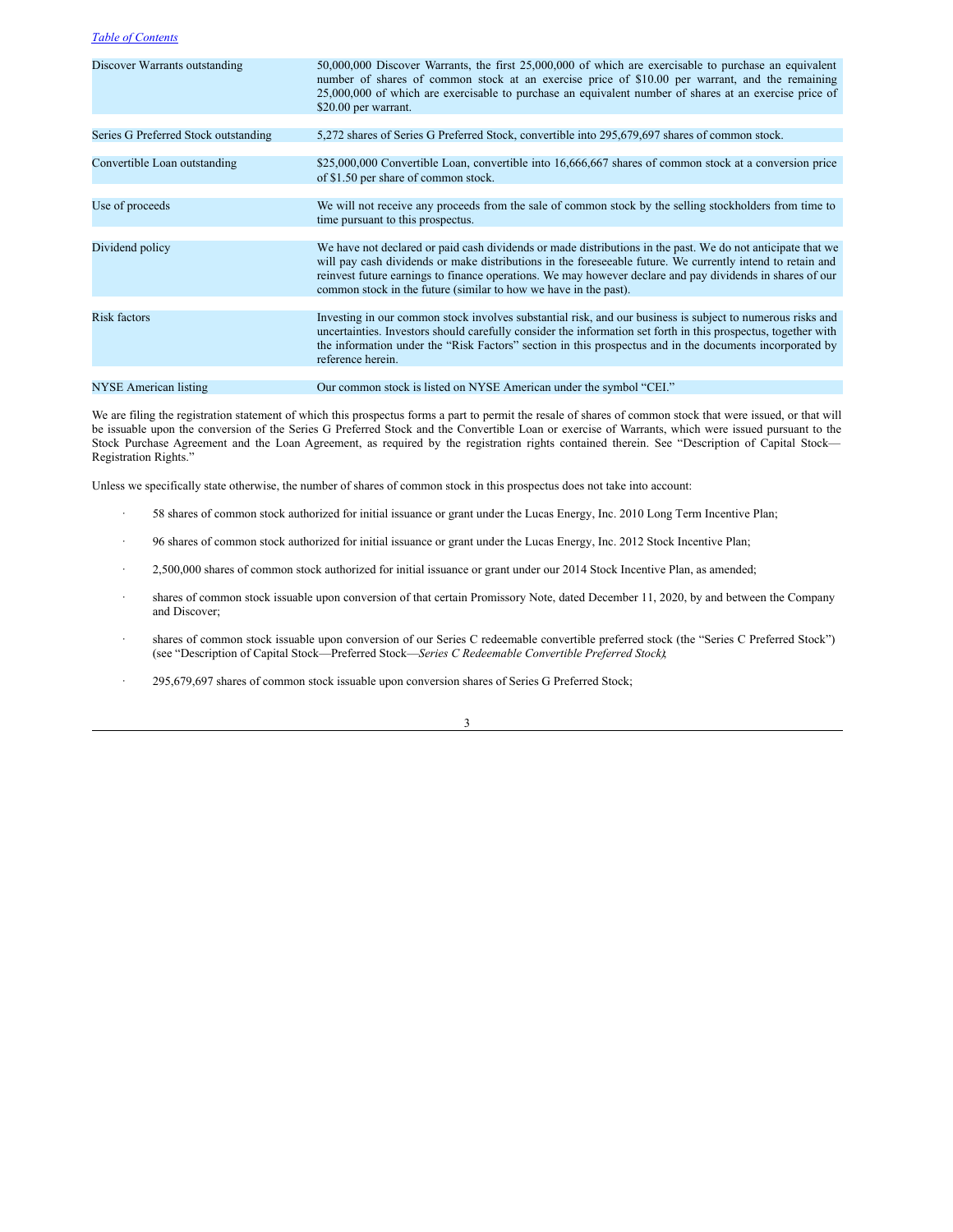- · 100,000,000 shares of common stock issuable upon the exercise of the Antilles Warrants, at an exercise price of \$2.00 per warrant for the first 50,000,000 shares of common stock, and \$4.00 per warrant for the remaining 50,000,000 shares of common stock;
- · 50,000,000 shares of common stock issuable upon the exercise of the Discover Warrants, at an exercise price of \$10.00 per warrant for the first 25,000,000 shares of common stock, and \$20.00 per warrant for the remaining 25,000,000 shares of common stock; and
- · \$25,000,000 Convertible Loan, convertible into 16,666,667 shares of common stock at a conversion price of \$1.50 per share of common stock.

#### <span id="page-6-0"></span>**RISK FACTORS**

An investment in our common stock involves a significant degree of risk. You should carefully consider the risk factors and all of the other information included in this prospectus and the documents we have incorporated by reference into this prospectus, including those in "Item 1A. Risk Factors" in our most recent Annual Report on Form 10-K filed with the SEC, as supplemented by our Quarterly Reports on Form 10-Q, before making an investment decision. Any of these risks and uncertainties could have a material adverse effect on our business, financial condition, cash flows and results of operations could be materially adversely affected. If that occurs, the trading price of our common stock could decline materially, and you could lose all or part of your investment.

The risks included in this prospectus and the documents we have incorporated by reference into this prospectus are not the only risks we face. We may experience additional risks and uncertainties not currently known to us, or as a result of developments occurring in the future. Conditions that we currently deem to be immaterial may also materially and adversely affect our business, financial condition, cash flows and results of operations.

# *Our ability to utilize net operating loss carryforwards to reduce future taxable income could be limited.*

As of December 31, 2021, we had estimated net operating loss ("NOL") carryforwards for federal income tax purposes of approximately \$58.5 million, which will begin to expire, if not previously used, beginning in the 2028 taxable year. Our ability to utilize our NOL carryforwards would be limited under Section 382 of the Internal Revenue Code of 1986, as amended (the "Code"), if we experience an "ownership change," which generally will occur if there is a cumulative increase of more than 50 percentage points in the ownership of our stock by one or more "5% shareholders" at any time during a three-year period. In the event of an ownership change, Section 382 imposes an annual limitation on our NOL carryforwards that can be used to offset future taxable income, which limitation generally is equal to (a) the fair market value of our equity multiplied by (b) the long-term tax-exempt rate in effect for the month in which the ownership change occurs. We experienced an ownership change during the taxable year ended March 31, 2017, which could result in a loss of a significant portion of our pre-change NOL carryforwards. Future issuances, sales, or exchanges of our stock could trigger another ownership change, which could further limit our ability to utilize our NOL carryforwards.

# <span id="page-6-1"></span>**CAUTIONARY NOTE REGARDING FORWARD-LOOKING STATEMENTS**

This prospectus, including the documents incorporated by reference herein, contains "forward-looking statements" within the meaning of Section 27A of the Securities Act of 1933, as amended (the "Securities Act"), Section 21E of the Securities and Exchange Act of 1934, as amended (the "Exchange Act") and the Private Securities Litigation Reform Act of 1995. All statements other than statements of historical or current fact included in this prospectus or in the documents incorporated by reference herein are forward-looking statements. Forward-looking statements may be identified by the fact that they do not relate strictly to historical or current facts. These statements may include words such as "anticipate," "believe," "continue," "could," "estimate," "expect," "likely," "may," "project," "potential," "seek," "should," "will," "would" and other words and terms of similar meaning in connection with any discussion of the timing or nature of future operational performance or other events. All forward-looking statements are subject to risks and uncertainties that may cause actual results to differ materially from those that we expect and, therefore, investors should not unduly rely on such statements. The risks that could cause these forward-looking statements to be inaccurate include but are not limited to: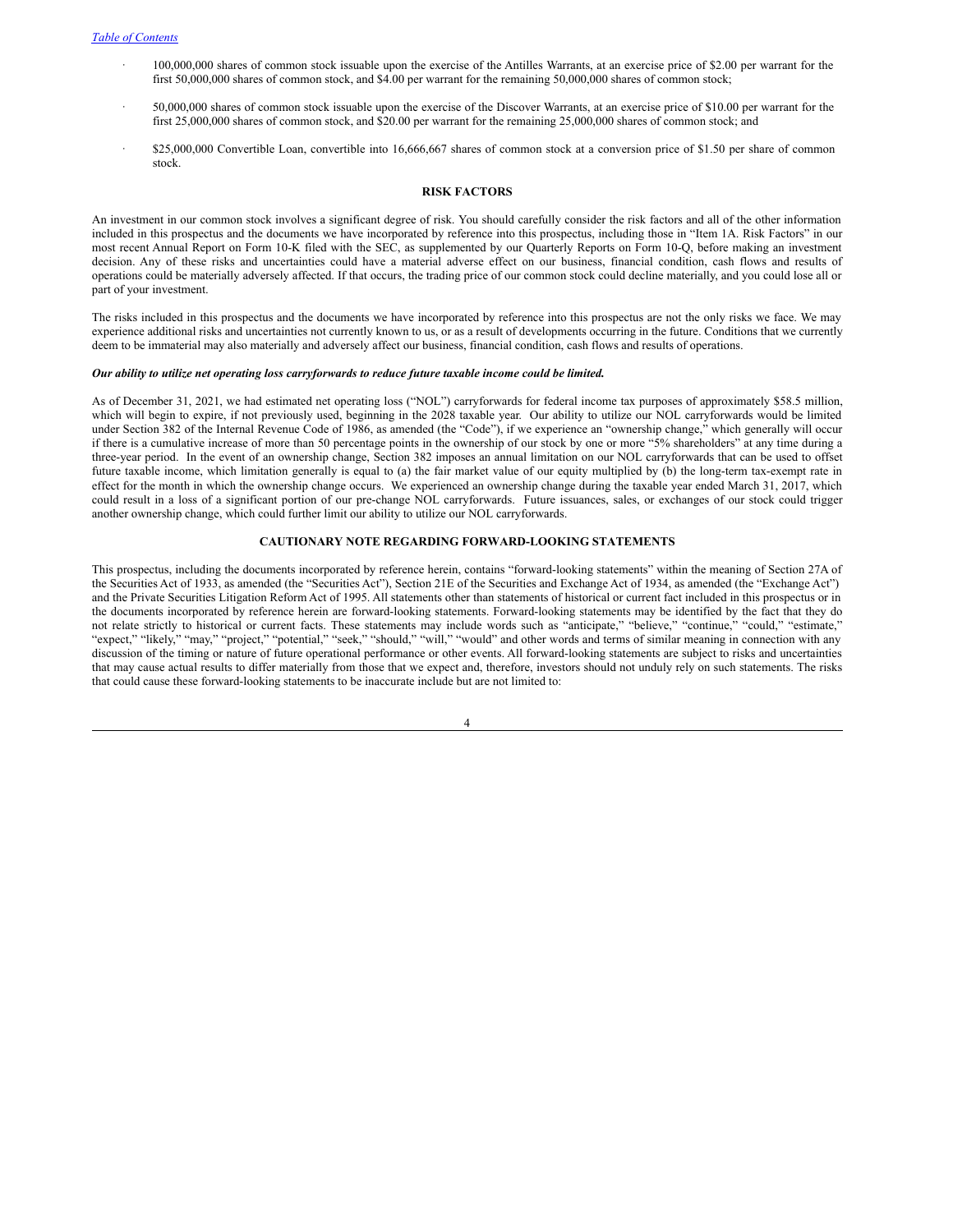- the availability of funding and the terms of such funding;
- our ability to integrate and realize the benefits from future acquisitions that we may complete and the costs of such integrations;
- our ability to timely collect amounts owed to us under unsecured notes payable;
- significant dilution caused by the conversion of Series C Preferred Stock into common stock, as well as downward pressure on our stock price as a result of the sale of such shares of common stock;
- our growth strategies;
- anticipated trends in our business;
- our ability to repay outstanding loans and satisfy our outstanding liabilities;
- our liquidity and ability to finance our exploration, acquisition and development strategies;
- market conditions in the oil and gas and pipeline services industries;
- the timing, cost and procedure for future acquisitions;
- the impact of government regulation;
- estimates regarding future net revenues from oil and natural gas reserves and the present value thereof;
- legal proceedings or the outcome of or negative perceptions associated therewith;
- planned capital expenditures (including the amount and nature thereof);
- increases in oil and gas production;
- changes in the market price of oil and gas;
- changes in the number of drilling rigs available;
- the number of wells we anticipate drilling in the future;
- estimates, plans and projections relating to acquired properties;
- the number of potential drilling locations;
- our ability to maintain our NYSE American listing;
- the voting and conversion rights of our preferred stock;
- · the effects of global pandemics, such as COVID-19 on our operations, properties, the market for oil and gas and the demand for oil and gas; and
- our financial position, business strategy and other plans and objectives for future operations.

See the "Risk Factors" section of this prospectus and in the documents incorporated by reference herein for a more complete discussion of the risks and uncertainties mentioned above and for a discussion of other risks and uncertainties we face that could cause our forward-looking statements to be inaccurate. We caution that the risks and uncertainties identified by us may not be all of the factors that are important to investors. Furthermore, the forward-looking statements included in this prospectus or in the documents incorporated by reference herein are made only as of the date hereof or the dates of such documents, respectively. We undertake no obligation to update or revise any forward-looking statement as a result of new information, future events or otherwise, except as required by law.

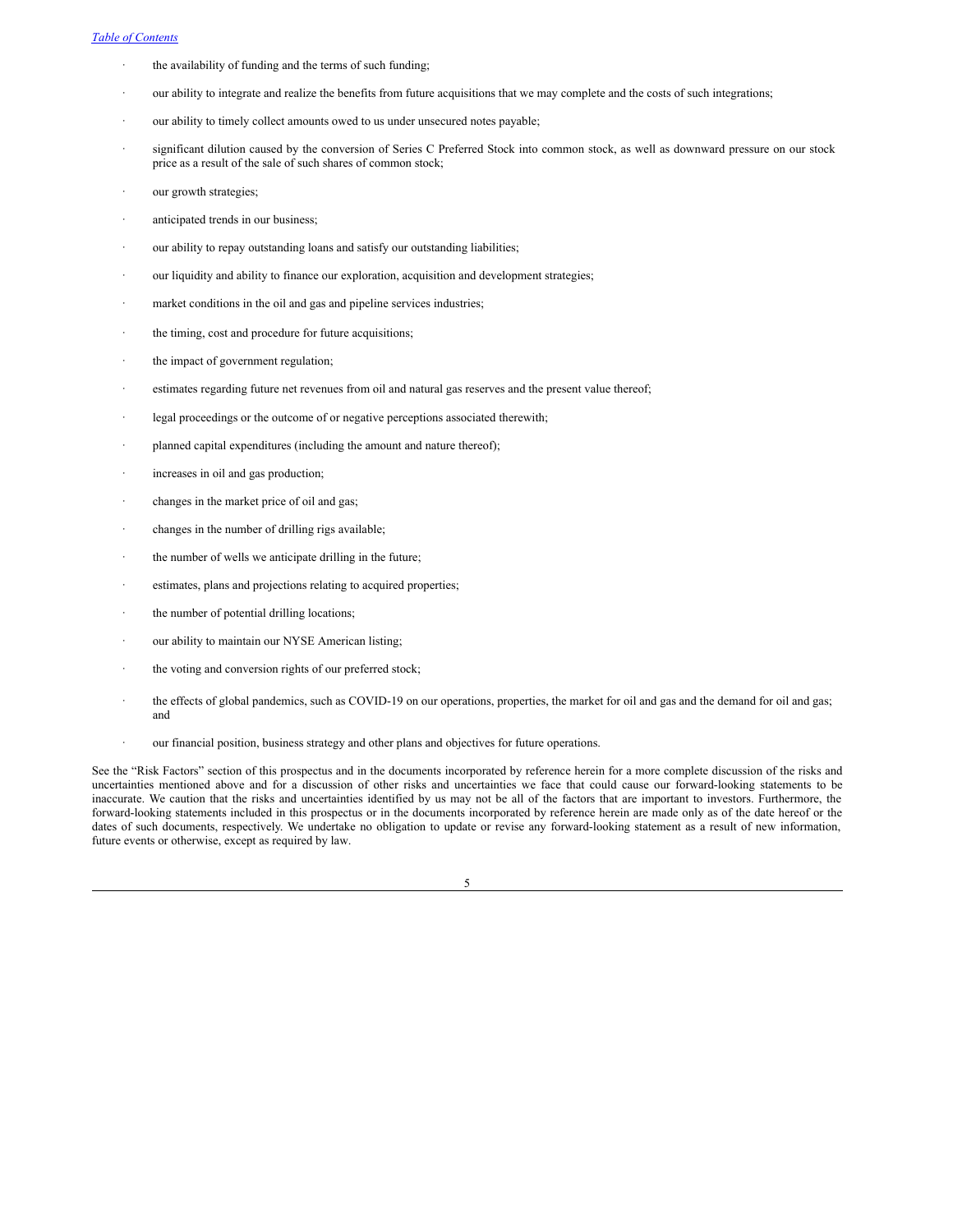In addition, statements that "we believe" and similar statements reflect our beliefs and opinions on the relevant subject. These statements are based upon information available to us as of the date of this prospectus, and while we believe such information forms a reasonable basis for such statements, such information may be limited or incomplete, and our statements should not be read to indicate that we have conducted an exhaustive inquiry into, or review of, all potentially available relevant information. These statements are inherently uncertain and investors are cautioned not to unduly rely upon these statements.

## <span id="page-8-0"></span>**USE OF PROCEEDS**

We will not receive any proceeds from the sale of common stock by the selling stockholders from time to time pursuant to this prospectus. If any shares of common stock are sold, the selling stockholders will pay any brokerage commissions or similar charges incurred for the sale of such shares. We will bear all other costs, fees and expenses incurred in effecting the registration of common stock covered by this prospectus, including all registration and filing fees and fees and expenses of our counsel and accountants.

If all Warrants are exercised and shares of Series G Preferred Stock are converted, we will receive approximately \$1.1 billion of proceeds. We currently intend to use these proceeds, if any, for acquisitions, working capital and other general corporate purposes.

#### <span id="page-8-1"></span>**DIVIDEND POLICY**

We have not declared or paid cash dividends or made distributions in the past. We do not anticipate that we will pay cash dividends or make distributions in the foreseeable future. We currently intend to retain and reinvest future earnings to finance operations. We may however declare and pay dividends in shares of our common stock in the future (similar to how we have in the past).

#### <span id="page-8-2"></span>**MANAGEMENT**

# **Board of Directors**

For information regarding our directors, see the information contained in our Annual Report on Form 10-K for the fiscal year ended December 31, 2021.

## **Executive Officers**

For information regarding our executive officers, see the information contained in our Annual Report on Form 10-K for the fiscal year ended December 31, 2021.

## **Compensation Committee Interlocks and Insider Participation**

None of our executive officers serves, or in the past year has served, as a member of the board of directors or compensation committee (or other committee performing equivalent functions) of any entity that has one or more executive officers serving on our board of directors or compensation committee. No interlocking relationship exists between any member of the compensation committee (or other committee performing equivalent functions) and any executive, member of the board of directors or member of the compensation committee (or other committee performing equivalent functions) of any other company.

#### **Legal Proceedings**

There have been no material legal proceedings requiring disclosure under Item 404(f) of Regulation S-K within the past ten years that are material to an evaluation of the ability or integrity of our directors or executive officers.

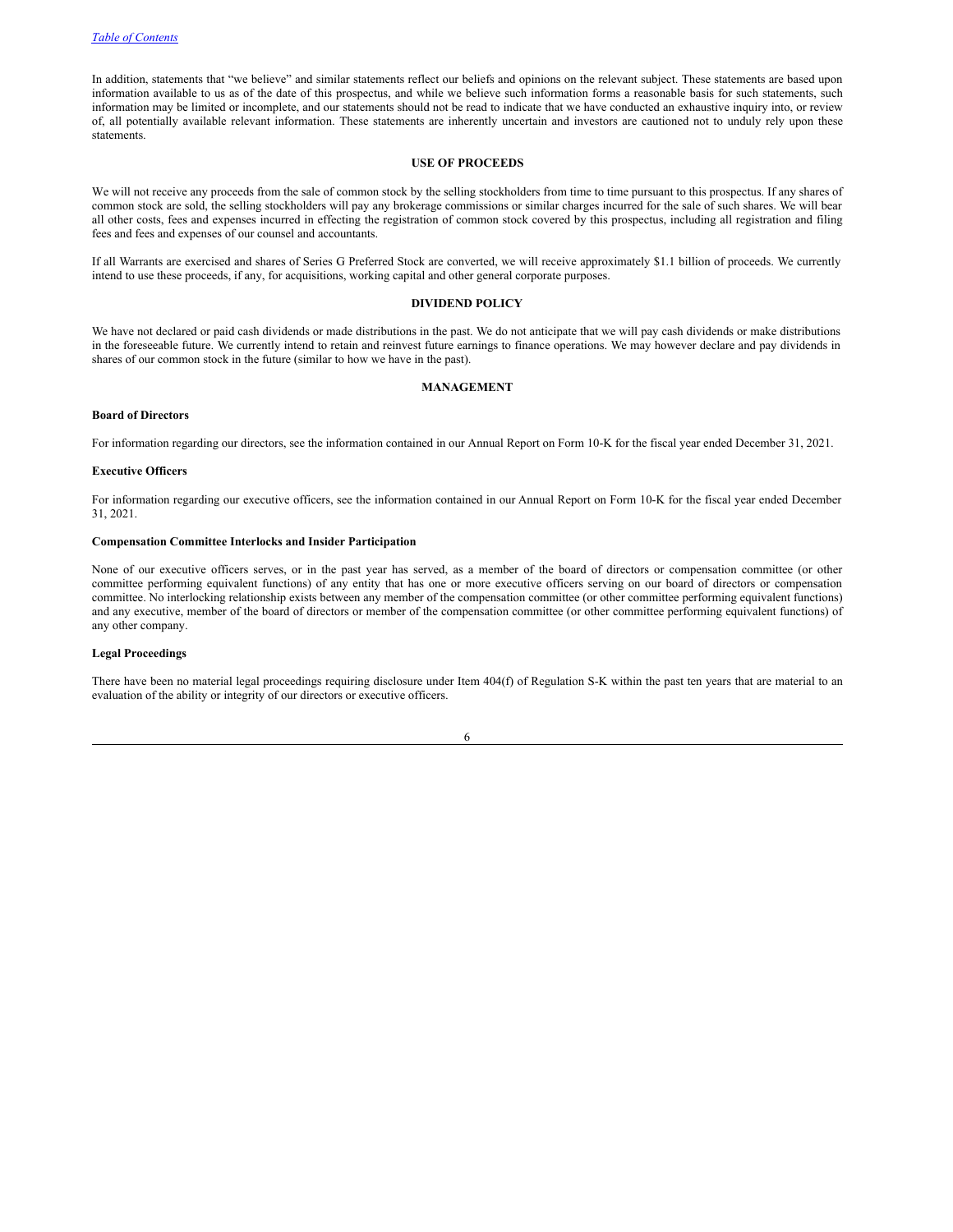# <span id="page-9-0"></span>**SECURITY OWNERSHIP OF CERTAIN BENEFICIAL OWNERS AND MANAGEMENT**

The following table sets forth information as of June 17, 2022 regarding the beneficial ownership of our common stock, assuming the conversion of our Class C common stock, by:

- each person or group who beneficially owns more than 5% of our outstanding shares of common stock;
- each of our executive officers;
- each of our directors; and
- all of our executive officers and directors as a group.

Beneficial ownership for the purposes of the following table is determined in accordance with the rules and regulations of the SEC. These rules generally provide that a person is the beneficial owner of securities if such person has or shares the power to vote or direct the voting of securities, or to dispose or direct the disposition of securities or has the right to acquire such powers within 60 days. For purposes of calculating each person's percentage ownership, common stock issuable pursuant to options, warrants or other securities exercisable within 60 days are included as outstanding and beneficially owned for that person or group, but are not deemed outstanding for the purposes of computing the percentage ownership of any other person. Except as disclosed in the footnotes to this table and subject to applicable community property laws, we believe that each beneficial owner identified in the table possesses sole voting and investment power over all common stock shown as beneficially owned by the beneficial owner.

Percentage ownership of our common stock in the table is based on 483,857,056 shares of common stock issued and outstanding as of June 17, 2022, assuming the conversion of all shares of Series C Preferred Stock issued and outstanding as of June 17, 2022, subject to a beneficial ownership limitation preventing conversion into our common stock if the holder would be deemed to beneficially own more than 9.99% of our common stock. This table is based on information supplied by officers, directors and selling stockholders and by Schedules 13D and Schedules 13G, if any, filed with the SEC. Unless otherwise indicated, the address of each of the individuals and entities named below is c/o Camber Energy, Inc., 15915 Katy Freeway, Suite 450, Houston, Texas 77094.

To our knowledge, except as indicated in the footnotes to this table and pursuant to applicable community property laws, the persons named in the table have sole voting and investment power with respect to their common stock. Pursuant to Rule 13d-4 under the Exchange Act, the statements concerning voting and dispositive power concerning the common stock included in the footnotes to this table shall not be construed as admissions that such persons are the beneficial owners of such common stock.

|                                                             | Number of                |            |
|-------------------------------------------------------------|--------------------------|------------|
| <b>Name of Beneficial Owner</b>                             | <b>Shares</b>            | Percentage |
| <b>5% Stockholders</b>                                      |                          |            |
| Antilles Family Office, $LLC^{(1)}$                         | 43,586,760               | 9.99%      |
| <b>Executive Officers and Directors</b>                     |                          |            |
| James A. Doris                                              |                          | $\ast$     |
| Frank W. Barker                                             |                          | $*$        |
| Robert Green                                                |                          | $*$        |
| Fred S. Zeidman                                             |                          | $*$        |
| James G. Miller                                             | $\overline{\phantom{a}}$ | $*$        |
| All directors and executive officers as a group (5 persons) |                          | $\ast$     |

Represents ownership of less than 1.0%.

(1) 5330 Yacht Haven Grande, Suite 206, St. Thomas, U.S. Virgin Islands, 00802. As of June 17, 2022, the holder holds 885 shares of Series C Preferred Stock; provided that the Company may not issue shares which, when aggregated with all other shares of common stock then deemed beneficially owned by the holder, would result in the reporting person holding at any one time more than 9.99% of all common stock outstanding immediately after giving effect to such issuance. The Company believes that John Burke has voting and dispositive control over the securities held by the shareholder. Antilles and its affiliate Discover have contractually agreed not to vote any shares except as requested by the Company's board of directors.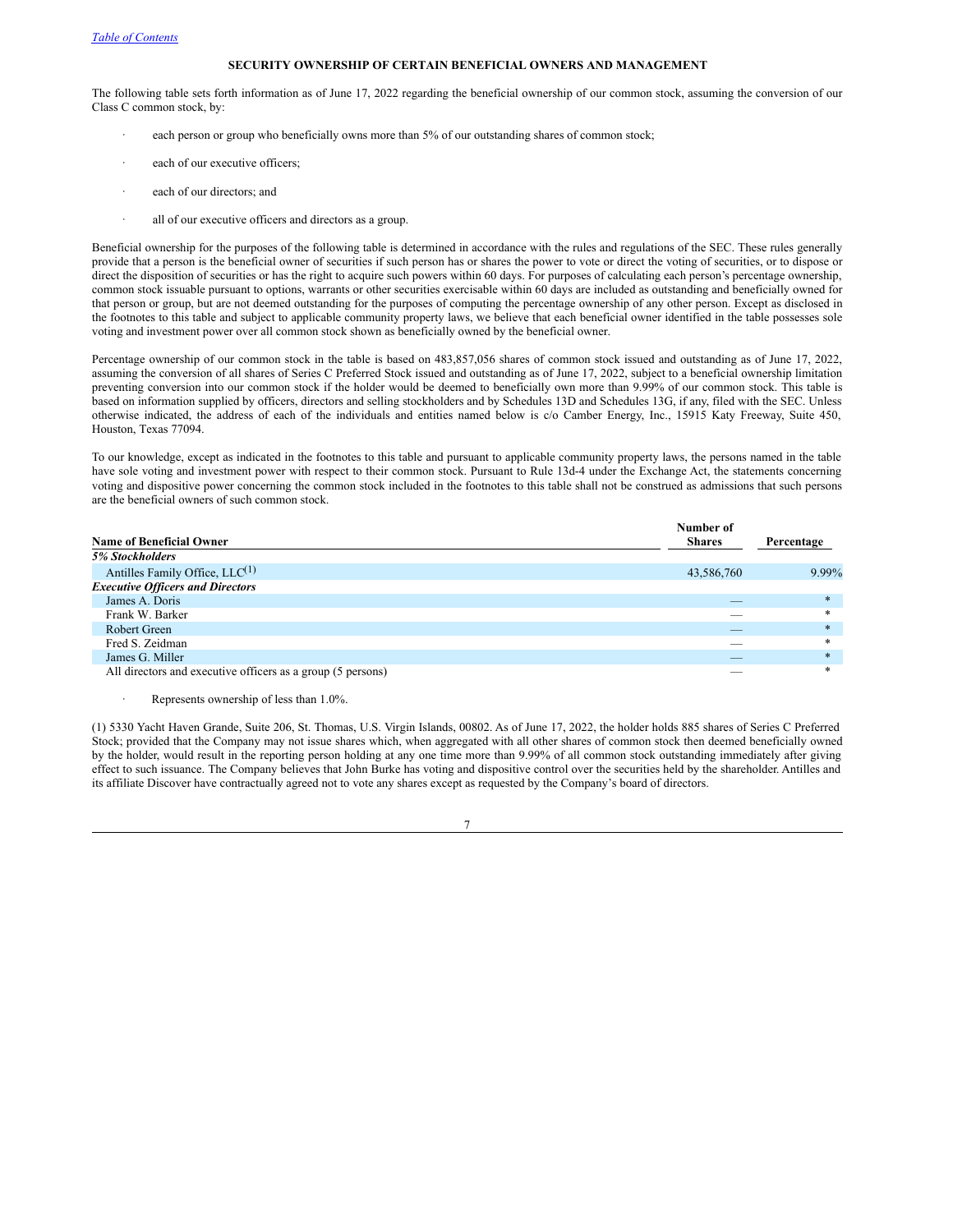### <span id="page-10-0"></span>**DESCRIPTION OF CAPITAL STOCK**

The total number of shares of all classes of stock that we have authority to issue is 1,010,000,000, consisting of 1,000,000,000 shares of common stock, par value \$0.001 per share, and 10,000,000 shares of preferred stock, par value \$0.001 per share. As of June 17, 2022, we had (i) 440,270,296 shares of common stock outstanding, (ii) 5,200 designated shares of Series C Preferred Stock, 885 of which were outstanding and (iii) 25,000 designated shares of Series G Preferred Stock, 5,272 of which were outstanding.

#### *Common Stock*

Holders of our common stock: (i) are entitled to share ratably in all of our assets available for distribution upon liquidation, dissolution or winding up of our affairs; (ii) do not have preemptive, subscription or conversion rights, nor are there any redemption or sinking fund provisions applicable thereto; and (iii) are entitled to one vote per share on all matters on which stockholders may vote at all stockholder meetings. Each stockholder is entitled to receive the dividends as may be declared by our directors out of funds legally available for dividends. Our directors are not obligated to declare a dividend. Any future dividends will be subject to the discretion of our directors and will depend upon, among other things, future earnings, the operating and financial condition of our Company, our capital requirements, general business conditions and other pertinent factors.

The presence of the persons entitled to vote 33% of the outstanding voting shares on a matter before the stockholders shall constitute the quorum necessary for the consideration of the matter at a stockholders meeting.

The vote of the holders of a majority of the votes cast on the matter at a meeting at which a quorum is present shall constitute an act of the stockholders, except for the election of directors, who shall be appointed by a plurality of the shares entitled to vote at a meeting at which a quorum is present. The common stock does not have cumulative voting rights, which means that the holders of a majority of the common stock voting for election of directors can elect 100% of our directors if they choose to do so.

# *Preferred Stock*

Subject to the terms contained in any designation of a series of preferred stock, our board of directors is expressly authorized, at any time and from time to time, to fix, by resolution or resolutions, the following provisions for shares of any class or classes of preferred stock:

- 1. The designation of such class or series, the number of shares to constitute such class or series which may be increased (but not below the number of shares of that class or series then outstanding) by a resolution of our board of directors;
- 2. Whether the shares of such class or series shall have voting rights, in addition to any voting rights provided by law, and if so, the terms of such voting rights;
- 3. The dividends, if any, payable on such class or series, whether any such dividends shall be cumulative, and, if so, from what dates, the conditions and dates upon which such dividends shall be payable, and the preference or relation which such dividends shall bear to the dividends payable on any share of stock of any other class or any other shares of the same class;
- 4. Whether the shares of such class or series shall be subject to redemption by the Company, and, if so, the times, prices and other conditions of such redemption or a formula to determine the times, prices and such other conditions;
- 5. The amount or amounts payable upon shares of such series upon, and the rights of the holders of such class or series in, the voluntary or involuntary liquidation, dissolution or winding up, or upon any distribution of the assets, of the Company;
- 6. Whether the shares of such class or series shall be subject to the operation of a retirement or sinking fund, and, if so, the extent to and manner in which any such retirement or sinking fund shall be applied to the purchase or redemption of the shares of such class or series for retirement or other corporate purposes and the terms and provisions relative to the operation thereof;

| I |  |  |
|---|--|--|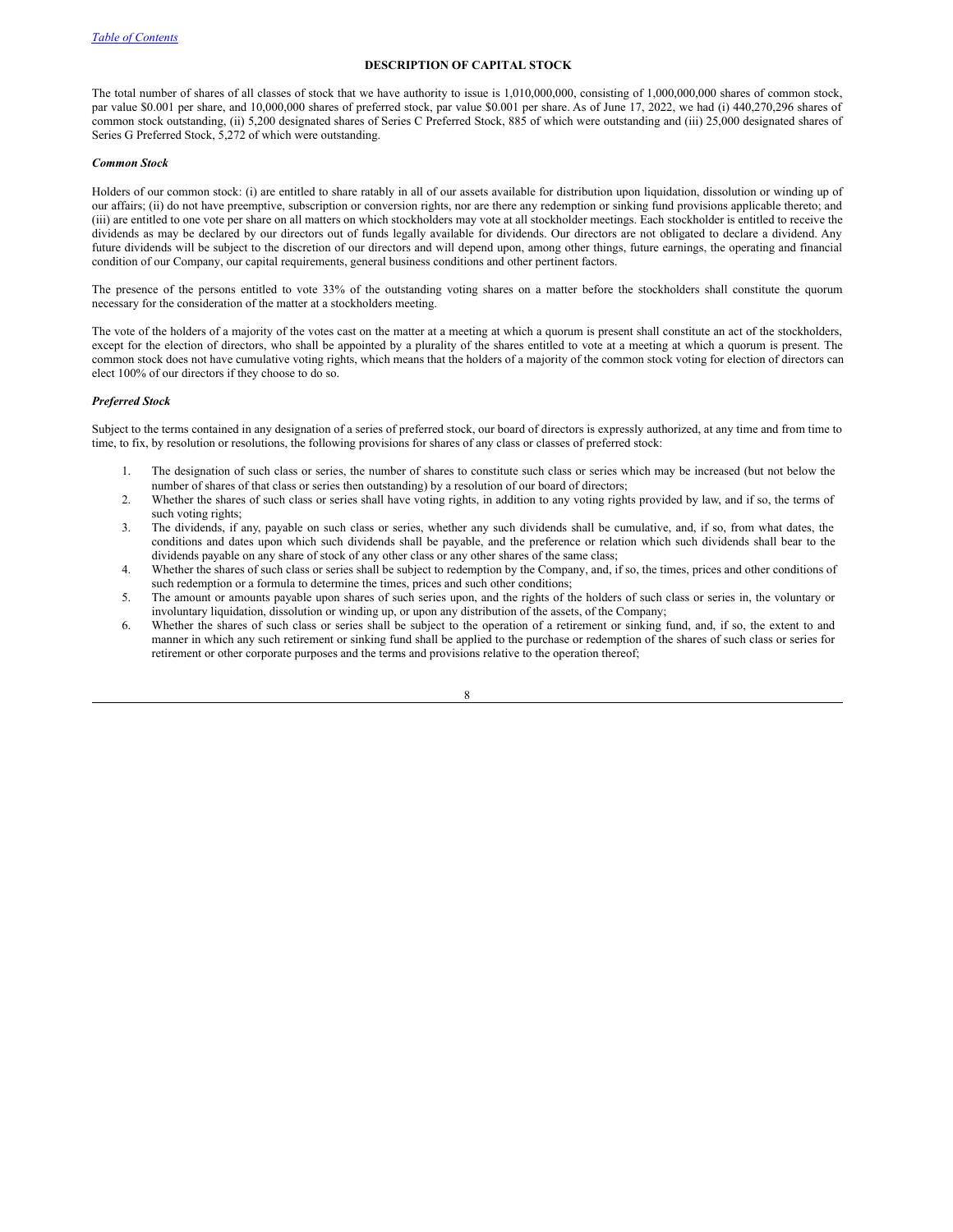- 7. Whether the shares of such class or series shall be convertible into, or exchangeable for, shares of stock of any other class or any other series of the same class or any other securities and, if so, the price or prices or the rate or rates of conversion or exchange and the method, if any, of adjusting the same, and any other terms and conditions of conversion or exchanges;
- 8. The limitations and restrictions, if any, to be effective while any shares of such class or series are outstanding upon the payment of dividends or the making of other distributions on, and upon the purchase, redemption or other acquisition by the Company of the common stock or shares of stock of any other class or any other series of the same class;
- 9. The conditions or restrictions, if any, upon the creation of indebtedness of the Company or upon the issuance of any additional stock, including additional shares of such class or series or of any other series of the same class or of any other class;
- 10. The ranking (be it pari passu, junior or senior) of each class or series vis-à-vis any other class or series of any class of preferred stock as to the payment of dividends, the distribution of assets and all other matters;
- 11. Facts or events to be ascertained outside the articles of incorporation of the Company, or the resolution establishing the class or series of stock, upon which any rate, condition or time for payment of distributions on any class or series of stock is dependent and the manner by which the fact or event operates upon the rate, condition or time of payment; and
- 12. Any other powers, preferences and relative, participating, optional and other special rights, and any qualifications, limitations and restrictions thereof, insofar as they are not inconsistent with the provisions of our articles of incorporation, as amended, to the full extent permitted by the laws of the State of Nevada.

The powers, preferences and relative, participating, optional and other special rights of each class or series of preferred stock, and the qualifications, limitations or restrictions thereof, if any, may differ from those of any and all other series at any time outstanding.

# *Series A Convertible Preferred Stock*

On August 31, 2020, our board of directors approved the designation of 28,092 shares of Series A Convertible Preferred Stock (the "Series A Preferred Stock"), which were designated with the Secretary of State of Nevada on August 31, 2020 to have substantially similar rights as the Series C Preferred Stock of Viking (as amended), as adjusted for the exchange ratio set out in the merger agreement at that time, which was subsequently terminated as noted below.

On December 23, 2020, the Company entered into (i) a termination agreement with Viking terminating the Amended and Restated Agreement and Plan of Merger, dated August 31, 2020, as amended to date.

On February 15, 2021, the Company entered into a new Agreement and Plan of Merger with Viking. Pursuant to the terms of the Agreement and Plan of Merger with Viking, upon closing of the Merger, each one (1) share of Viking Series C Preferred Stock ("Viking Preferred Stock") issued and outstanding immediately prior to the Effective Time, shall be converted into the right to receive one (1) share of the to be designated Series A Preferred Stock of Camber (the "New Camber Preferred").

Each share of Camber Series A Preferred Stock will be convertible into 890 shares of common stock of Camber subject to a 9.99% beneficial ownership limitation, will be treated equally with the Company's common shareholders with respect to dividends and liquidation, and will have no right to vote on any matters, questions or proceedings of Camber except: (a) on a proposal to increase or reduce Camber's share capital; (b) on a resolution to approve the terms of a buy-back agreement; (c) on a proposal to wind up Camber; (d) on a proposal for the disposal of all or substantially all of Camber's property, business and undertaking; (f) during the winding-up of Camber; or (g) with respect to a proposed merger or consolidation in which Camber is a party or a subsidiary of Camber is a party.

As of June 17, 2022, the Company had no Series A Preferred Stock issued or outstanding.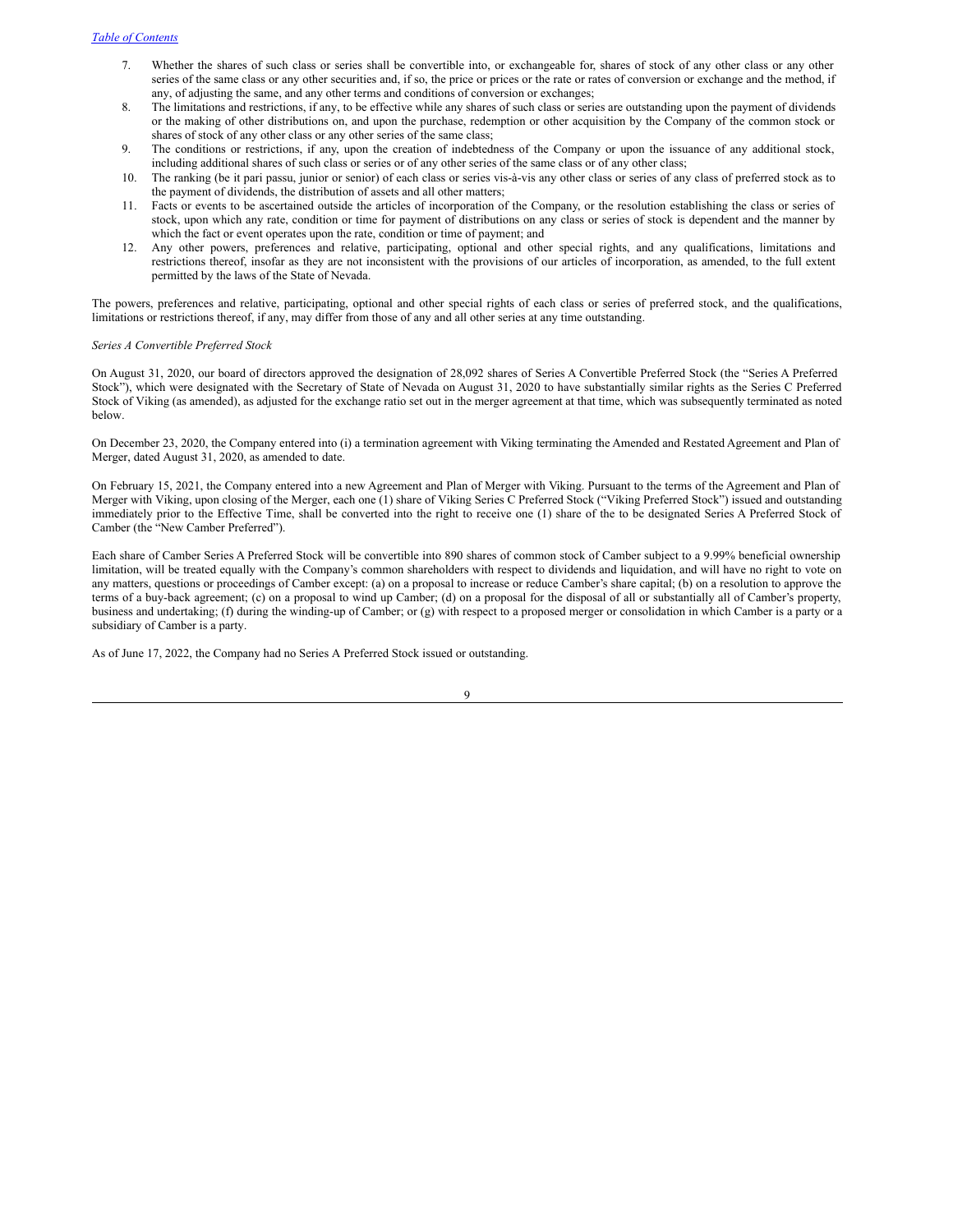# *Series C Redeemable Convertible Preferred Stock*

Holders of the Series C Preferred Stock are entitled to cumulative dividends in the amount of 24.95% per annum (adjustable up to 34.95% if a trigger event, as described in the designation of the Series C Preferred Stock occurs), payable upon redemption, conversion, or maturity, and when, as and if declared by our board of directors in its discretion, provided that upon any redemption, conversion, or maturity, seven years of dividends are due and payable on such redeemed, converted or matured stock. The Series C Preferred Stock ranks senior to the common stock. The Series C Preferred Stock has no right to vote on any matters, questions or proceedings of the Company including, without limitation, the election of directors except: (a) during a period where a dividend (or part of a dividend) is in arrears; (b) on a proposal to reduce the Company's share capital; (c) on a resolution to approve the terms of a buy-back agreement; (d) on a proposal to wind up the Company; (e) on a proposal for the disposal of all or substantially all of the Company's property, business and undertakings; and (f) during the winding-up of the Company.

The Series C Preferred Stock may be converted into shares of common stock ("Conversion Shares") at any time at the option of the holder, or at our option if certain equity conditions (as defined in the certificate of designation for the Series C Preferred Stock), are met. Upon conversion, we will pay the holders of the Series C Preferred Stock being converted through the issuance of common shares, in an amount equal to the dividends that such shares would have otherwise earned if they had been held through the maturity date (i.e., seven years), and issue to the holders such number of shares of common stock equal to \$10,000 per share of Series C Preferred Stock (the "Face Value") multiplied by the number of such shares of Series C Preferred Stock divided by the applicable Conversion Price of \$3.25 per share adjusted for any forward or reverse splits.

The conversion premium under the Series C Preferred Stock, which equals the Face Value multiplied by the product of (i) the applicable dividend rate and (ii) the number of whole years between the date of issuance and the Dividend Maturity Date (as hereinafter defined), is payable and the dividend rate under the Series C Preferred Stock is adjustable. Specifically, the conversion rate of such premiums and dividends equals 95% of the average of the lowest 5 individual daily volume weighted average prices during the Measuring Period, not to exceed 100% of the lowest sales prices on the last day of the Measuring Period, less \$0.05 per share of common stock, unless a trigger event has occurred, in which case the conversion rate equals 85% of the lowest daily volume weighted average price during the Measuring Period, less \$0.10 per share of common stock not to exceed 85% of the lowest sales prices on the last day of such the Measuring Period, less \$0.10 per share. The "Measuring Period" is the period beginning, if no trigger event has occurred, 30 trading days, and if a trigger event has occurred, 60 trading days, before the applicable notice has been provided regarding the exercise or conversion of the applicable security, and ending, if no trigger event has occurred, 30 trading days, and if a trigger event has occurred, 60 trading days, after the applicable number of shares stated in the initial exercise/conversion notice have actually been received into the holder's designated brokerage account in electronic form and fully cleared for trading. Trigger events are described in the designation of the Series C Preferred Stock, but include items which would typically be events of default under a debt security, including filing of reports late with the SEC.

The Series C Preferred Stock has a maturity date that is seven years after the date of issuance (the "Dividend Maturity Date") and, if the Series C Preferred Stock has not been wholly converted into shares of common stock prior to such date, all remaining outstanding Series C Preferred Stock will automatically be converted in to shares of common stock, to the extent the Company has sufficient authorized but unissued shares of common stock available for issuance upon conversion. Notwithstanding any other provision of this designation, available authorized and unissued shares of common stock will be a limit and cap on the maximum number of common shares that could be potentially issuable with respect to all conversions and other events that are not solely within the control of the Company. The Company will at all times use its best efforts to authorize sufficient shares. The number of shares required to settle the excess obligation is fixed on the date that net share settlement occurs. The Dividend Maturity Date will be indefinitely extended and suspended until sufficient authorized and unissued shares become available. 100% of the Face Value, plus an amount equal to any accrued but unpaid dividends thereon, automatically becomes payable in the event of a liquidation, dissolution or winding up by us.

We may not issue any preferred stock that is pari passu or senior to the Series C Preferred Stock with respect to any rights for a period of one year after the earlier of such date (i) a registration statement is effective and available for the resale of all shares of common stock issuable upon conversion of the Series C Preferred Stock, or (ii) Rule 144 under the Securities Act is available for the immediate unrestricted resale of all shares of common stock issuable upon conversion of the Series C Preferred Stock.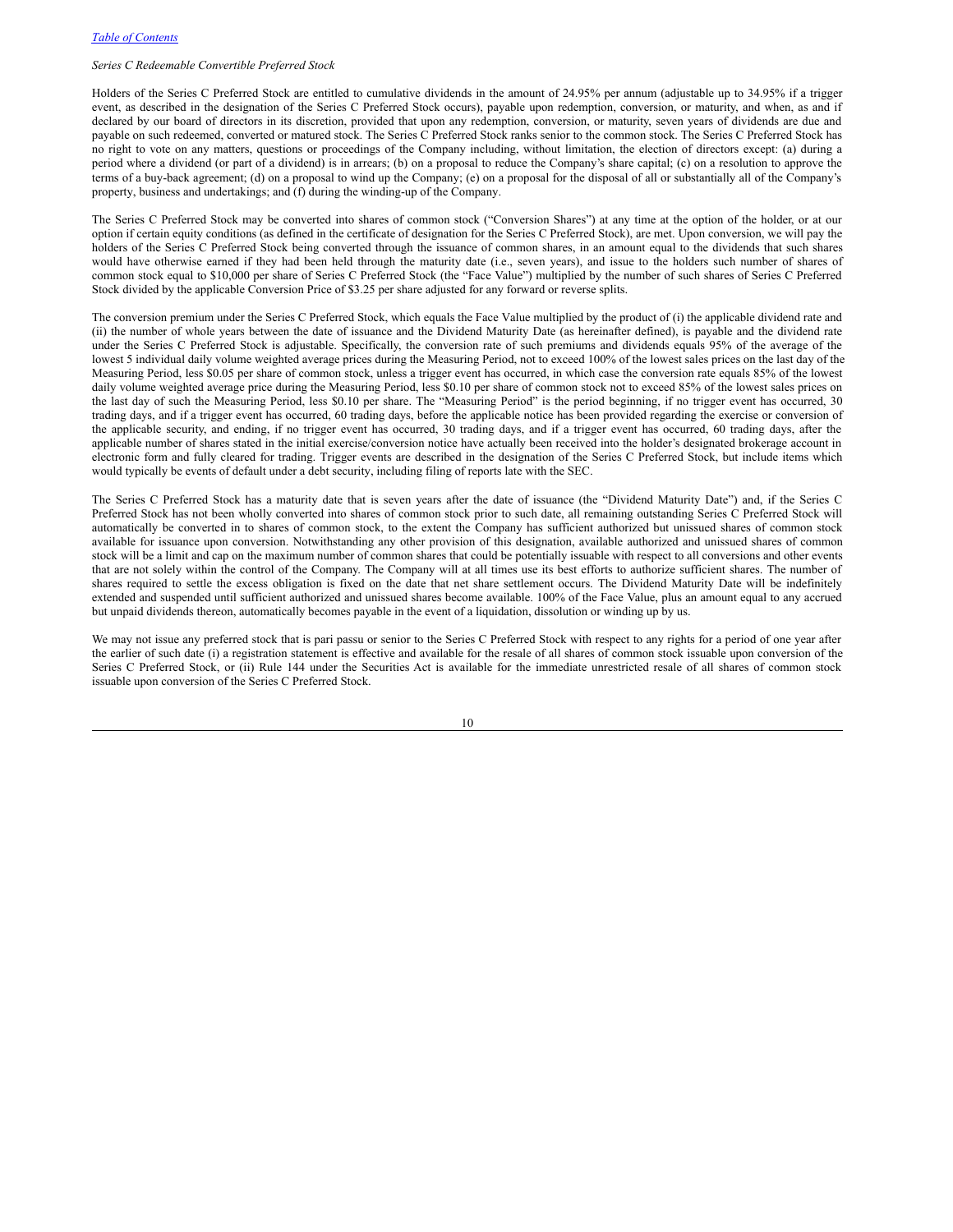$Total Potential **Shares**$ </mark>

The Series C Preferred Stock is subject to a beneficial ownership limitation, which prevents any holder of the Series C Preferred Stock from converting such Series C Preferred Stock into common stock, if upon such conversion, the holder would beneficially own greater than 9.99% of our outstanding common stock.

Pursuant to the Fifth Amended and Restated Certificate of Designation, which was filed as required by the October 2021 Agreements, holders of the Series C Preferred Stock are permitted to vote together with holders of common stock on all matters other than election of directors and shareholder proposals (including proposals initiated by any holders of Preferred Shares), on an as-if converted basis, subject to the beneficial ownership limitation in the Certificate of Designation for the Series C Preferred Stock, even if there are insufficient shares of authorized common stock to fully convert the Series C Preferred Stock. Also pursuant to the October 2021 Agreements, due to the occurrence of a Trigger Event the Company no longer has the right to conduct an early redemption of the Series C Preferred Stock as provided for in the Designation.

The following tables present a range of estimates of the number of shares potentially issuable to settle future conversions of the Series C Preferred Stock outstanding at June 17, 2022, including the conversion premiums, reflecting consideration of all provisions that pertain to the computation of settlements as follows:

#### Estimate of Common Shares Due to Series C Pref. Shareholders (assuming Dividends/Conversion Premium are paid in stock as opposed to **cash)**

| Series C Pref. Shares Outstanding – June 17, 2022                       |   | 885        |
|-------------------------------------------------------------------------|---|------------|
| <b>Assume Triggering Event</b>                                          |   | Yes        |
| <b>Low VWAP During Measurement</b>                                      |   |            |
| Period - \$0.3475                                                       |   |            |
|                                                                         |   |            |
| <b>Conversion Price for Preferred Stock</b>                             | S | 3.25       |
| VWAP during Measurement Period                                          |   | 0.4503     |
| Price for Calculating Conversion Premium (i.e. 85% of VWAP less \$0.10) |   | 0.2828     |
| Series C Pref Shares                                                    |   | 885        |
| Face value per share                                                    |   | 10,000     |
| Total value                                                             |   | 8,850,000  |
| <b>Annual Conversion Premium</b>                                        |   | 3,093,375  |
| Total Conversion Premium (7 years worth of dividends)                   |   | 21,651,525 |

11

Underlying common shares for Face Value Portion 2,723,077<br>
Underlying common shares for Conversion Premium 26,561,262 Underlying common shares for Conversion Premium 76,561,262<br> **Total Potential Shares** 79,284,339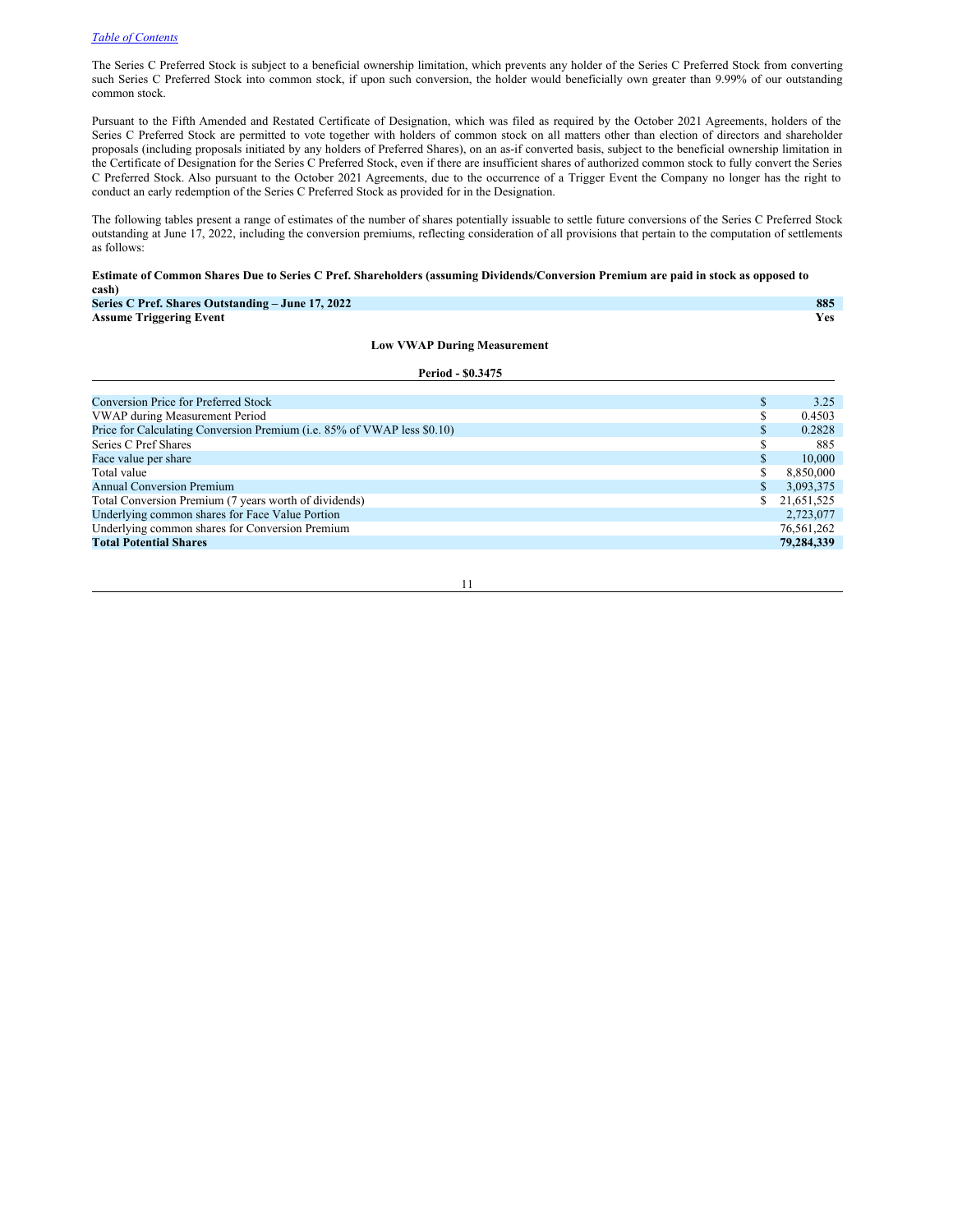# *Series G Convertible Preferred Stock*

On or about December 30, 2021, the Company filed with the State of Nevada a*Certificate of Designations of Preferences, Powers, Rights and Limitations of Series G Redeemable Convertible Preferred Stock (the "COD").*

Pursuant to the COD, the Series G Preferred Stock, each of which having a face value of \$10,000 per share, may be converted into shares of common stock at any time at the option of the holder at a price per share of common stock equal to one cent above the closing price of the Company's common stock on the date of the issuance of such shares of Series G Preferred Stock, or as otherwise specified in the Stock Purchase Agreement, subject to adjustment as otherwise provided in the COD. Upon conversion, the Company will pay the holders of the Series G Preferred Stock being converted a conversion premium equal to the amount of dividends that such shares would have otherwise earned if they had been held through the maturity date.

The Series G Preferred Stock, with respect to dividend rights and rights upon liquidation, winding-up or dissolution, rank: (a) senior to the Company's common stock; (b) junior to the Series C Preferred Stock, (c) senior to the Series E Redeemable Convertible Preferred Stock and Series F Redeemable Convertible Preferred Stock, as such may be designated as of the date of this Designation, or which may be designated by the Company after the date of this Designation; (d) senior, pari passu or junior with respect to any other series of Preferred Stock, as set forth in the Certificate of Designations of Preferences, Powers, Rights and Limitations with respect to such Preferred Stock; and (e) junior to all existing and future indebtedness of the Company.

Except as prohibited by applicable law or as set forth herein, the holders of shares of Series G Preferred Stock will have the right to vote together with holders of common stock and Series C Preferred on all matters other than: (i) the election of directors; (ii) and any shareholder proposals, including proposals initiated by any holder of shares of Series G Preferred Stock, in each instance on an as-converted basis, subject to the beneficial ownership limitation in the COD even if there are insufficient shares of authorized common stock to fully convert the shares of Series G Preferred Stock into common stock.

Commencing on the date of the issuance of any such shares of Series G Preferred Stock, each outstanding share of Series G Preferred Stock will accrue cumulative dividends at a rate equal to 10.0% per annum, subject to adjustment as provided in the COD (to a maximum of 30% per annum), of the Face Value. Dividends will be payable with respect to any shares of Series G Preferred Stock upon any of the following: (a) upon redemption of such shares in accordance with the COD; (b) upon conversion of such shares in accordance with the COD; and (c) when, as and if otherwise declared by the board of directors of the company.

Dividends, as well as any applicable conversion premium payable hereunder, will be paid in shares of common stock valued at (i) if there is no Material Adverse Change ("MAC") as at the date of payment or issuance of common shares for the conversion premium, as applicable, (A) 95.0% of the average of the 5 lowest individual daily volume weighted average prices of the common stock on the Trading Market during the applicable measurement period for the calculation of the conversion premiums (the "Measurement Period"), which may be non-consecutive, less \$0.05 per share of common stock, not to exceed (B) 100% of the lowest sales price on the last day of such Measurement Period less \$0.05 per share of common stock, or (ii) during the time that any MAC is ongoing, (A) 85.0% of the lowest daily volume weighted average price during any Measurement Period for any conversion by holder, less \$0.10 per share of common stock, not to exceed (B) 85.0% of the lowest sales price on the last day of any Measurement Period, less \$0.10 per share of common stock.

On the Dividend Maturity Date, the Company may redeem any or all shares of Series G Preferred Stock by paying holder, in registered or unregistered shares of common stock valued at an amount per share equal to 100% of the liquidation value for the shares redeemed, and the Company will use its best efforts to register such shares.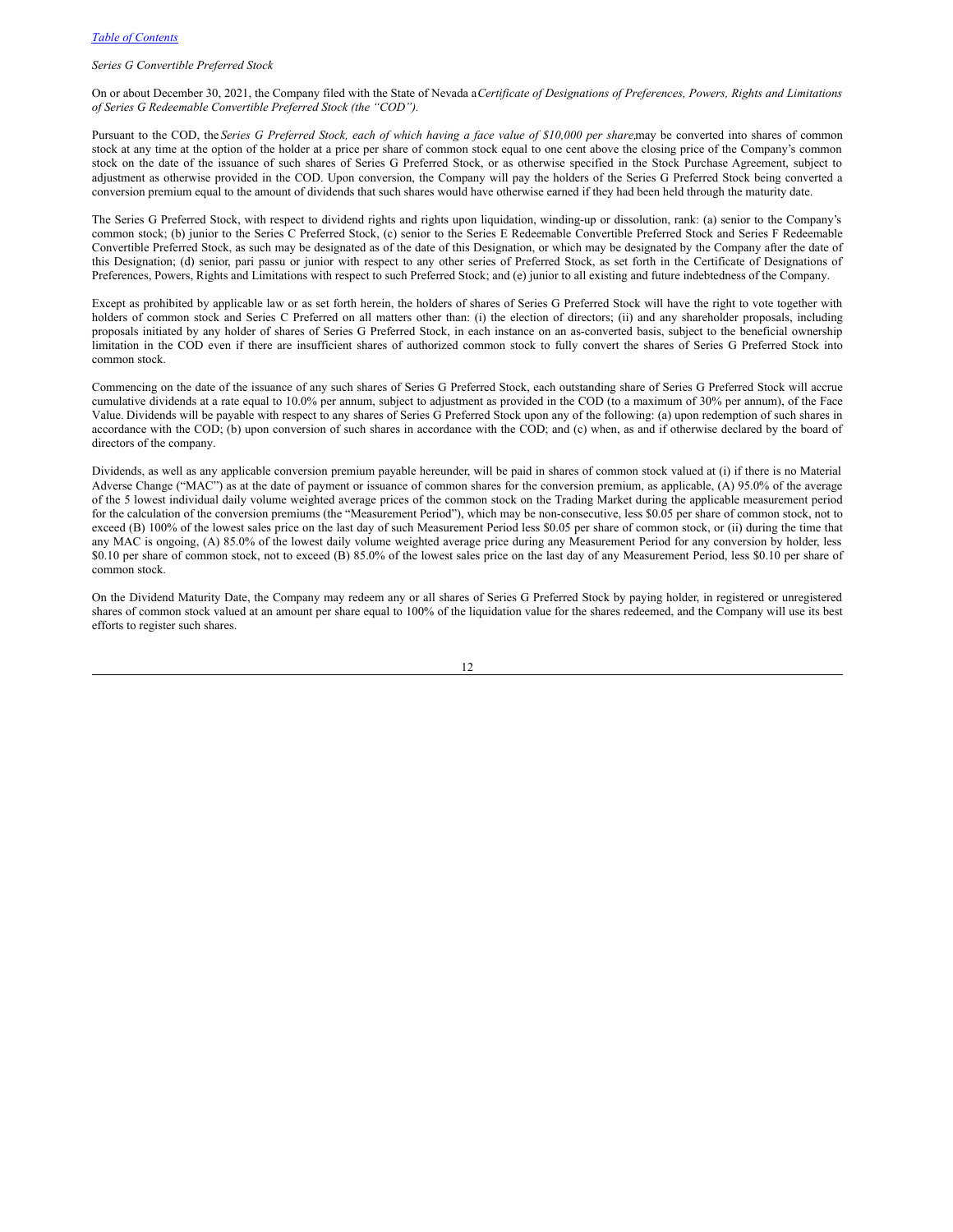The following table presents a range of estimates of the number of shares potentially issuable to settle future conversions of the Series G Preferred Stock outstanding at June 17, 2022, including the conversion premiums, reflecting consideration of all provisions that pertain to the computation of settlements as follows:

| Series G Pref. Shares Outstanding – June 17, 2022                        |    | 5,272         |
|--------------------------------------------------------------------------|----|---------------|
| Conversion Price for Preferred Stock                                     |    | 0.9003        |
| Common Stock Price                                                       | Ф  | 0.51          |
| Price for Calculating Conversion Premium (i.e., 85% of VWAP less \$0.10) |    | 0.3335        |
| Series G Pref Shares                                                     | S  | 5,272         |
| Face value per share                                                     |    | 10,000        |
| Total value                                                              |    | 52,720,000    |
| <b>Annual Conversion Premium</b>                                         | S. | 15,816,000    |
| Total Conversion Premium (5 years guaranteed)                            |    | 79,080,000    |
| Underlying common shares for Face Value Portion                          |    | 58, 558, 258  |
| Underlying common shares for Conversion Premium                          |    | 237, 121, 439 |
| <b>Total Potential Shares</b>                                            |    | 295,679,697   |

#### *Convertible Loan*

The Company entered into the Loan Agreement on December 24, 2021 with Discover, pursuant to which Discover agreed to loan the Company \$25,000,000.

On January 3, 2022 the Company received \$25,000,000 (the 'Loan Proceeds') from Discover. Discover may convert amounts owing under the Loan Agreement into shares of common stock of the Company at a fixed price of \$1.50 per share, subject to beneficial ownership limitations.

#### **Sales of Unregistered Securities**

There have been no sales of unregistered securities during the year ended December 31, 2021 or the quarter ended March 31, 2022 that have not previously been disclosed in a Quarterly Report on Form 10-Q or in a Current Report on Form 8-K, except as set forth below:

The Company issued to one of its preferred stockholders a total of 7,568,617 shares of common stock pursuant to the stockholder's conversion of Series C Preferred Stock into common stock. The sales and issuances of the securities described above have been determined to be exempt from registration under the Securities Act in reliance on Sections 3(a)(9) and 4(a)(2) of the Securities Act, Rule 506 of Regulation D promulgated thereunder and Regulation S promulgated thereunder, as transactions by an issuer not involving a public offering. The preferred stockholder (Discover) has represented that it is an accredited investor, as that term is defined in Regulation D, it is not a U.S. Person, and that it is acquiring the securities for its own account.

The preferred convertible shares Discover exchanged for common stock in 2021 were issued and fully paid for on or prior to December 4, 2018. With respect to its conversions prior to May 13, 2021, Discover submitted legal opinions from its outside counsel to our transfer agent opining that the shares could be resold pursuant to Rule 144, and with respect to its conversions after May 13, 2021, Discover submitted legal opinions opining that the shares could be resold pursuant to Section 4(a)(1) of the Securities Act of 1933.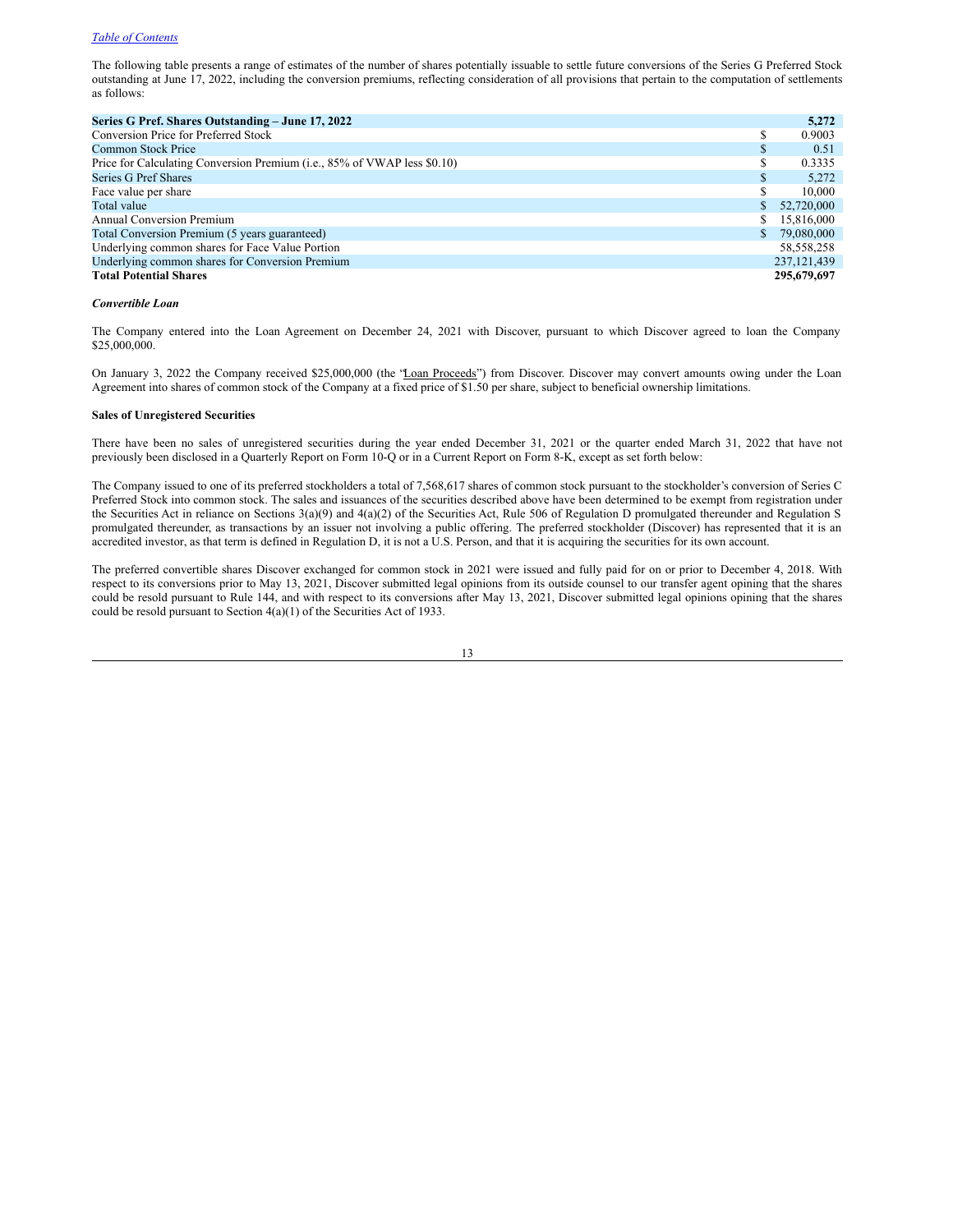# **Registration Rights**

Pursuant to the Stock Purchase Agreement and the Loan Agreement, the Company will, at its sole cost and expense, prepare and use its best efforts to file with the SEC as promptly as practicable, and in any event within 30 days after the date on which the Company files all reports required to be filed pursuant to the Exchange Act (the "Filing Date")**,** a Registration Statement ("Registration Statement") on Form S-3 registering the delayed and continuous resale of all shares of common stock issuable upon (i) exercise of the Warrants ("Warrant Shares") and (ii) conversion of the Series G Preferred Stock and Convertible Loan ("Conversion Shares") pursuant to Rule 415 under the Securities Act of 1933, as amended (the "Act"), subject to any limitations imposed by applicable securities laws as to the number of Conversion Shares or Warrant Shares that are eligible for registration, and will use best efforts to cause such Registration Statement to be declared effective under the Act as promptly as practicable and in any event within 60 days after filing, and to remain continuously effective until all Conversion Shares may be resold by Antilles pursuant to Rule 144 without volume restrictions, manner-of-sale restrictions, or Company being in compliance with any current public information requirement; provided, however, if the Company is not eligible to register for resale the Conversion Shares on Form S-3, it shall file a Registration Statement on Form S-1. If at any time after the initial Registration Statement is filed, the Registration Statement may not remain effective, Company shall use reasonable best efforts to amend the Registration Statement to continue effectiveness uninterrupted.

# **Listing**

Our common stock is listed on NYSE American under the symbol "CEI".

# **Transfer Agent and Registrar**

The transfer agent and registrar for our common stock is Clear Trust, LLC.

## <span id="page-16-0"></span>**MATERIAL U.S. FEDERAL INCOME TAX CONSEQUENCES FOR NON-U.S. HOLDERS OF COMMON STOCK**

The following discussion is a summary of the material U.S. federal income tax consequences to Non-U.S. Holders (as defined below) of the ownership and disposition of our common stock acquired in this offering. This discussion is limited to Non-U.S. Holders who hold our common stock as a "capital asset" (generally, property held for investment purposes). This discussion is based on the Code, administrative pronouncements of the U.S. Internal Revenue Service (the "IRS"), judicial decisions and final, temporary and proposed Treasury regulations, changes to any of which subsequent to the date of this prospectus may affect the tax consequences described herein, possibly with retroactive effect. We have not sought a ruling from the IRS regarding the matters discussed below, and there can be no assurance that the IRS or a court will not take a contrary position regarding such matters.

This discussion does not describe all of the tax consequences that may be relevant to a Non-U.S. Holder in light of such Non-U.S. Holder's particular circumstances or to Non-U.S. Holders who are subject to special rules under U.S. federal income tax law (such as brokers or dealers in securities; traders in securities who have elected the mark-to-market method of accounting for their securities; banks and other financial institutions; former citizens or residents of the United States; partnerships and other pass-through entities or arrangements; tax-exempt organizations or pension plans; persons holding our common stock as part of a straddle, constructive sale, conversion transaction, or other integrated transaction; and "qualified foreign pension funds" as defined in Section 897(l)(2) of the Code and entities all of the interests of which are held by qualified foreign pension funds). Moreover, this discussion does not address alternative minimum taxes, the Medicare tax on net investment income, other U.S. federal taxes (such as U.S. federal estate and gift taxes), or any state, local or non-U.S. taxes.

If an entity or arrangement treated as a partnership for U.S. federal income taxes owns our common stock, the tax treatment of a partner in the partnership will depend on the status of the partner, the activities of the partnership, and certain determinations made at the partner level. Accordingly, partnerships holding our common stock and partners in such partnerships should consult their tax advisors regarding the U.S. federal income tax consequences to them.

THIS DISCUSSION IS FOR INFORMATIONAL PURPOSES ONLY AND IS NOT TAX ADVICE. PROSPECTIVE INVESTORS SHOULD CONSULT THEIR TAX ADVISORS WITH RESPECT TO THE APPLICATION OF THE U.S. FEDERAL TAX LAWS TO THEIR PARTICULAR SITUATIONS AS WELL AS ANY TAX CONSEQUENCES OF THE OWNERSHIP AND DISPOSITION OF OUR COMMON STOCK ARISING UNDER THE U.S. FEDERAL ESTATE OR GIFT TAX LAWS OR UNDER THE LAWS OF ANY STATE, LOCAL, OR NON-U.S. TAXING JURISDICTION OR UNDER ANY APPLICABLE INCOME TAX TREATY.

For purposes of this discussion, a "Non-U.S. Holder" is a beneficial owner of our common stock that, for U.S. federal income tax purposes, is a nonresident alien individual, a foreign corporation, a foreign estate, or a foreign trust.

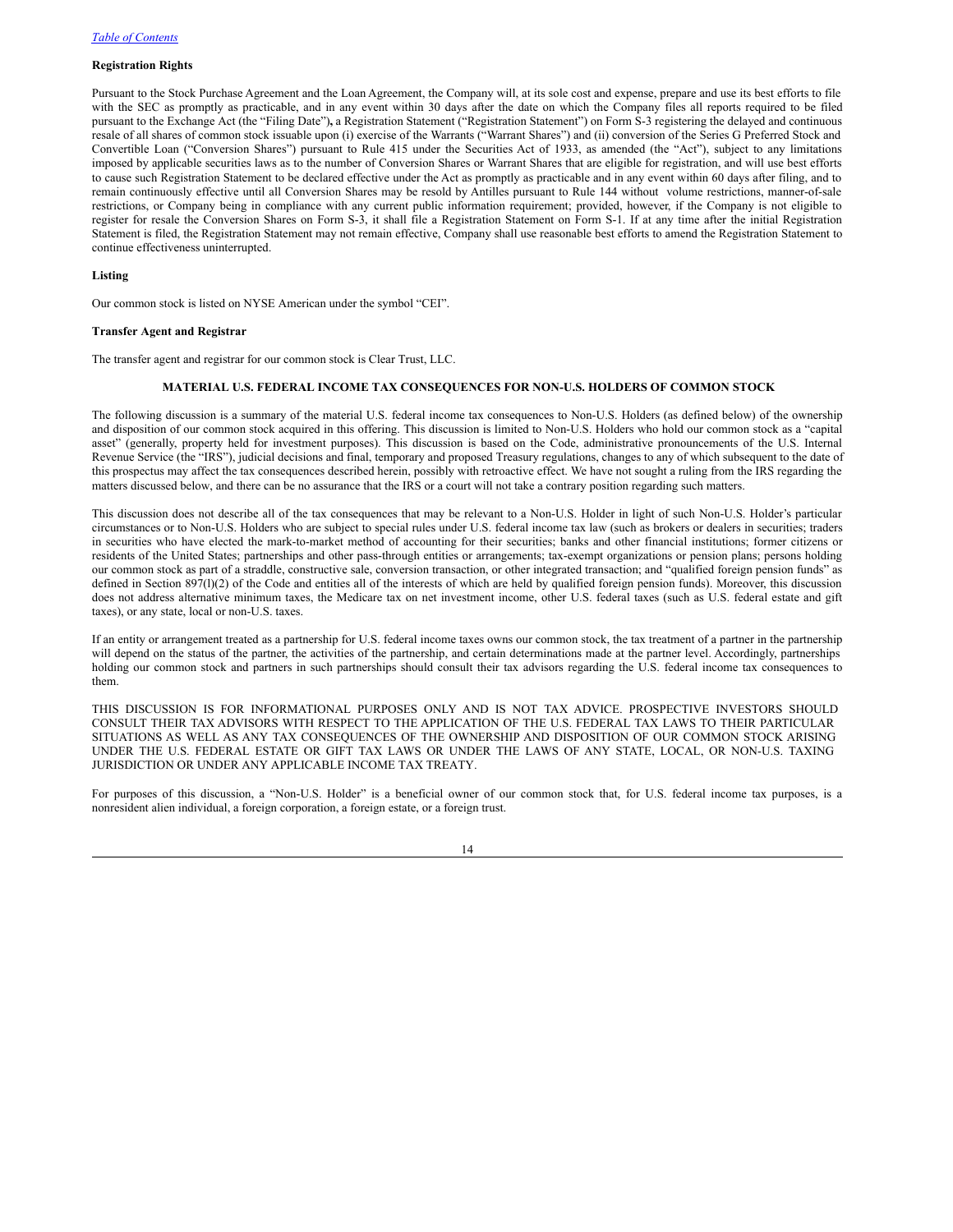# **Distributions**

As discussed under "Dividend Policy" above, we do not currently expect to make distributions on our common stock. In the event that we do make distributions of cash or other property, those distributions generally will constitute dividends for U.S. federal income tax purposes to the extent paid from our current or accumulated earnings and profits, as determined under U.S. federal income tax principles. To the extent those distributions exceed our current and accumulated earnings and profits, they will constitute a return of capital, which will first reduce a Non-U.S. Holder's basis in our common stock, but not below zero. Generally, a distribution that constitutes a return of capital will be subject to U.S. federal withholding tax at a rate of 15% if the Non-U.S. Holder's common stock constitutes a USRPI (see the discussion below under "—Gain on Disposition of Our Common Stock"). However, we or our withholding agent may elect to withhold at a rate of up to 30% on the entire amount of the distribution, even if the Non-U.S. Holder's common stock does not constitute a USRPI. Because a Non-U.S. Holder would not have any U.S. federal income tax liability with respect to a return of capital distribution, a Non-U.S. Holder would be entitled to request a refund of any U.S. federal income tax that is withheld from a return of capital distribution (generally by timely filing a U.S. federal income tax return for the taxable year in which the tax was withheld). To the extent a distribution exceeds a Non-U.S. Holder's basis in our common stock, such excess will be treated as gain from the sale of our common stock, as described below under "—Gain on Disposition of Our Common Stock."

Dividends paid to a Non-U.S. Holder generally will be subject to withholding tax at a 30% rate or a reduced rate specified by an applicable income tax treaty. In order to obtain a reduced rate of withholding, a Non-U.S. Holder will be required to provide a properly executed IRS Form W-8BEN or W-8BEN-E (or other applicable documentation) certifying such Non-U.S. Holder's entitlement to benefits under a treaty.

If dividends paid to a Non-U.S. Holder are effectively connected with such Non-U.S. Holder's conduct of a trade or business in the United States (and, if required by an applicable income tax treaty, are attributable to a permanent establishment or fixed base maintained by such Non-U.S. Holder in the United States), such Non-U.S. Holder will generally be taxed on the dividends on a net basis at the rates applicable to a U.S. person. In this case, such Non-U.S. Holder will be exempt from the withholding tax discussed in the preceding paragraph, although such Non-U.S. Holder will be required to provide a properly executed IRS Form W-8ECI in order to claim an exemption from withholding. A Non-U.S. Holder that is a corporation also may be subject to a branch profits tax at a rate of 30% (or a lower treaty rate) on such effectively connected dividends, as adjusted for certain items.

#### **Gain on Disposition of Our Common Stock**

Subject to the discussions below under "—Information Reporting and Backup Withholding" and "—FATCA," a Non-U.S. Holder generally will not be subject to U.S. federal income or withholding tax on gain realized on a sale or other taxable disposition of our common stock unless:

- the gain is effectively connected with such Non-U.S. Holder's conduct of a trade or business in the United States (and, if required by an applicable income tax treaty, is attributable to a permanent establishment or fixed base maintained by such Non-U.S. Holder in the United States);
- such Non-U.S. Holder is a nonresident alien individual present in the United States for 183 days or more during the taxable year of the disposition and certain other requirements are met; or
- · our common stock constitutes a "United States real property interest" (a "USRPI") because we are or have been a "United States real property holding corporation" (a "USRPHC") at any time within the five-year period preceding the disposition or such non-U.S. Holder's holding period, whichever period is shorter.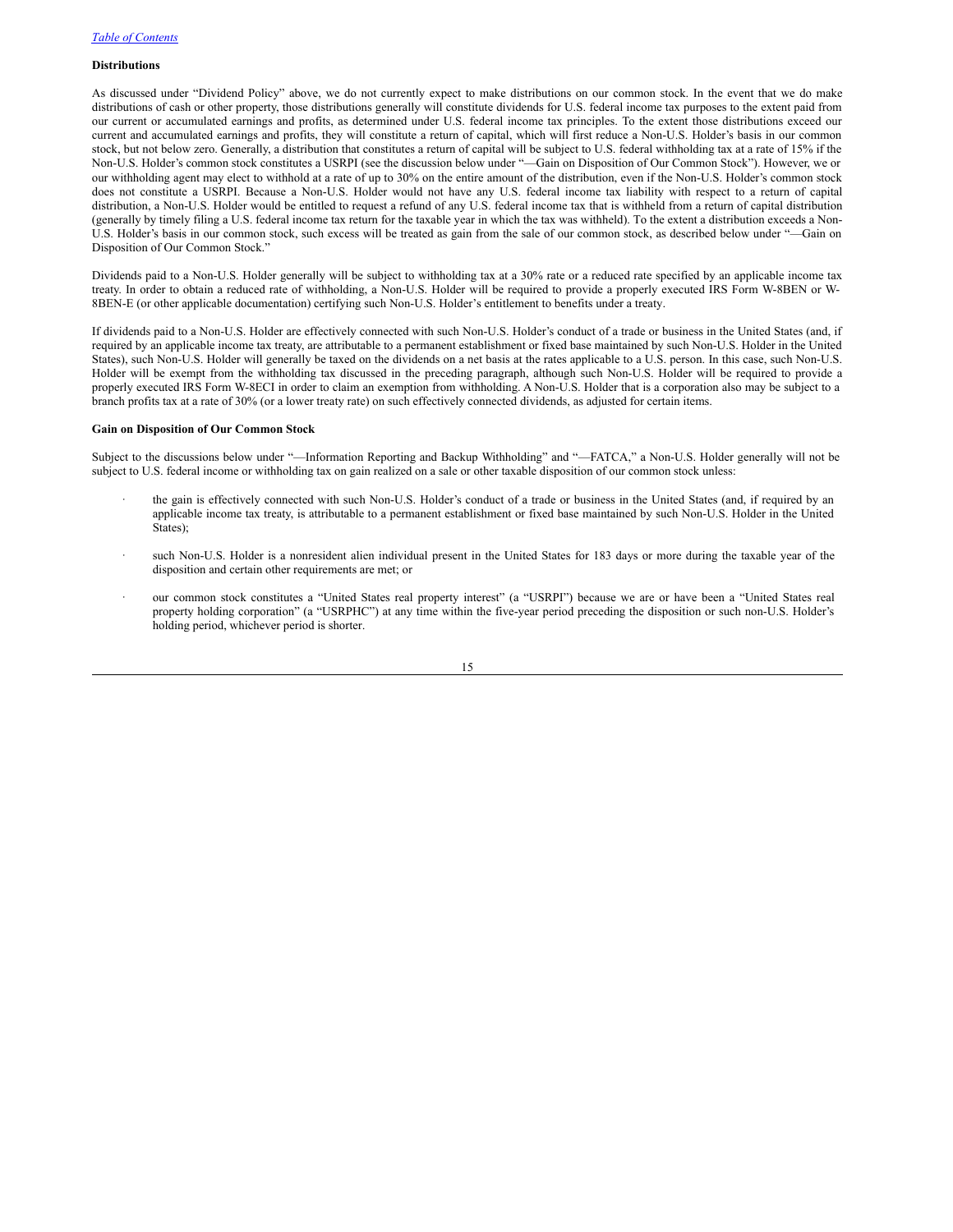Gain described in the first bullet point above generally be subject to U.S. federal income tax on a net basis at the rates applicable to a U.S. person. A Non-U.S. Holder that is a corporation also may be subject to a branch profits tax at a rate of 30% (or a lower treaty rate) on such effectively connected gain, as adjusted for certain items.

A Non-U.S. Holder described in the second bullet point above will be subject to U.S. federal income tax at a rate of 30% (or such lower rate specified by an applicable income tax treaty) on gain realized upon the sale or other taxable disposition of our common stock, which generally may be offset by U.S. source capital losses of such Non-U.S. Holder.

With respect to the third bullet point above, due to the nature of our assets and operations, we believe we are not a USRPHC and, as a result, our common stock generally does not constitute a USRPI. However, if it is determined that we are a USRPHC, or if we become a USRPHC in the future, then our common stock generally would constitute a USRPI. A Non-U.S. Holder generally is subject to a 15% withholding tax on the amount realized from a sale or other taxable disposition of a USRPI, which is required to be collected from any sale or disposition proceeds. In addition, such a Non-U.S. Holder is subject to U.S. federal income tax (at the rates applicable to a U.S. person) in respect of any gain on its sale or disposition of a USRPI and is required to file a U.S. federal income tax return to report such gain and pay any U.S. federal income tax liability that is not satisfied by withholding. However, if we were a USRPHC and our common stock were regularly traded on an established securities market, then a Non-U.S. Holder would not be subject to the 15% withholding tax on the sale or disposition of our common stock, even if our common stock was a USRPI. Moreover, if our common stock continues to be regularly traded on an established securities market and a Non-U.S. Holder actually or constructively owns and owned, at all times within the fiveyear period ending on the date of the disposition or the Non-U.S. Holder's holding period, whichever is shorter, then such Non-U.S. Holder may treat our common units as not constituting a USRPI, in which case such Non-U.S. Holder will not be subject to U.S. federal income tax on any gain realized upon the sale or disposition of our common stock (in addition to not being subject to the 15% withholding tax described above) or U.S. federal income tax return filing requirements.

# **Information Reporting and Backup Withholding**

Information returns are required to be filed with the IRS in connection with payments of dividends on our common stock. Unless you comply with certification procedures to establish that you are not a U.S. person, information returns may also be filed with the IRS in connection with the proceeds from a sale or other disposition of our common stock. You may be subject to backup withholding on payments on our common stock or on the proceeds from a sale or other disposition of our common stock unless you comply with certification procedures to establish that you are not a U.S. person or otherwise establish an exemption. Your provision of a properly executed applicable IRS Form W-8BEN, W-8BEN-E, or W-8ECI certifying your non-U.S. status will permit you to avoid backup withholding. Amounts withheld under the backup withholding rules are not additional taxes and may be refunded or credited against your U.S. federal income tax liability, provided the required information is timely furnished to the IRS.

# **FATCA**

Provisions of the Code commonly referred to as "FATCA" require withholding of 30% on payments of dividends on our common stock to "foreign financial institutions" or "non-financial foreign entities" (each as defined in the Code) unless various U.S. information reporting and due diligence requirements (generally relating to ownership by U.S. persons of interests in or accounts with those entities) have been satisfied, or an exemption applies. An intergovernmental agreement between the United States and an applicable foreign country may modify these requirements. Proposed regulations provide that FATCA withholding will not apply to gross proceeds from the disposition of shares of our common stock, as otherwise would have been the case after December 31, 2018, and the preamble to the proposed regulations state that taxpayers may rely on them until final regulations are issued. Prospective investors should consult their tax advisers regarding the effects of FATCA on their investment in our common stock.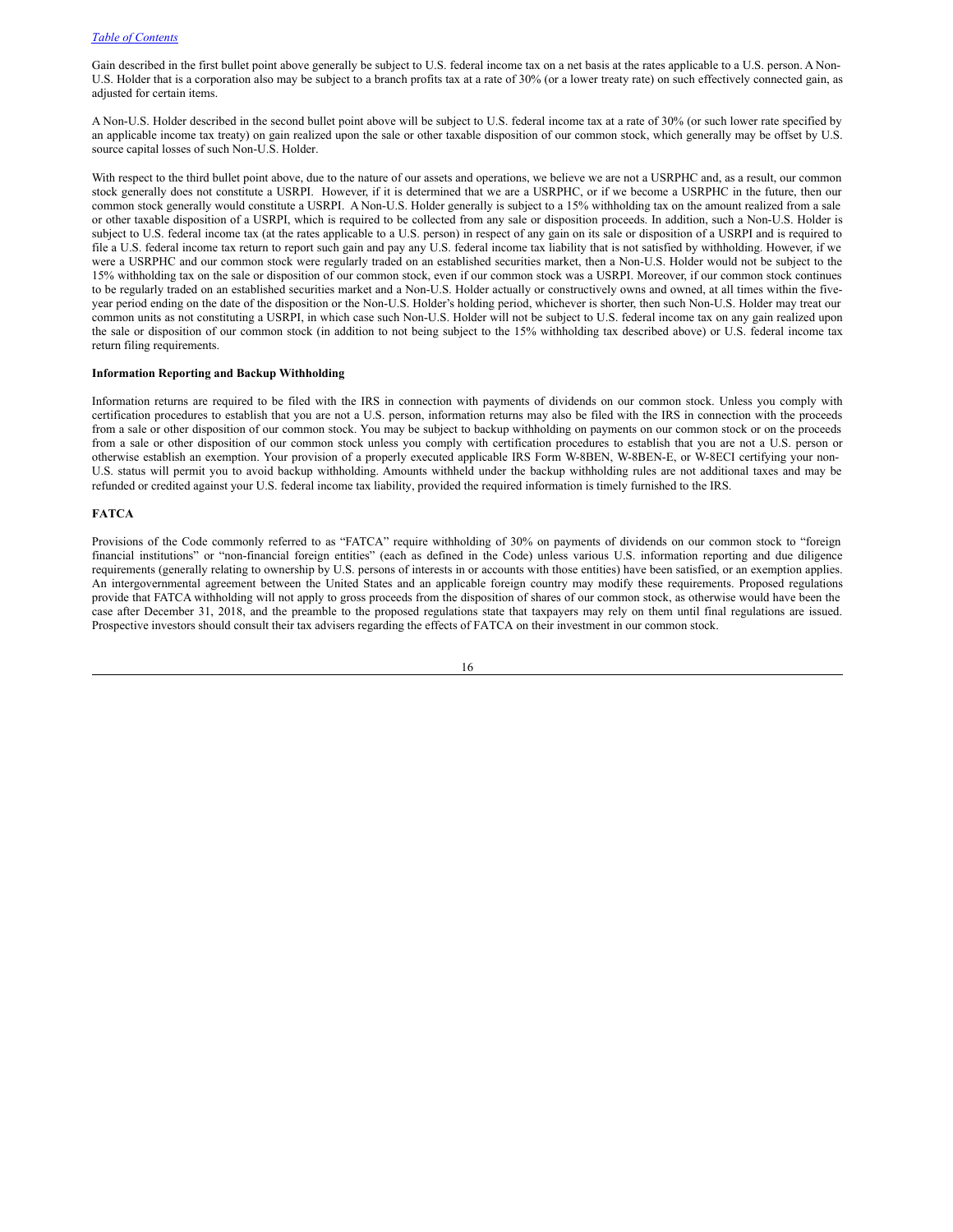# <span id="page-19-0"></span>**SELLING STOCKHOLDERS**

Antilles acquired the Antilles Warrants and the Series G Preferred Stock pursuant to the Stock Purchase Agreement, and Discover acquired the Discover Warrants and the Convertible Loan pursuant to the Loan Agreement. We are registering the shares of common stock issuable upon exercise and conversion of such securities to permit the selling stockholders to offer the shares for resale from time to time. Except as described in our most recent Annual Report on Form 10-K and except for ownership of our capital stock or as otherwise disclosed in this prospectus or in the documents incorporated by reference herein, the selling stockholders have not had any material relationship with us within the past three years.

The table below lists the selling stockholders and other information regarding the beneficial ownership of common stock by each of the selling stockholders. The second column lists the number of shares of common stock beneficially owned by each selling stockholder, based on its ownership of common stock, the Warrants, the Series G Preferred Stock and the Convertible Loan, assuming the conversion of the Series G Preferred Stock, Convertible Loan and the Warrants. The third column lists the number of shares of common stock offered by this prospectus by each selling stockholder. The fourth column lists the number of shares of common stock beneficially owned by each selling stockholder after the offering contemplated by this prospectus, assuming the sale of all common stock being offered by this prospectus by each selling stockholder.

The selling stockholders may sell all, some or none of their common stock included in this prospectus. See "Plan of Distribution."

|                                     | <b>Shares</b>       |                   |                    |  |
|-------------------------------------|---------------------|-------------------|--------------------|--|
|                                     | <b>Beneficially</b> | <b>Shares</b>     |                    |  |
|                                     | <b>Owned Prior</b>  | <b>Offered by</b> | <b>Shares</b>      |  |
|                                     | to this             | this              | <b>Owned After</b> |  |
| <b>Name of Selling Stockholder</b>  | <b>Offering</b>     | <b>Prospectus</b> | this Offering      |  |
| Antilles Family Office, $LLC^{(1)}$ | 369,413,003         | 337, 121, 439     | 32.291.564         |  |
| Discover Growth Fund, $LLC^{(2)}$   | 66,666,667          | 66,666,667        |                    |  |

(1) Includes 337,121,439 shares of common stock; 100,000,000 shares of common stock issuable upon the exercise of the Antilles Warrants and 237,121,439 shares of common stock issuable upon conversion of the Series G Preferred Stock. The registered address of Antilles Family Office, LLC is 5330 Yacht Haven Grande, Suite 206, St. Thomas, U.S. Virgin Islands, 00802.

(2) Includes 50,000,000 shares of common stock; 50,000,000 shares of common stock issuable upon the exercise of the Discover Warrants and 16,666,667 shares of common stock issuable upon exercise of the Convertible Loan. The registered address of Discover Growth Fund, LLC is 5330 Yacht Haven Grande, Suite 206, St. Thomas, U.S. Virgin Islands, 00802.

# **PLAN OF DISTRIBUTION**

Each selling stockholder of the securities and any of their pledgees, donees, assignees, transferees, and successors-in-interest may, from time to time, sell any or all of their securities or interests in any securities covered hereby on the NYSE American or any other stock exchange, market or trading facility on which the securities are traded or in private transactions. These sales or dispositions may be at fixed or negotiated prices. A selling stockholder may use any one or more of the following methods when selling securities:

- ordinary brokerage transactions and transactions in which the broker-dealer solicits purchasers;
- · block trades in which the broker-dealer will attempt to sell the securities as agent but may position and resell a portion of the block as principal to facilitate the transaction;
- purchases by a broker-dealer as principal and resale by the broker-dealer for its account;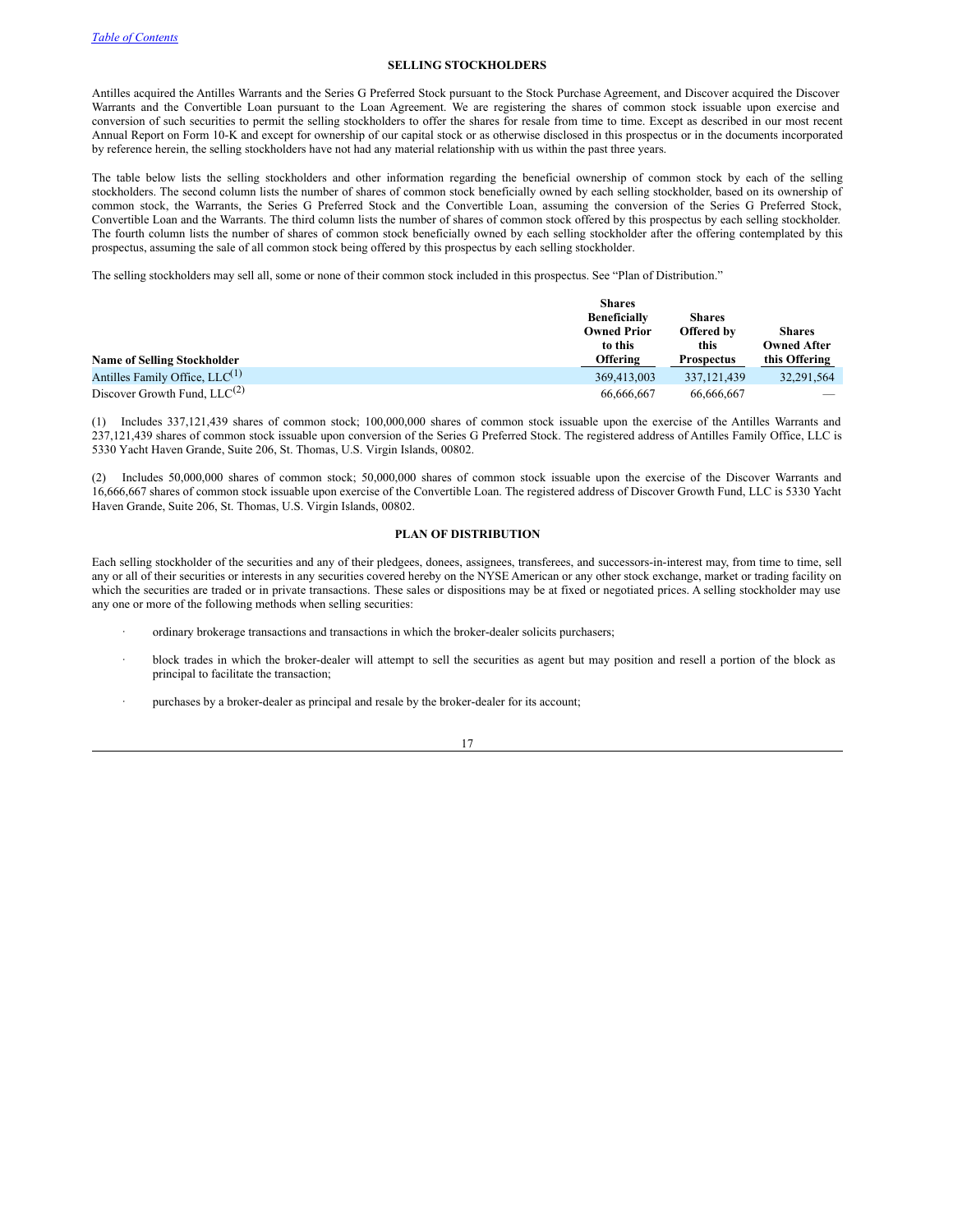- an exchange distribution in accordance with the rules of the applicable exchange;
- privately negotiated transactions;
- settlement of short sales;
- in transactions through broker-dealers that agree with the selling stockholders to sell a specified number of such securities at a stipulated price per security;
- · through the writing or settlement of options or other hedging transactions, whether through an options exchange or otherwise;
- a combination of any such methods of sale; or
- any other method permitted pursuant to applicable law.

The selling stockholders may also sell securities under Rule 144 or any other exemptions from registration under the Securities Act, if available, rather than under this prospectus.

Broker-dealers engaged by the selling stockholders may arrange for other broker-dealers to participate in sales. Broker-dealers may receive commissions or discounts from the selling stockholders (or, if any broker-dealer acts as agent for the purchaser of securities, from the purchaser) in amounts to be negotiated, but, except as set forth in a supplement to this prospectus, in the case of an agency transaction not in excess of a customary brokerage commission in compliance with Financial Industry Regulatory Authority ("FINRA") Rule 2121; and in the case of a principal transaction a markup or markdown in compliance with FINRA Rule 2121.

In connection with the sale of the securities or interests therein, the selling stockholders may enter into hedging transactions with broker-dealers or other financial institutions, which may in turn engage in short sales of the securities in the course of hedging the positions they assume. The selling stockholders may also sell securities short and deliver these securities to close out their short positions, or loan or pledge the securities to broker-dealers that in turn may sell these securities. The selling stockholders may also enter into option or other transactions with broker-dealers or other financial institutions or create one or more derivative securities which require the delivery to such broker-dealer or other financial institution of securities offered by this prospectus, which securities such broker-dealer or other financial institution may resell pursuant to this prospectus (as supplemented or amended to reflect such transaction).

The selling stockholders and any broker-dealers or agents that are involved in selling the securities may be deemed to be "underwriters" within the meaning of the Securities Act in connection with such sales. In such event, any commissions received by such broker-dealers or agents and any profit on the resale of the securities purchased by them may be deemed to be underwriting commissions or discounts under the Securities Act. Each selling stockholder has informed us that it does not have any written or oral agreement or understanding, directly or indirectly, with any person to distribute the securities.

We are required to pay certain fees and expenses incurred by us incident to the registration of the securities. We have agreed to indemnify the selling stockholders against certain losses, claims, damages and liabilities, including civil liabilities under the Securities Act.

Selling stockholders will be subject to the prospectus delivery requirements of the Securities Act, including Rule 172 thereunder. In addition, any securities covered by this prospectus which qualify for sale pursuant to Rule 144 under the Securities Act may be sold under Rule 144 rather than under this prospectus or any other exemptions from registration under the Securities Act. The selling stockholders have advised us that there is no underwriter or coordinating broker acting in connection with the proposed sale of the resale securities by the selling stockholders.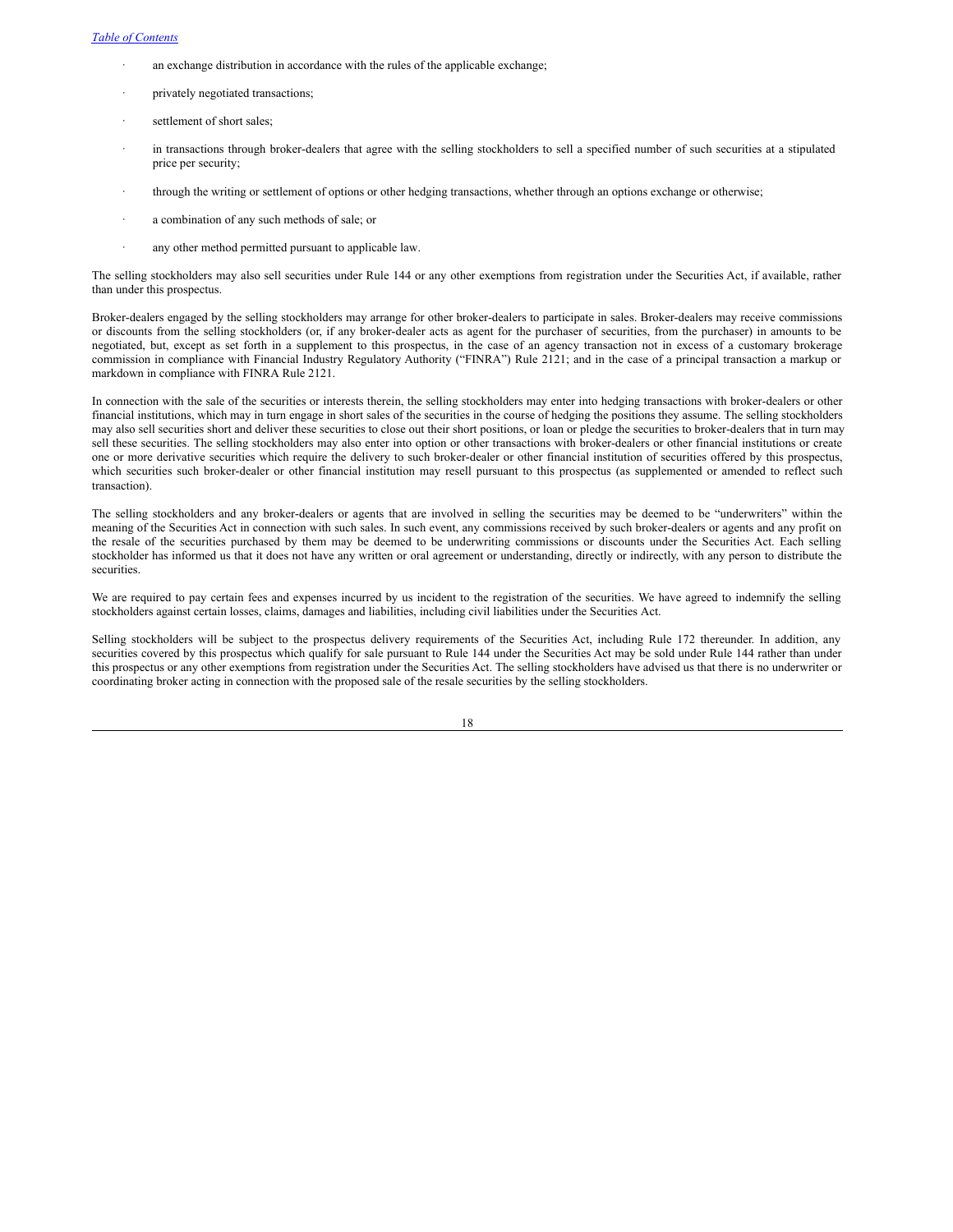We agreed to keep this prospectus effective until the date on which all securities are sold or the date on which the shares cease to be registrable securities under the registration rights agreement. The resale securities will be sold only through registered or licensed brokers or dealers if required under applicable state securities laws. In addition, in certain states, the resale securities covered hereby may not be sold unless they have been registered or qualified for sale in the applicable state or an exemption from the registration or qualification requirement is available and is complied with.

Under applicable rules and regulations under the Exchange Act, any person engaged in the distribution of the resale securities may not simultaneously engage in market making activities with respect to the common stock for the applicable restricted period, as defined in Regulation M, prior to the commencement of the distribution. In addition, the selling stockholders will be subject to applicable provisions of the Exchange Act and the rules and regulations thereunder, including Regulation M, which may limit the timing of purchases and sales of securities of the common stock by the selling stockholders or any other person. We will make copies of this prospectus available to the selling stockholders and have informed them of the need to deliver a copy of this prospectus to each purchaser at or prior to the time of the sale (including by compliance with Rule 172 under the Securities Act).

# <span id="page-21-0"></span>**LEGAL MATTERS**

The validity of the shares of common stock offered hereby will be passed upon for us by McDonald Carano LLP, Reno, Nevada.

#### <span id="page-21-1"></span>**EXPERTS**

The consolidated financial statements for the Company as of December 31, 2021 and 2020 and for the year ended December 31, 2021 and the period from April 1, 2020 to December 31, 2020 incorporated by reference in this prospectus and elsewhere in the registration statement have been so included in reliance upon the report of Turner, Stone & Company, L.L.P., independent registered public accountants, upon the authority of said firm as experts in accounting and auditing.

# <span id="page-21-2"></span>**WHERE YOU CAN FIND MORE INFORMATION**

We have filed with the SEC a registration statement on Form S-1 under the Securities Act with respect to the common stock offered by this prospectus. This prospectus, which constitutes a part of the registration statement, does not contain all of the information set forth in the registration statement or the exhibits and schedules filed therewith. For further information about us and the common stock offered hereby, we refer you to the registration statement and the exhibits and schedules filed thereto. Statements contained in this prospectus or incorporated by reference herein regarding the contents of any contract or any other document that is filed as an exhibit to the registration statement are not necessarily complete, and each such statement is qualified in all respects by reference to the full text of such contract or other document filed as an exhibit to the registration statement. The SEC maintains a website that contains reports, proxy statements and other information about registrants, like us, that file electronically with the SEC. The address of that website is *www.sec.gov*. The information contained on the SEC's website is expressly not incorporated by reference into this prospectus.

We are subject to the full informational requirements of the Exchange Act. We will fulfill our obligations with respect to such requirements by filing periodic reports and other information with the SEC.

Our website is *www.camber.energy.com*. Information on our website is not a part of this prospectus. The information contained on, or that can be accessed through, our website is not a part of this prospectus and is not incorporated by reference herein.

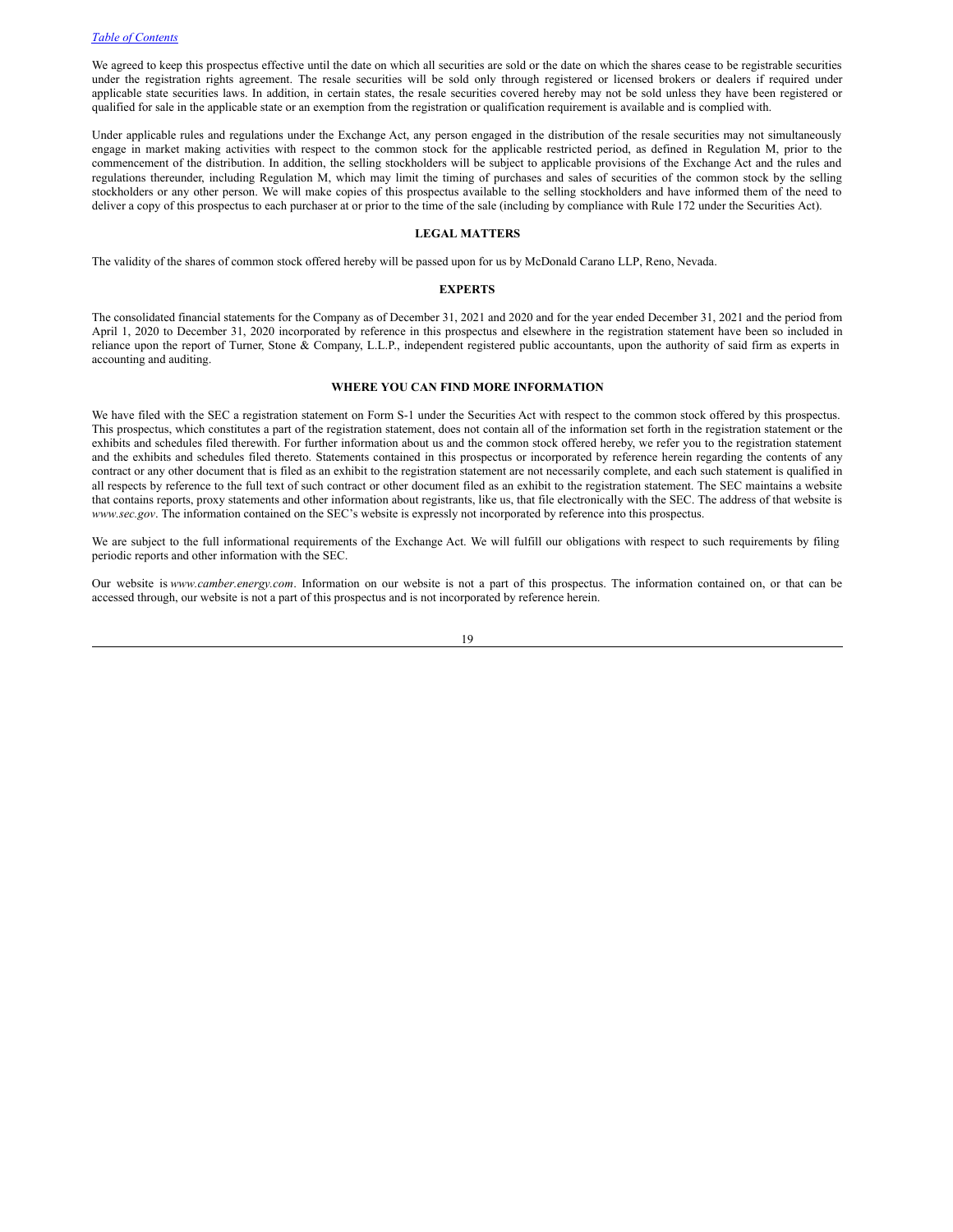#### **INFORMATION INCORPORATED BY REFERENCE**

The rules of the SEC allow us to incorporate by reference information into this prospectus. The information incorporated by reference herein is considered to be a part of this prospectus. This prospectus incorporates by reference the documents listed below:

- our **[Annual](http://www.sec.gov/Archives/edgar/data/1309082/000147793222004240/0001477932-22-004240-index.htm) Report on Form 10-K** for the year ended December 31, 2021;
- our [Quarterly](http://www.sec.gov/Archives/edgar/data/1309082/000147793222004242/0001477932-22-004242-index.htm) Report on Form 10-Q for the quarter ended March 31, 2022; and
- all future filings we make with the SEC pursuant to Sections 13(a), 13(c), 14 or 15(d) of the Exchange Act prior to the termination of the offering.

Any statement contained in this prospectus or in any document incorporated or deemed to be incorporated by reference into this prospectus will be deemed modified or superseded for the purposes of this prospectus to the extent that a statement contained in this prospectus or any subsequently filed document which also is, or is deemed to be, incorporated by reference into this prospectus modifies or supersedes that statement. Any statement so modified or superseded will not be deemed, except as so modified or superseded, to constitute a part of this prospectus.

You can obtain any of the filings incorporated by reference into this prospectus through us or from the SEC through the SEC's website atwww.sec.gov. Our filings with the Commission, including our Annual Reports on Form 10-K, Quarterly Reports on Form 10-Q, Current Reports on Form 8-K and exhibits incorporated in and amendments to those reports, are also available free of charge on our website (*www.camber.energy.com*) as soon as reasonably practicable after they are filed with, or furnished to, the SEC. The information contained on, or that can be accessed through, our website is not a part of this prospectus and is not incorporated by reference herein. You can obtain any of the documents incorporated by reference into this prospectus from us without charge, excluding any exhibits to those documents unless the exhibit is specifically incorporated by reference into those documents. You can obtain documents incorporated by reference into this prospectus by requesting them in writing or by telephone from us at the following address:

> Investor Relations c/o Camber Energy, Inc. 15915 Katy Freeway, Suite 450 Houston, Texas 77094 (281) 404-4387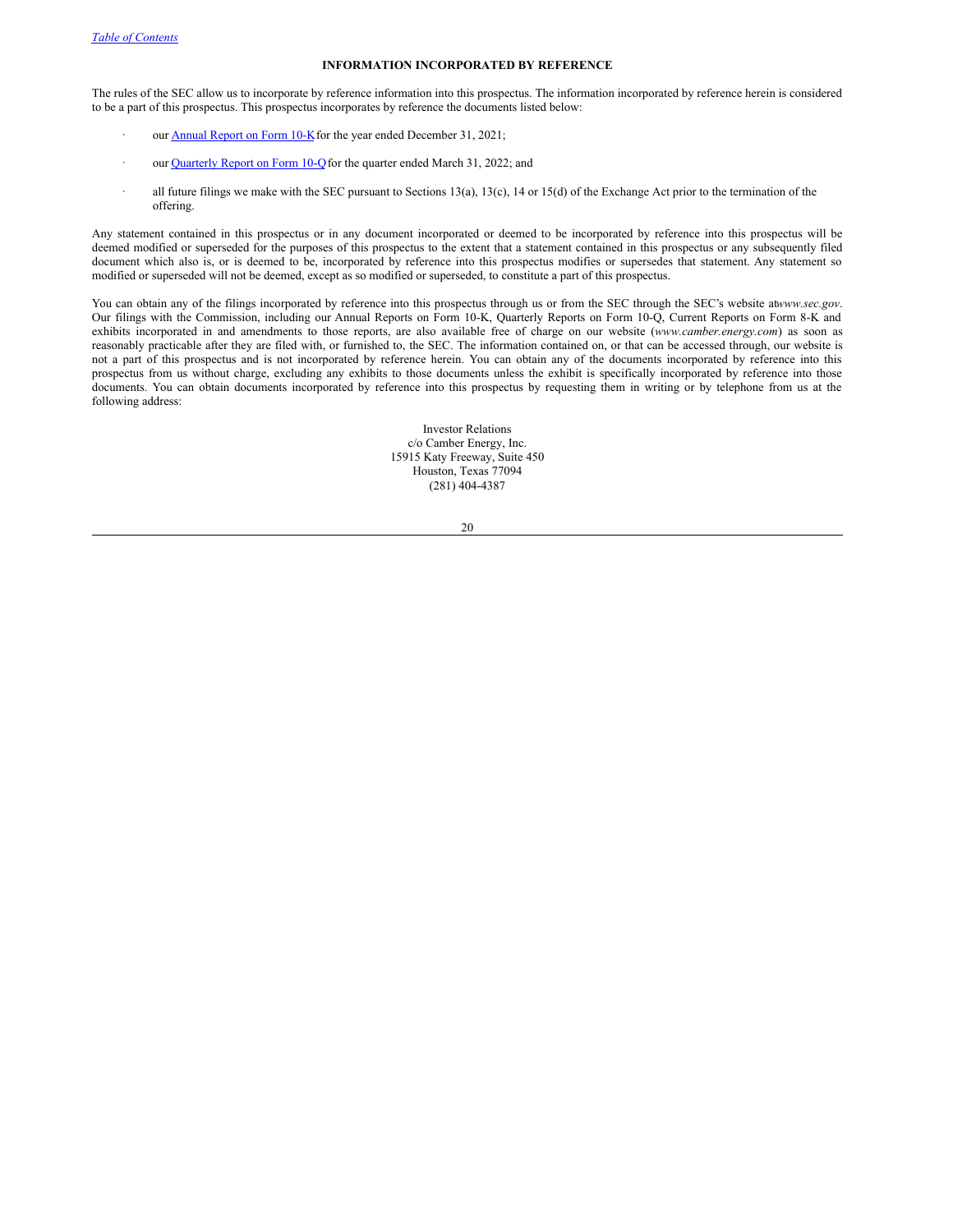

# **Camber Energy, Inc.**

**462,346,364 Shares**

**Common Stock**

**, 2022.**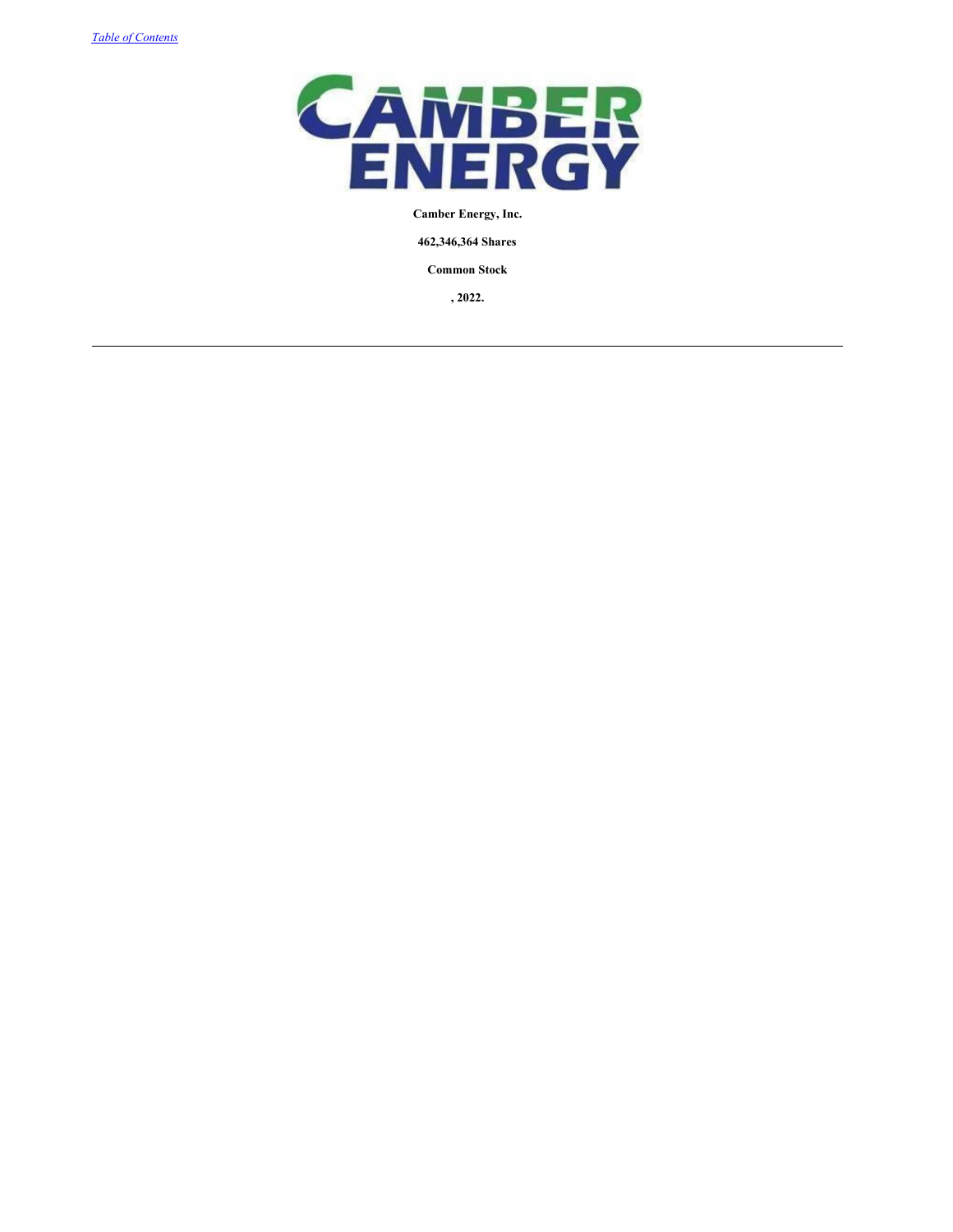#### **PART II**

## <span id="page-24-0"></span>**INFORMATION NOT REQUIRED IN PROSPECTUS**

#### **Item 13. Other Expenses of Issuance and Distribution.**

The following table indicates the expenses to be incurred in connection with the offering described in this registration statement, other than underwriting discounts and commissions, all of which will be paid by us. All amounts are estimated except the SEC registration fee.

|                                | Amount  |
|--------------------------------|---------|
| SEC registration fee           | 21,001  |
| Accounting fees and expenses   | 5.000   |
| Legal fees and expenses        | 100,000 |
| Other expenses                 | 50,000  |
| <b>Total fees and expenses</b> | 176,001 |

#### **Item 14. Indemnification of Directors and Officers.**

As authorized by Section 78.7502 of the Nevada Revised Statutes (the "NRS"), we may indemnify our officers and directors against expenses reasonably incurred by such persons in connection with any threatened, pending or completed action, suit or proceedings, whether civil, criminal, administrative or investigative, involving such persons in their capacities as an officer, director, employee, or agent of the company and directors, so long as such person (1) is not liable pursuant to Section 78.138 of the Nevada Revised Statutes or (2) acted in good faith and in a manner which they reasonably believed to be in or not opposed to our best interests, or that, with respect to any criminal action or proceeding, he or she had reasonable cause to believe that the conduct was unlawful. If such legal proceeding, however, is a threatened, pending or completed action or suit by or in our right to procure a judgment in our favor, the director or officer may not be indemnified in respect of any claim, issue or matter as to which he is adjudged to be liable to the company or for amounts paid in settlement to the company, unless and only to the extent a court determines the person is fairly and reasonably entitled to indemnity for such expenses as the court deems proper.

Section 78.751 of the NRS generally provides that a corporation must indemnify any person against expenses reasonably incurred by such person in connection with defending any threatened, pending or completed action, suit or proceeding, whether civil, criminal, administrative or investigative, including, without limitation, an action by or in the right of the corporation, by reason of the fact that the person is or was a director, officer, employee or agent of the corporation, or any claim, issue or matter therein, to the extent that the person is successful on the merits or otherwise in defense of such action, suit or proceeding.

The discretionary and mandatory indemnification provided for and authorized in in Sections 78.751 and 78.7502 of the NRS are in addition to any other right to indemnification that a person may be entitled under a corporation's articles of incorporation, its bylaws, under any agreement made by the corporation, or otherwise; except that indemnification may not be made to or on behalf of any director or officer adjudged to be liable for intentional misconduct, fraud or a knowing violation of law, and such misconduct, fraud or violation was material to the cause of action.

Under Nevada law, corporations may also purchase and maintain insurance or make other financial arrangements on behalf of any person who is or was a director or officer (or is serving at our request as a director or officer of another corporation) for any liability asserted against such person and any expenses incurred by him in his capacity as a director or officer. These financial arrangements may include trust funds, self-insurance programs and guaranties. We maintain standard policies of insurance under which coverage is provided (a) to our directors and officers against loss rising from claims made by reason of breach of duty or other wrongful act, and (b) to us with respect to payments which may be made by us to such officers and directors pursuant to the above indemnification provision or otherwise as a matter of law.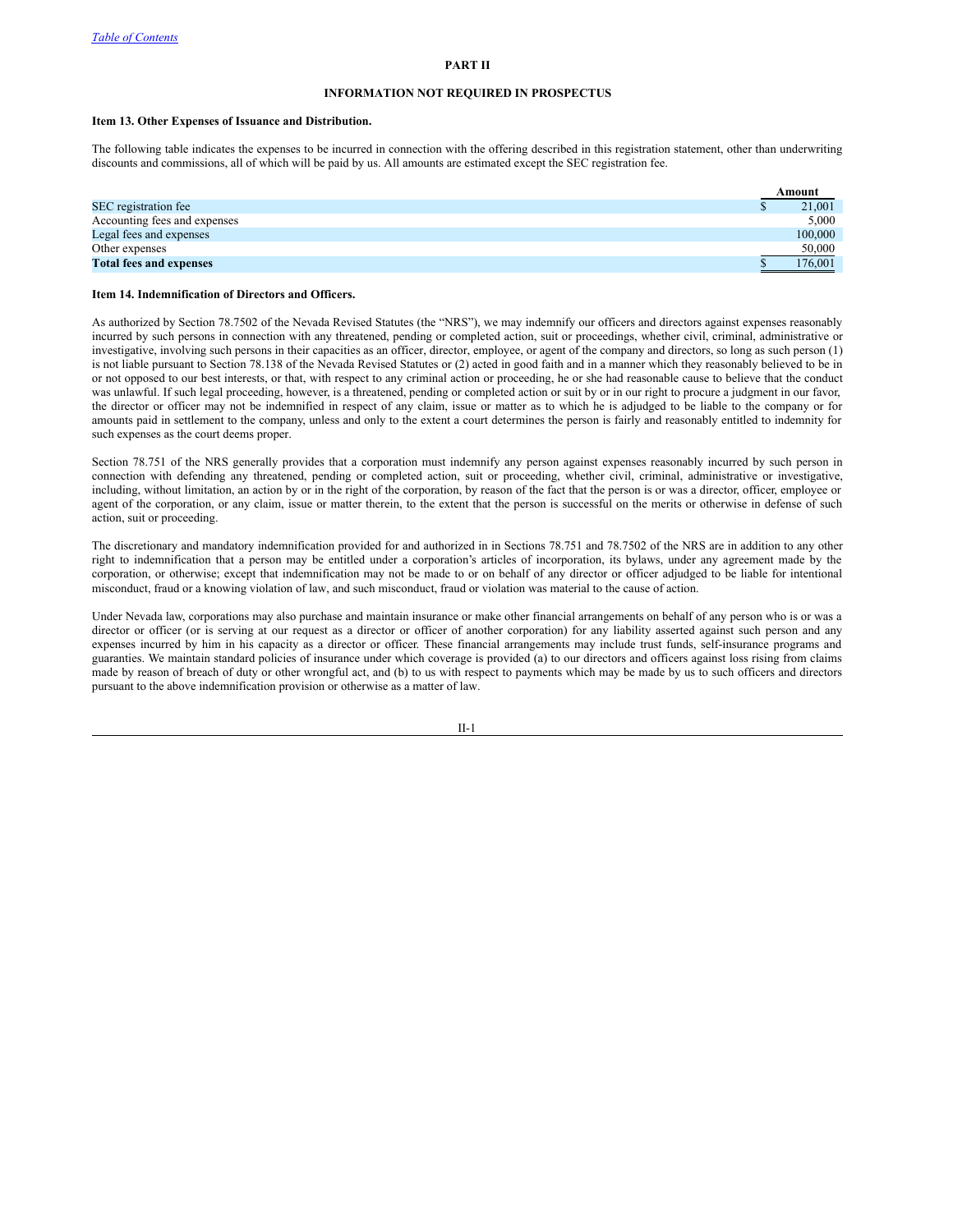Our amended articles of incorporation provide that our directors and officers shall not be personally liable to us or our stockholders for damages for breach of such directors' or officers' fiduciary duty, but do not eliminate liability for acts or omissions which involve intentional misconduct, fraud or a knowing violation of law, or the payment of dividends in violation of the Nevada Revised Statutes. The effect of this provision of our articles of incorporation, as amended, is to eliminate our rights and those of our stockholders (through stockholders' derivative suits on behalf of the Company) to recover damages against a director or officer for breach of the fiduciary duty of care as a director or officer (including breaches resulting from negligent or grossly negligent behavior), except under certain situations described above or defined by statute.

Our bylaws, as amended, provide that we shall indemnify every (i) present or former director, advisory director or officer of us, (ii) any person who while serving in any of the capacities referred to in clause (i) served at our request as a director, officer, partner, venturer, proprietor, trustee, employee, agent or similar functionary of another foreign or domestic corporation, partnership, joint venture, trust, employee benefit plan or other enterprise, and (iii) any person nominated or designated by (or pursuant to authority granted by) the Board of Directors or any committee thereof to serve in any of the capacities referred to in clauses (i) or (ii) (each, an "Indemnitee"). Our bylaws provide that we shall indemnify each Indemnitee against all judgments, penalties (including excise and similar taxes), fines, amounts paid in settlement and reasonable expenses actually incurred by the Indemnitee in connection with any proceeding in which he was, is or is threatened to be named as a defendant or respondent, or in which he was or is a witness without being named a defendant or respondent, by reason, in whole or in part, of his serving or having served, or having been nominated or designated to serve, if it is determined that the Indemnitee (a) conducted himself in good faith, (b) reasonably believed, in the case of conduct in his official capacity, that his conduct was in our best interests and, in all other cases, that his conduct was at least not opposed to our best interests, and (c) in the case of any criminal proceeding, had no reasonable cause to believe that his conduct was unlawful; provided, however, that in the event that an Indemnitee is found liable to us or is found liable on the basis that personal benefit was improperly received by the Indemnitee, the indemnification (i) is limited to reasonable expenses actually incurred by the Indemnitee in connection with the proceeding and (ii) shall not be made in respect of any proceeding in which the Indemnitee shall have been found liable for willful or intentional misconduct in the performance of his duty to us. We believe that the indemnification provisions in our articles of incorporation, as amended, and bylaws, as amended, are necessary to attract and retain qualified persons as directors and officers.

Our bylaws provide that no indemnification shall be made in respect to any proceeding in which such Indemnitee has been (i) found liable on the basis that personal benefit was improperly received by him, whether or not the benefit resulted from an action taken in the Indemnitee's official capacity, or (ii) found liable to us. The termination of any proceeding by judgment, order, settlement or conviction, or on a plea of nolo contendere or its equivalent, is not of itself determinative that the Indemnitee did not meet the requirements set forth in clauses (a), (b) or (c) in the preceding paragraph. An Indemnitee shall be deemed to have been found liable in respect of any claim, issue or matter only after the Indemnitee shall have been so adjudged by a court of competent jurisdiction after exhaustion of all appeals therefrom. Reasonable expenses shall, include, without limitation, all court costs and all fees and disbursements of attorneys' fees for the Indemnitee. The indemnification provided shall be applicable whether or not negligence or gross negligence of the Indemnitee is alleged or proven.

Neither our bylaws nor our articles of incorporation include any specific indemnification provisions for our officers or directors against liability under the Securities Act. Additionally, insofar as indemnification for liabilities arising under the Securities Act may be permitted to directors, officers and controlling persons of the Company pursuant to the foregoing provisions, or otherwise, the Company has been advised that in the opinion of the Commission such indemnification is against public policy as expressed in the Securities Act and is, therefore, unenforceable.

#### **Item 15. Recent Sales of Unregistered Securities.**

The Company issued to one of its preferred stockholders a total of 7,568,617 shares of common stock pursuant to the stockholder's conversion of Series C Preferred Stock into common stock. The sales and issuances of the securities described above have been determined to be exempt from registration under the Securities Act in reliance on Sections 3(a)(9) and 4(a)(2) of the Securities Act, Rule 506 of Regulation D promulgated thereunder and Regulation S promulgated thereunder, as transactions by an issuer not involving a public offering. The preferred stockholder (Discover) has represented that it is an accredited investor, as that term is defined in Regulation D, it is not a U.S. Person, and that it is acquiring the securities for its own account.

The preferred convertible shares Discover exchanged for common stock in 2021 were issued and fully paid for on or prior to December 4, 2018. With respect to its conversions prior to May 13, 2021, Discover submitted legal opinions from its outside counsel to our transfer agent opining that the shares could be resold pursuant to Rule 144, and with respect to its conversions after May 13, 2021, Discover submitted legal opinions opining that the shares could be resold pursuant to Section 4(a)(1) of the Securities Act of 1933.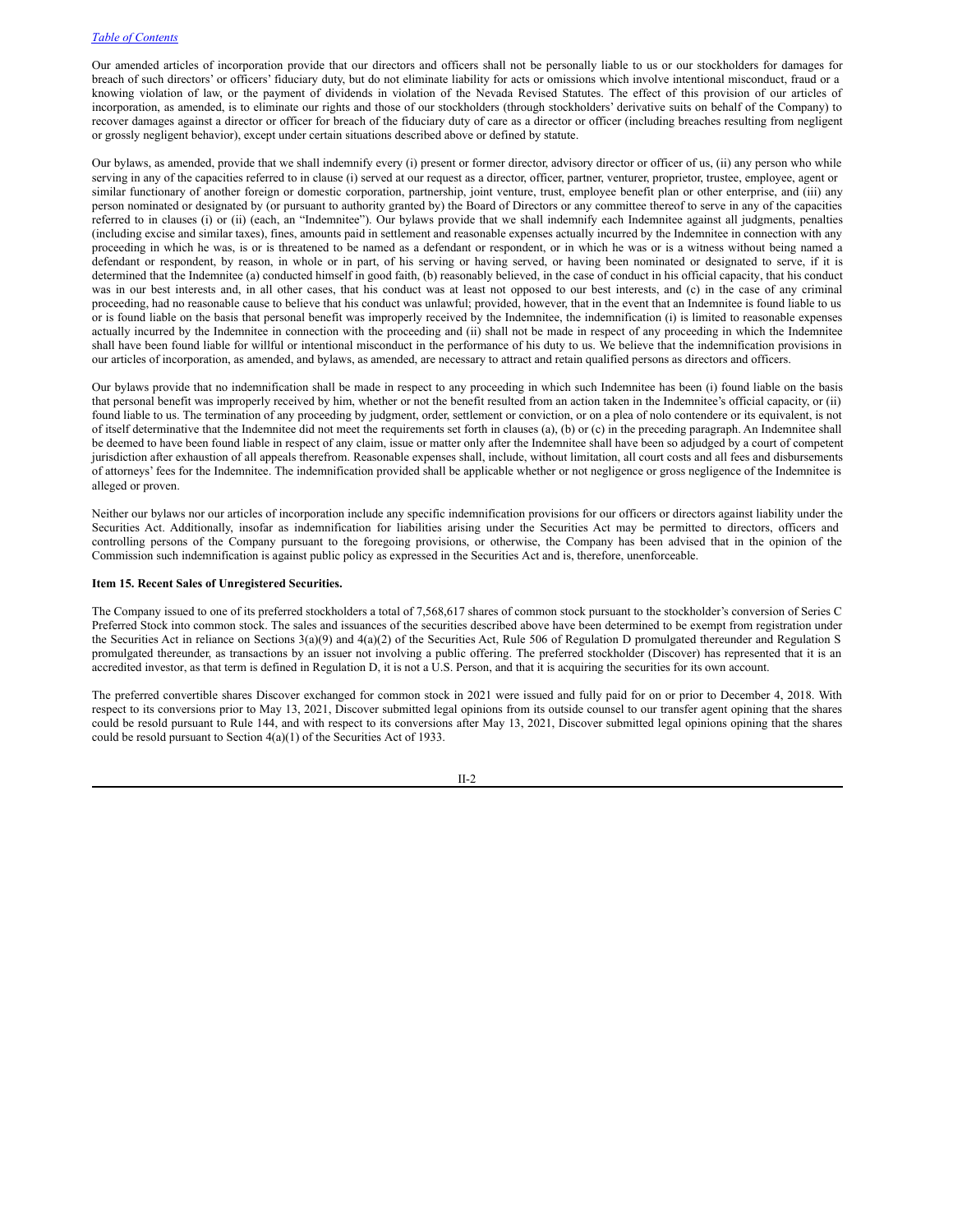# **Item 16. Exhibits and Financial Statement Schedules.**

# *(a) Exhibits***.**

The following exhibits are filed as part of this registration statement:

| <b>Exhibit</b> |                                                                                                                                          |
|----------------|------------------------------------------------------------------------------------------------------------------------------------------|
| <b>Number</b>  | <b>Description of Exhibit</b>                                                                                                            |
| 3.1            | Articles of Incorporation (Filed as Exhibit 3.1 to the Company's Annual Report on Form 10-KSB for the fiscal year ended November 30,     |
|                | 2005 filed with the SEC on February 14, 2006, and incorporated herein by reference) (File No. 000-51414).                                |
| 3.2            | Certificate of Amendment to Articles of Incorporation (Incorporated by reference herein to Exhibit B to the Company's Information        |
|                | Statement on Schedule 14C filed with the SEC on June 1, 2006) (File No. 000-51414).                                                      |
| 3.3            | Certificate of Amendment to Articles of Incorporation (Incorporated by reference herein to Exhibit B to the Company's Information        |
|                | Statement on Schedule 14C filed with the SEC on February 20, 2007) (File No. 000-51414).                                                 |
| 3.4            | Certificate of Amendment to Articles of Incorporation (Incorporated by reference herein to Exhibit B to the Company's Proxy Statement    |
|                | on Schedule 14A filed with the SEC on March 11, 2010) (File No. 001-32508).                                                              |
| 3.5            | Certificate of Amendment to Articles of Incorporation (Filed as Exhibit 3.1 to the Company's Report on Form 8-K, filed with the          |
|                | Commission on January 11, 2011, and incorporated herein by reference) (File No. 001-32508).                                              |
| 3.6            | Certificate of Amendment to Articles of Incorporation (1-for-25 Reverse Stock Split of Common Stock) (Filed as Exhibit 3.1 to the        |
|                | Company's Report on Form 8-K, filed with the Commission on July 2, 2015, and incorporated herein by reference) (File No. 001-            |
|                | 32508).                                                                                                                                  |
| 3.7            | Certificate of Amendment to the Articles of Incorporation, amending the Company's name to "Camber Energy, Inc.", filed with the          |
|                | Secretary of State of Nevada on January 3, 2017 (Filed as Exhibit 3.1 to the Company's Quarterly Report on Form 10-O, filed with the     |
|                | Commission on February 14, 2017, and incorporated herein by reference) (File No. 001-32508).                                             |
| 3.8            | Certificate of Amendment to the Company's Articles of Incorporation to increase the number of our authorized shares of common stock      |
|                | from 200,000,000 to 500,000,000, as filed with the Secretary of State of Nevada on January 10, 2018 (Filed as Exhibit 3.1 to the         |
|                | Company's Report on Form 8-K, filed with the Commission on January 12, 2018 and incorporated herein by reference) (File No. 001-         |
|                | 32508).                                                                                                                                  |
| 3.9            | Certificate of Amendment to Articles of Incorporation (1-for-25 Reverse Stock Split of Common Stock) filed with the Nevada Secretary     |
|                | of State on March 1, 2018, and effective March 5, 2018 (Filed as Exhibit 3.1 to the Company's Report on Form 8-K, filed with the         |
|                | Commission on March 2, 2018 and incorporated herein by reference) (File No. 001-32508).                                                  |
| 3.10           | Certificate of Change Pursuant to Nevada Revised Statutes Section 78.209, as filed by Camber Energy, Inc. with the Secretary of State of |
|                | the State of Nevada on December 20, 2018 (Filed as Exhibit 3.1 to the Company's Report on Form 8-K, filed with the Commission on         |
|                | December 26, 2018 and incorporated herein by reference) (File No. 001-32508).                                                            |
| 3.11           | Certificate of Amendment to the Company's Articles of Incorporation to increase the number of our authorized shares of common stock      |
|                | from 20,000,000 to 250,000,000, as filed with the Secretary of State of Nevada on April 10, 2019 (Filed as Exhibit 3.1 to the Company's  |
|                | Report on Form 8-K, filed with the Commission on April 11, 2019, and incorporated herein by reference) (File No. 001-32508).             |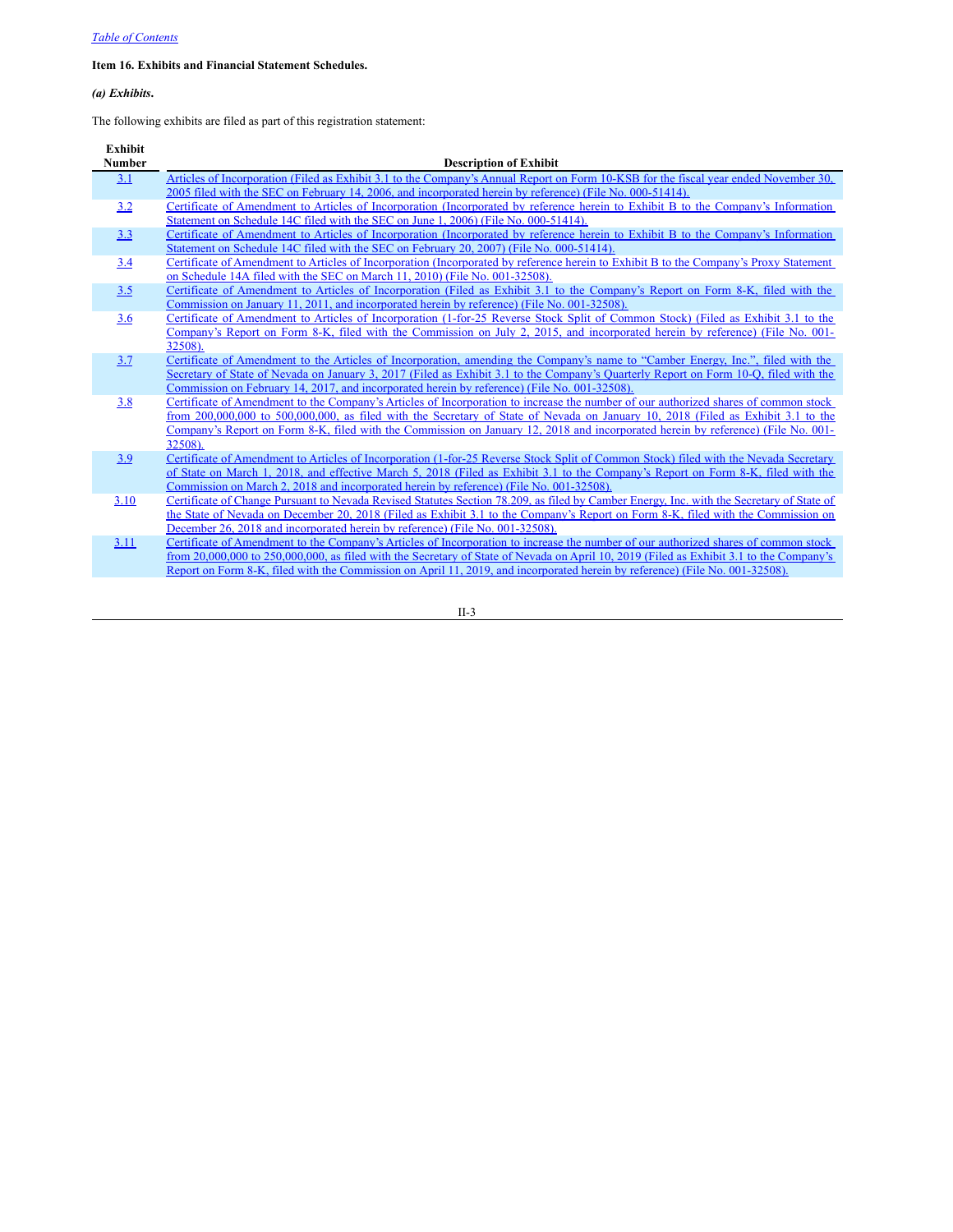- [3.12](http://www.sec.gov/Archives/edgar/data/1309082/000158069519000267/ex3-1.htm) Certificate of Amendment to Articles of [Incorporation](http://www.sec.gov/Archives/edgar/data/1309082/000158069519000267/ex3-1.htm) (1-for-25 Reverse Stock Split of Common Stock) filed with the Nevada Secretary of State on July 3, 2019, and effective July 8, 2019 (Filed as Exhibit 3.1 to the Company's Report on Form 8-K, filed with the Commission on July 8, 2019 and incorporated herein by reference) (File No. 001-32508).
- [3.13](http://www.sec.gov/Archives/edgar/data/1309082/000158069519000270/ex3-1.htm) Camber Energy, Inc. Amended and Restated Certificate of [Designations](http://www.sec.gov/Archives/edgar/data/1309082/000158069519000270/ex3-1.htm) of Preferences, Powers, Rights and Limitations of Series C Redeemable Convertible Preferred Stock as filed with the Secretary of State of Nevada on July 8, 2019 (Filed as Exhibit 3.1 to the Company's Report on Form 8- K, filed with the Commission on July 9, 2019 and incorporated herein by reference) (File No. 001-32508).
- [3.14](http://www.sec.gov/Archives/edgar/data/1309082/000158069519000331/ex3-8.htm) State of Delaware Certificate of Merger of Domestic Corporation Into Domestic Limited Liability Company, filed with the Secretary of State of Delaware on July 10, 2019, and effective July 9, 2019, merging Camber Energy Merger Sub 2, Inc. into Lineal Star Holdings LLC (Filed as Exhibit 3.8 to the Company's Quarterly Report on Form 10-Q, filed with the [Commission](http://www.sec.gov/Archives/edgar/data/1309082/000158069519000331/ex3-8.htm) on August 14, 2019 and incorporated herein by reference) (File No. 001-32508)
- [3.15](http://www.sec.gov/Archives/edgar/data/1309082/000158069519000434/ex3-1.htm) Certificate of Change Pursuant to Nevada Revised Statutes Section 78.209, filed by Camber Energy, Inc. with the Secretary of State of Nevada on October 25, 2019 and effective on October 29, 2019 (Filed as Exhibit 3.1 to the Company's Current Report on Form 8-K, filed with the [Commission](http://www.sec.gov/Archives/edgar/data/1309082/000158069519000434/ex3-1.htm) on October 29, 2019 and incorporated herein by reference) (File No. 001-32508).
- [3.16](http://www.sec.gov/Archives/edgar/data/1309082/000158069520000173/ex3-1.htm) Certificate of Amendment to Articles of [Incorporation](http://www.sec.gov/Archives/edgar/data/1309082/000158069520000173/ex3-1.htm) (Increase in Authorized Common Stock to 25 Million Shares) filed with the Nevada Secretary of State on April 16, 2020, and effective April 16, 2020
- [3.17](http://www.sec.gov/Archives/edgar/data/1309082/000158069520000204/ex3-1.htm) Certificate of Withdrawal of Certificate of Designation of Series A Convertible Preferred Stock filed with the Secretary of State of Nevada on May 15, 2020 (Filed as Exhibit 3.1 to the Company's Report on Form 8-K, filed with the [Commission](http://www.sec.gov/Archives/edgar/data/1309082/000158069520000204/ex3-1.htm) on May 19, 2020, and incorporated herein by reference) (File No. 001-32508).
- [3.18](http://www.sec.gov/Archives/edgar/data/1309082/000158069520000204/ex3-2.htm) Certificate of Withdrawal of Certificate of Designation of Series B Redeemable Convertible Preferred Stock filed with the Secretary of State of Nevada on May 15, 2020 (Filed as Exhibit 3.2 to the Company's Report on Form 8-K, filed with the [Commission](http://www.sec.gov/Archives/edgar/data/1309082/000158069520000204/ex3-2.htm) on May 19, 2020, and incorporated herein by reference) (File No. 001-32508).
- [3.19](http://www.sec.gov/Archives/edgar/data/1309082/000158069520000204/ex3-3.htm) Certificate of Withdrawal of Certificate of Designation of Series D Convertible Preferred Stock filed with the Secretary of State of Nevada on May 15, 2020 (Filed as Exhibit 3.3 to the Company's Report on Form 8-K, filed with the [Commission](http://www.sec.gov/Archives/edgar/data/1309082/000158069520000204/ex3-3.htm) on May 19, 2020, and incorporated herein by reference) (File No. 001-32508).
- [3.20](http://www.sec.gov/Archives/edgar/data/1309082/000158069520000204/ex3-4.htm) Certificate of Withdrawal of Certificate of Designation of Series E Redeemable Convertible Preferred Stock filed with the Secretary of State of Nevada on May 15, 2020 (Filed as Exhibit 3.4 to the Company's Report on Form 8-K, filed with the [Commission](http://www.sec.gov/Archives/edgar/data/1309082/000158069520000204/ex3-4.htm) on May 19, 2020, and incorporated herein by reference) (File No. 001-32508).
- [3.21](http://www.sec.gov/Archives/edgar/data/1309082/000158069520000204/ex3-5.htm) Certificate of Withdrawal of Certificate of Designation of Series F Redeemable Preferred Stock filed with the Secretary of State of Nevada on May 15, 2020 (Filed as Exhibit 3.5 to the Company's Report on Form 8-K, filed with the [Commission](http://www.sec.gov/Archives/edgar/data/1309082/000158069520000204/ex3-5.htm) on May 19, 2020, and incorporated herein by reference) (File No. 001-32508).
- [3.22](http://www.sec.gov/Archives/edgar/data/1309082/000158069516000310/ex3-1.htm) Amended and Restated Bylaws (effective March 29, 2016) (Filed as Exhibit 3.1 to the Company's Report on Form 8-K, filed with the [Commission](http://www.sec.gov/Archives/edgar/data/1309082/000158069516000310/ex3-1.htm) on April 1, 2016, and incorporated herein by reference) (File No. 001-32508).
- [3.23](http://www.sec.gov/Archives/edgar/data/1309082/000147793222000099/cei_ex31.htm) Certificate of [Designations](http://www.sec.gov/Archives/edgar/data/1309082/000147793222000099/cei_ex31.htm) of Preferences, Powers, Rights and Limitations of Series G Redeemable Convertible Preferred Stock, dated December 30, 2021 (Filed as Exhibit 3.1 to the Company's Report on Form 8-K, filed with the Commission on January 5, 2022, and incorporated herein by reference) (File No. 001-32508).
- [5.1](#page-32-0) Opinion of [McDonald](#page-32-0) Carano LLP.
- [10.1](http://www.sec.gov/Archives/edgar/data/1309082/000147793222000099/cei_ex101.htm) Stock Purchase Agreement by and between Camber Energy, Inc. and the Investor Named Therein, dated on or about December 30, 2021 [\(incorporated](http://www.sec.gov/Archives/edgar/data/1309082/000147793222000099/cei_ex101.htm) by reference to Exhibit 10.1 to the registrant's Current Report on Form 8-K filed with the SEC on January 5, 2022).
- [10.2](http://www.sec.gov/Archives/edgar/data/1309082/000147793222000099/cei_ex102.htm) Promissory Notes from the Investor Named Therein in favor of Camber Energy, Inc., payable on March 31, 2022 [\(incorporated](http://www.sec.gov/Archives/edgar/data/1309082/000147793222000099/cei_ex102.htm) by reference to Exhibit 10.2 to the registrant's Current Report on Form 8-K filed with the SEC on January 5, 2022).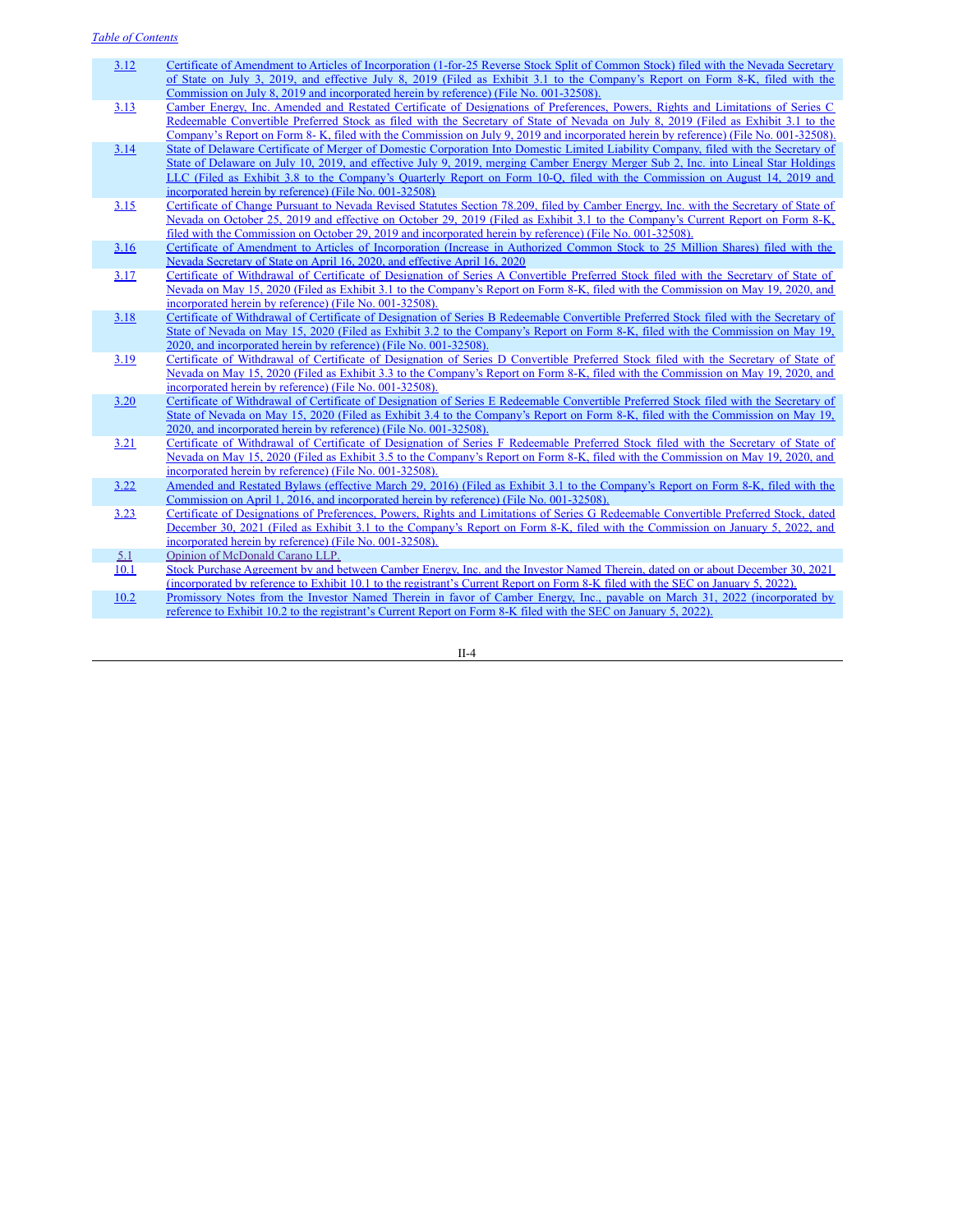| 10.3 | Promissory Notes from the Investor Named Therein in favor of Camber Energy, Inc., payable on June 30, 2022 (incorporated by       |
|------|-----------------------------------------------------------------------------------------------------------------------------------|
|      | reference to Exhibit 10.3 to the registrant's Current Report on Form 8-K filed with the SEC on January 5, 2022).                  |
| 10.4 | Promissory Notes from the Investor Named Therein in favor of Camber Energy, Inc., payable on September 30, 2022 (incorporated by  |
|      | reference to Exhibit 10.4 to the registrant's Current Report on Form 8-K filed with the SEC on January 5, 2022).                  |
| 10.5 | Promissory Notes from the Investor Named Therein in favor of Camber Energy, Inc., payable on December 31, 2022 (incorporated by   |
|      | reference to Exhibit 10.5 to the registrant's Current Report on Form 8-K filed with the SEC on January 5, 2022).                  |
| 10.6 | Warrant Agreement issued by Camber Energy, Inc. to the Investor Named Therein, dated on or about December 31, 2021 (incorporated  |
|      | by reference to Exhibit 10.6 to the registrant's Current Report on Form 8-K filed with the SEC on January 5, 2022).               |
| 10.7 | Camber Energy, Inc. Amended and Restated 2014 Stock Incentive Plan (Filed as Exhibit 4.1 to the Company's Report on Form 8-K,     |
|      | filed with the Commission on February 22, 2019, and incorporated herein by reference) (File No. 001-32508).                       |
| 10.8 | Loan Agreement by and between Camber Energy, Inc. and the Investor Named Therein, dated December 24, 2021 (Filed as Exhibit 10.1) |
|      | to the Company's Report on Form 8-K, filed with the Commission on December 27, 2021, and incorporated herein by reference) (File  |
|      | No. 001-32508).                                                                                                                   |
| 21.1 | <b>List of Subsidiaries</b>                                                                                                       |
| 23.1 | Consent of Turner, Stone & Company, L.L.P.                                                                                        |
| 23.2 | Consent of McDonald Carano LLP (included in Exhibit 5.1).                                                                         |
| 24.1 | Power of Attorney (included on signature page).                                                                                   |
| 107  | Filing Fee Table.                                                                                                                 |
|      |                                                                                                                                   |

# **(b) Financial Statement Schedules.**

All schedules have been omitted because they are not required or are not applicable, or the information is otherwise set forth in the consolidated financial statements and related notes included or incorporated by reference in this registration statement.

#### **Item 17. Undertakings**

The undersigned hereby undertakes:

(a) To file, during any period in which offers or sales are being made, a post-effective amendment to this registration statement:

(1) to include any prospectus required by section  $10(a)(3)$  of the Securities Act of 1933;

(2) to reflect in the prospectus any facts or events arising after the effective date of this registration statement (or the most recent posteffective amendment thereof) which, individually or in the aggregate, represent a fundamental change in the information set forth in the registration statement. Notwithstanding the foregoing, any increase or decrease in volume of securities offered (if the total dollar value of securities offered would not exceed that which was registered) and any deviation from the low or high end of the estimated maximum offering range may be reflected in the form of prospectus filed with the Securities and Exchange Commission pursuant to Rule 424(b) if, in the aggregate, the changes in volume and price represent no more than a 20 percent change in the maximum aggregate offering price set forth in the "Calculation of Registration Fee" table in the effective registration statement; and

(3) to include any material information with respect to the plan of distribution not previously disclosed in the registration statement or any material change to such information in the registration statement.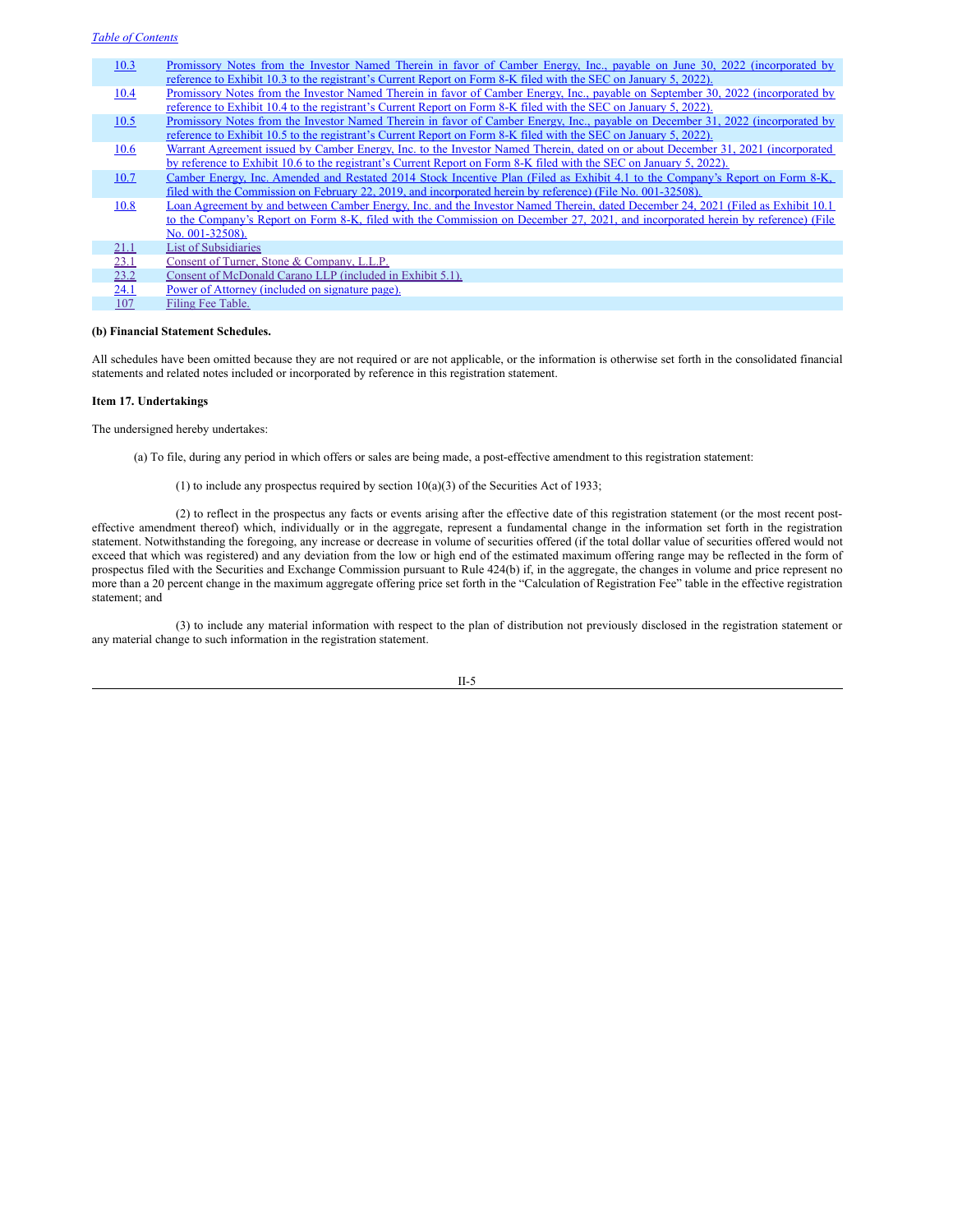(b) That, for the purpose of determining any liability under the Securities Act of 1933, each such post-effective amendment shall be deemed to be a new registration statement relating to the securities offered therein, and the offering of such securities at that time shall be deemed to be the initial bona fide offering thereof.

(c) To remove from registration by means of a post-effective amendment any of the securities being registered which remain unsold at the termination of the offering.

(d) That, for the purpose of determining liability under the Securities Act of 1933 to any purchaser, each prospectus filed pursuant to Rule 424(b) as part of a registration statement relating to an offering, other than registration statements relying on Rule 430B or other than prospectuses filed in reliance on Rule 430A, shall be deemed to be part of and included in the registration statement as of the date it is first used after effectiveness; *provided, however*, that no statement made in a registration statement or prospectus that is part of the registration statement or made in a document incorporated or deemed incorporated by reference into the registration statement or prospectus that is part of the registration statement will, as to a purchaser with a time of contract of sale prior to such first use, supersede or modify any statement that was made in the registration statement or prospectus that was part of the registration statement or made in any such document immediately prior to such date of first use.

(e) That, for purposes of determining any liability under the Securities Act of 1933, each filing of the registrant's annual report pursuant to section 13(a) or section 15(d) of the Securities Exchange Act of 1934 that is incorporated by reference in the registration statement shall be deemed to be a new registration statement relating to the securities offered therein, and the offering of such securities at that time shall be deemed to be the initial bona fide offering thereof.

(f) Insofar as indemnification for liabilities arising under the Securities Act of 1933 may be permitted to directors, officers and controlling persons of the registrant pursuant to the provisions referenced in Item 14 of this registration statement, or otherwise, the registrant has been advised that in the opinion of the Securities and Exchange Commission such indemnification is against public policy as expressed in the Act and is, therefore, unenforceable. In the event that a claim for indemnification against such liabilities (other than the payment by the registrant of expenses incurred or paid by a director, officer, or controlling person of the registrant in the successful defense of any action, suit or proceeding) is asserted by such director, officer or controlling person in connection with the securities being registered hereunder, the registrant will, unless in the opinion of its counsel the matter has been settled by controlling precedent, submit to a court of appropriate jurisdiction the question of whether such indemnification by it is against public policy as expressed in the Act and will be governed by the final adjudication of such issue.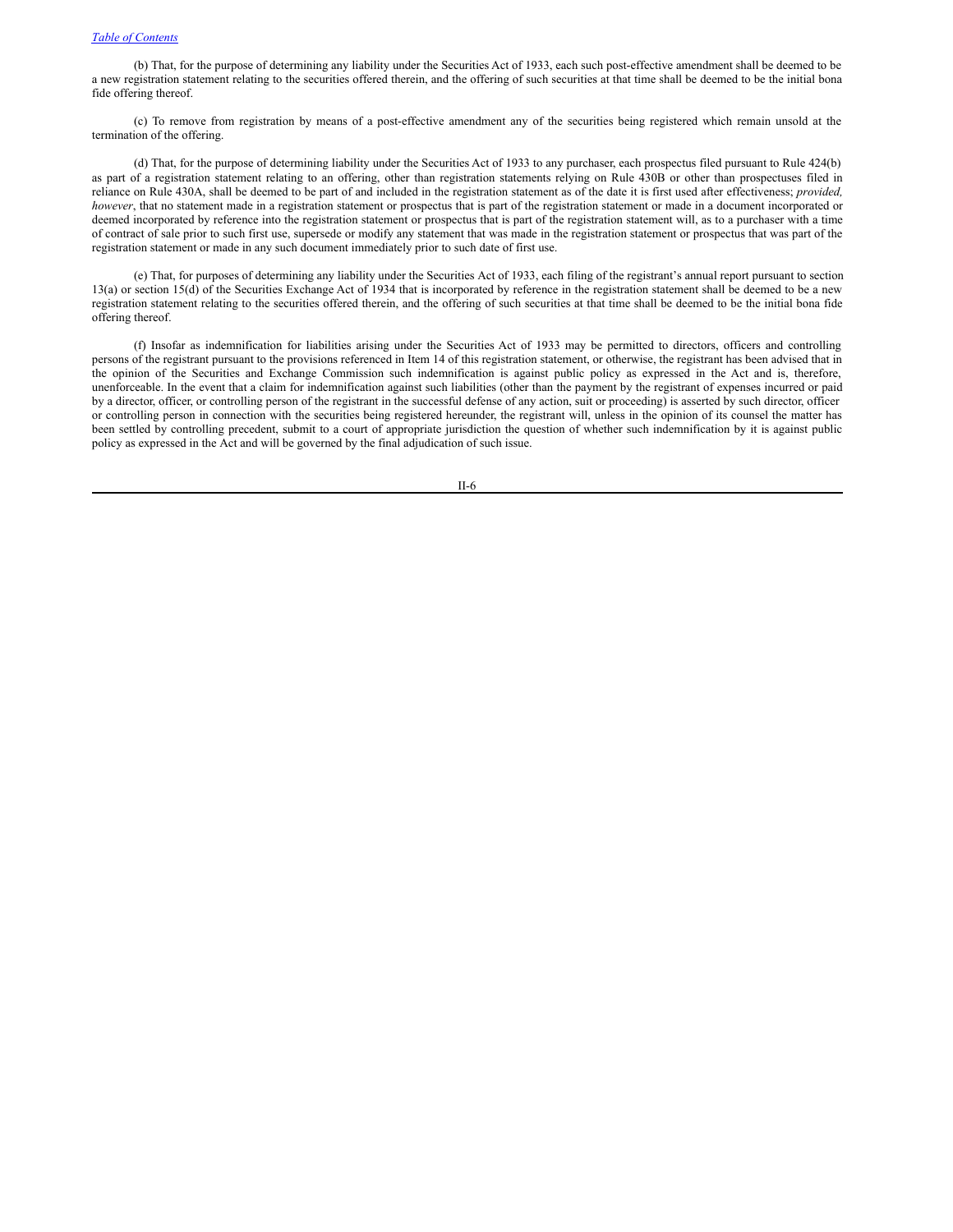#### **SIGNATURES**

Pursuant to the requirements of the Securities Act of 1933, the registrant has duly caused this registration statement on Form S-1 to be signed on its behalf by the undersigned, thereunto duly authorized in the Houston, State of Texas, on June 17, 2022.

# **Camber Energy, Inc.**

By: */s/ James A. Doris*

Name: James A. Doris Title: Chief Executive Officer and Director

# <span id="page-30-0"></span>**POWER OF ATTORNEY**

KNOW ALL MEN BY THESE PRESENTS, that each person whose signature appears below constitutes and appoints James A. Doris and Frank W. Barker, Jr., and each of them, his true and lawful attorneys-in-fact and agents, with full power to act separately and full power of substitution and resubstitution, for him and in his name, place and stead, in any and all capacities, to sign any and all amendments (including post-effective amendments) to this registration statement and all additional registration statements pursuant to Rule 462(b) of the Securities Act of 1933, as amended, and to file the same, with all exhibits thereto, and all other documents in connection therewith, with the Securities and Exchange Commission, granting unto each said attorney-in-fact and agent full power and authority to do and perform each and every act in person, hereby ratifying and confirming all that said attorneysin-fact and agents or either of them or his or their substitute or substitutes may lawfully do or cause to be done by virtue hereof.

Pursuant to the requirements of the Securities Act of 1933, this registration statement has been signed by the following persons in the capacities indicated on June 17, 2022.

| Signature                                               | Title                                                                                        | Date          |  |  |  |
|---------------------------------------------------------|----------------------------------------------------------------------------------------------|---------------|--|--|--|
| /s/ James A. Doris<br>James A. Doris                    | Chief Executive Officer and Director<br>(Principal Executive Officer)                        | June 17, 2022 |  |  |  |
| $\sqrt{s}$ Frank W. Barker, Jr.<br>Frank W. Barker, Jr. | Chief Financial Officer<br>(Principal Financial Officer and Principal<br>Accounting Officer) | June 17, 2022 |  |  |  |
| /s/ Fred S. Zeidman<br>Fred S. Zeidman                  | Director                                                                                     | June 17, 2022 |  |  |  |
| /s/ James Miller<br>James Miller                        | Director                                                                                     | June 17, 2022 |  |  |  |
| /s/ Robert Green<br>Robert Green                        | Director                                                                                     | June 17, 2022 |  |  |  |
|                                                         | $II-7$                                                                                       |               |  |  |  |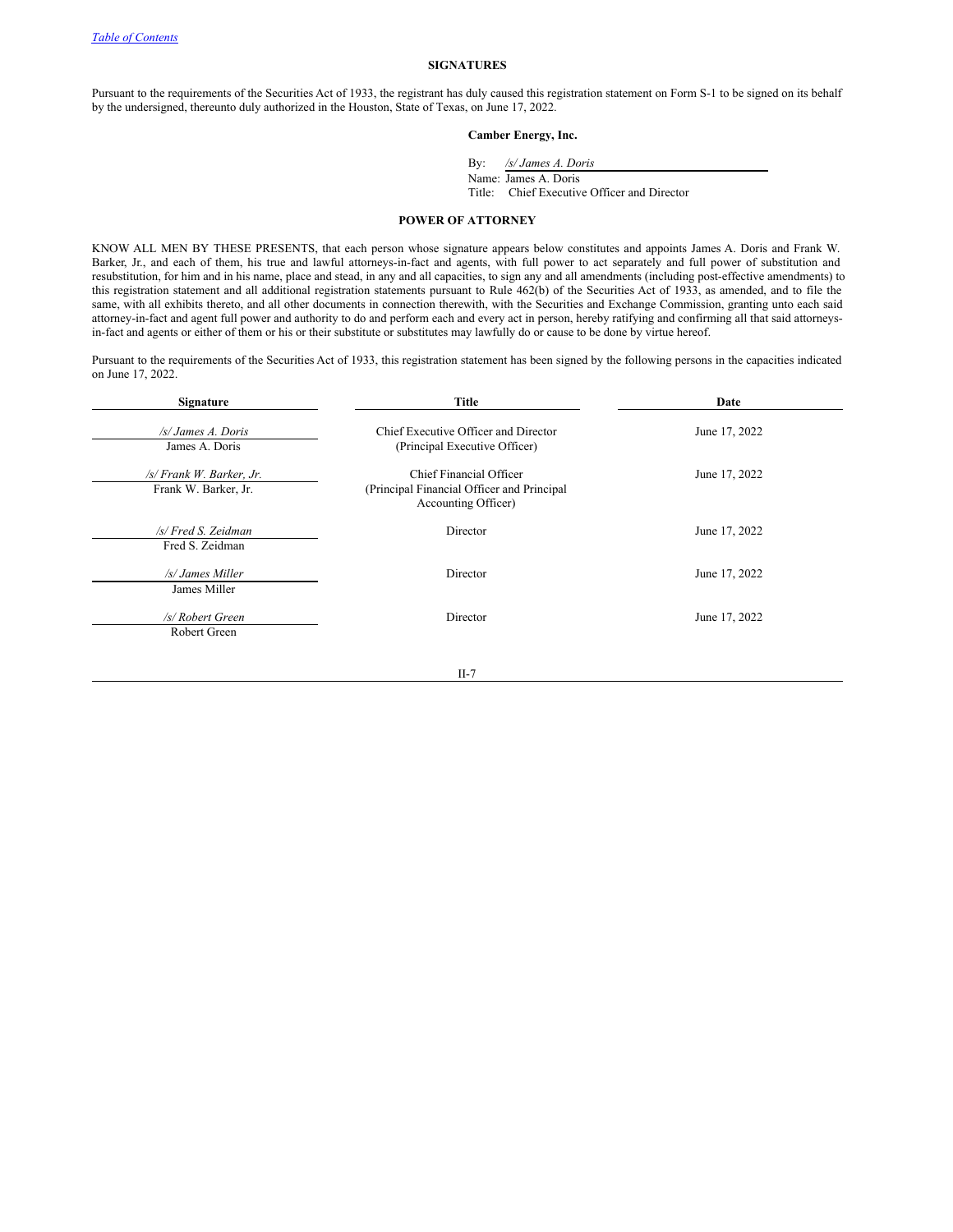Camber Energy, Inc. 15915 Katy Freeway, Suite 450 Houston, Texas 77094

Re: Registration Statement of Camber Energy, Inc.

#### Ladies and Gentlemen:

We have acted as special Nevada counsel to Camber Energy, Inc., a Nevada corporation (the "Company"), in connection with a Registration Statement on Form S-1 (the "Registration Statement") filed on or about this date by the Company with the U.S. Securities and Exchange Commission (the 'SEC") under the Securities Act of 1933, as amended (the "Securities Act"), for the proposed resale from time to time by the Selling Stockholders (as defined below) of up to an aggregate of 462,346,364 shares of common stock, par value \$0.001 per share, of the Company (the "Common Stock"), consisting of: (i) an aggregate of up to  $150,000,000$  shares of Common Stock (the "Warrant Shares") issuable upon full exercise of (x)  $100,000,000$  common stock warrants (the "Antilles Warrants") issued by the Company to certain of the Selling Stockholders pursuant to that certain Stock Purchase Agreement (the "Stock Purchase Agreement"), dated as of December 30, 2021, between the Company and Antilles Family Office, LLC (the "Antilles") and (y) 50,000,000 common stock warrants (the "Discover Warrants" and, together with the Antilles Warrants, the "Warrants") issued by the Company to certain of the Selling Stockholders pursuant to that certain Loan Agreement (the "Loan Agreement"), dated as of December 24, 2021, between the Company and Discover Growth Fund, LLC ("Discover"); (ii) an aggregate of up to 295,679,697 shares of Common Stock (the 'Preferred Conversion Shares") issuable upon full conversion of 5,272 shares of Series G Convertible Preferred Stock, par value \$0.001 per share, of the Company (the "Series G Preferred Stock"), issued by the Company to certain of the Selling Stockholders pursuant to the Stock Purchase Agreement; and (iii) up to 16,666,667 shares of Common Stock (the "Loan Conversion Shares") issuable upon full conversion of a loan in the principal amount of \$25,000,000 (the 'Convertible Loan''), including accruable interest thereon, pursuant to the Loan Agreement. The Warrant Shares, the Preferred Conversion Shares, and the Loan Conversion Shares are collectively referred to herein as the "Shares." Antilles and Discover (or their respective pledgees, donees, transferees or other successors-ininterest, as the case may be) are each referred to herein as a "Selling Stockholder" and collectively as the "Selling Stockholders."

Nothing herein shall be deemed an opinion as to the laws of any jurisdiction other than the State of Nevada.

In connection with this opinion, we have examined and relied upon the originals or copies certified or otherwise identified to our satisfaction of the documents listed below:

- (a) A Certificate of Existence with Status in Good Standing relating to the Company, issued by the Nevada Secretary of State on June 16, 2022.
- (b) The Articles of Incorporation of the Company, and all amendments thereto, certified by an officer of the Company on the date hereof.
- (c) The Certificate of Designations of Preferences, Powers, Rights and Limitations of Series G Redeemable Convertible Preferred Stock, and all amendments thereto (the "Certificate of Designation")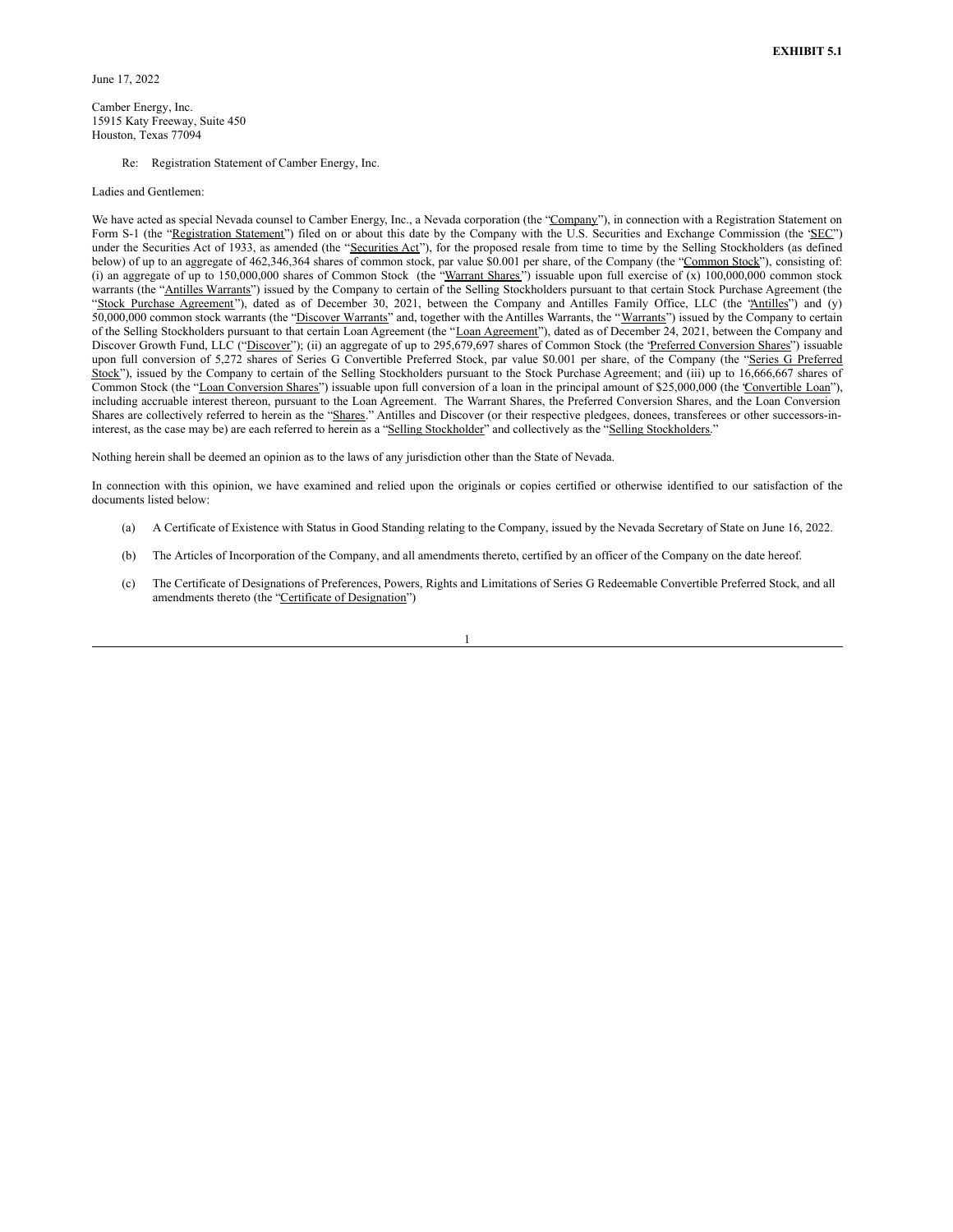- <span id="page-32-0"></span>(d) The Bylaws of the Company, and all amendments thereto, certified by an officer of the Company on the date hereof.
- (e) Resolutions of the Board of Directors of the Company, as provided to us and certified by an officer of the Company on the date hereof, relating to, among other things, the (i) issuance of the Warrants, the Warrant Shares, the Series G Preferred Stock, the Preferred Conversion Shares, the Convertible Loan, and the Loan Conversion Shares; and (ii) the registration of the Warrant Shares, the Preferred Conversion Shares, and the Loan Conversion Shares.
- (f) The Registration Statement.

We have not reviewed, and express no opinion as to, any instrument or agreement referred to or incorporated by reference in the foregoing documents.

We have also examined originals or copies of such other corporate records, certificates of corporate officers and public officials and other agreements and documents as we have deemed necessary or advisable for purposes of this opinion letter. We have assumed the authenticity of all documents submitted to us as originals, the genuineness of all signatures, the legal capacity of all persons and the conformity with the original documents of any copies thereof submitted to us for examination. As to facts relevant to the opinion expressed herein, we have relied without independent investigation or verification upon, and assumed the accuracy and completeness of, certificates, letters and oral and written statements and representations of public officials and officers and other representatives of the Company. For purposes of the opinions set forth herein, we have assumed that the Warrants, the shares of Series G Preferred Stock, and Convertible Loan have each been duly executed and delivered by the Company to the applicable Selling Stockholders (or their predecessors-in-interest, as applicable) against payment therefor pursuant to the Stock Purchase Agreement, the Certificate of Designation, and the Loan Agreement, as applicable.

Based upon the foregoing and in reliance thereon, and subject to the qualifications, limitations, exceptions and assumptions set forth herein, it is our opinion that:

- 1. The Warrant Shares, when issued upon exercise of the Warrants upon payment to the Company of the required consideration in accordance therewith, will be duly authorized, validly issued, fully paid, and non-assessable shares of Common Stock, so long as, at the time of issuance (a) the Company has sufficient shares of its authorized Common Stock available for such issuance, and (b) the certificates representing the Warrant Shares conform to the specimen thereof examined by us and have been properly executed and delivered in accordance with Nevada law.
- 2. The Preferred Conversion Shares, when issued upon conversion of the shares of Series G Preferred Stock in accordance with the Certificate of Designation, will be duly authorized, validly issued, fully paid, and non-assessable shares of Common Stock, so long as, at the time of issuance (a) the Company has sufficient shares of its authorized Common Stock available for such issuance, and (b) the certificates representing the Preferred Conversion Shares conform to the specimen thereof examined by us and have been properly executed and delivered in accordance with Nevada law; and
- 3. The Loan Conversion Shares, when issued upon conversion of the Convertible Loan in accordance with the Loan Agreement, will be duly authorized, validly issued, fully paid, and non-assessable shares of Common Stock, so long as, at the time of issuance (a) the Company has sufficient shares of its authorized Common Stock available for such issuance, and (b) the certificates representing the Loan Conversion Shares conform to the specimen thereof examined by us and have been properly executed and delivered in accordance with Nevada law.

 $\overline{\mathcal{L}}$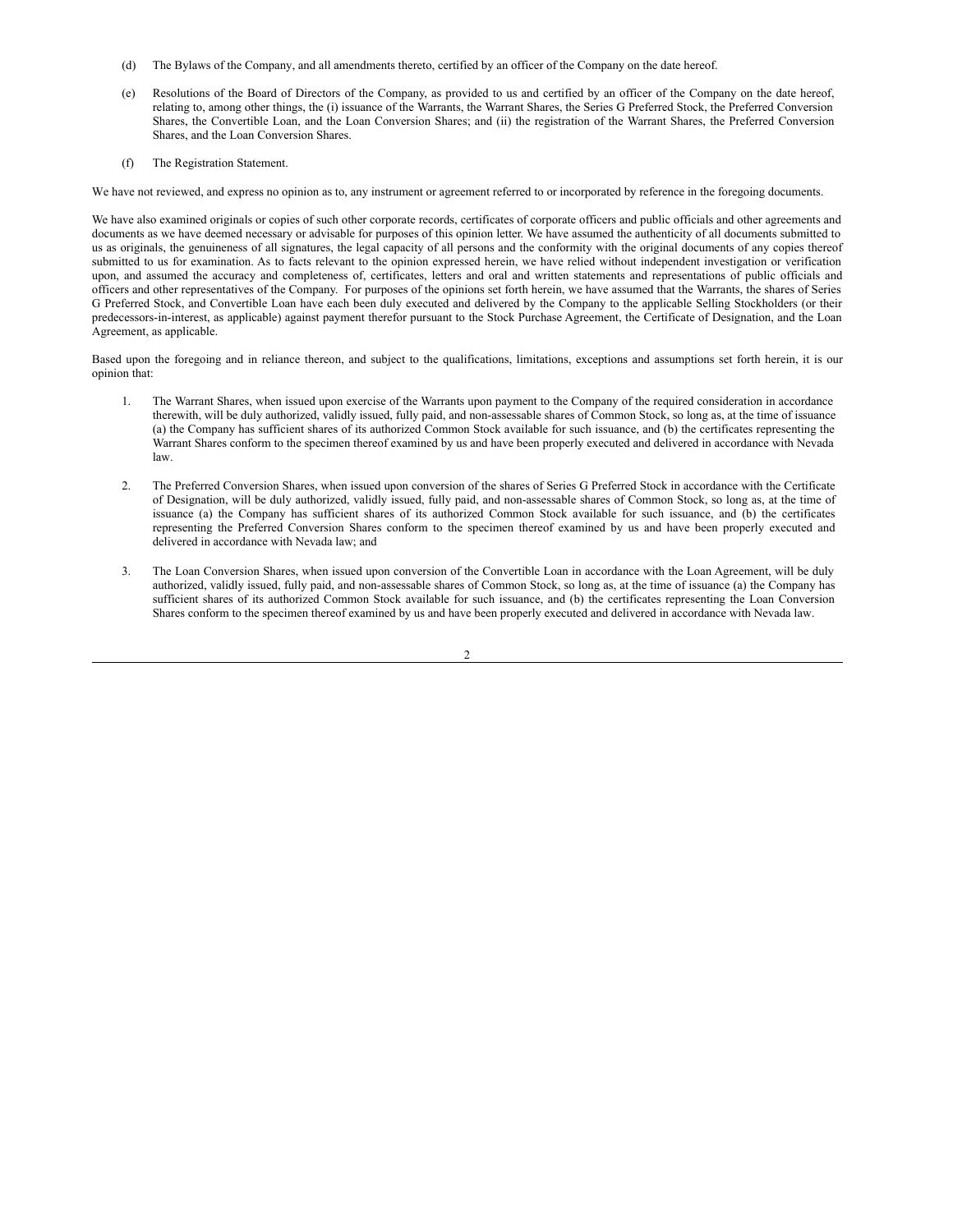This opinion letter is intended solely for use in connection with the filing of the Registration Statement and the registration of the Warrant Shares, the Preferred Conversion Shares, and the Loan Conversion Shares, as described in the Registration Statement.

We are qualified to practice law in the State of Nevada. The opinions set forth herein are expressly limited to the effect of the general corporate laws of the State of Nevada as in effect as of the date hereof and we do not purport to be experts on, or to express any opinion herein concerning, or to assume any responsibility as to the applicability to or the effect on any of the matters covered herein of, the laws of any other jurisdiction or, in the case of Nevada, any other laws, including any matters of municipal law or the laws of any local agencies within any state. We express no opinion concerning, and we assume no responsibility as to laws or judicial decisions related to, or any orders, consents or other authorizations or approvals as may be required by, any federal laws or regulations, including any federal securities laws or regulations, or any state securities or "blue sky" laws or regulations.

This opinion is issued in the State of Nevada. By issuing this opinion, McDonald Carano LLP (i) shall not be deemed to be transacting business in any other state or jurisdiction other than the State of Nevada and (ii) does not consent to the jurisdiction of any state other than the State of Nevada. Any claim or cause of action arising out of the opinion expressed herein must be brought in the State of Nevada. Your acceptance of this opinion shall constitute your agreement to the foregoing.

We consent to your filing this opinion as an exhibit to the Registration Statement and to the reference to our firm contained under the heading "Legal Matters." This opinion letter is rendered as of the date first written above and we disclaim any obligation to advise you of facts, circumstances, events or developments which hereafter may be brought to our attention and which may alter, affect or modify the opinion expressed herein. Our opinion is expressly limited to the matters set forth above and we render no opinion, whether by implication or otherwise, as to any other matters relating to the Company.

Very truly yours,

/s/ McDonald Carano LLP

MCDONALD CARANO LLP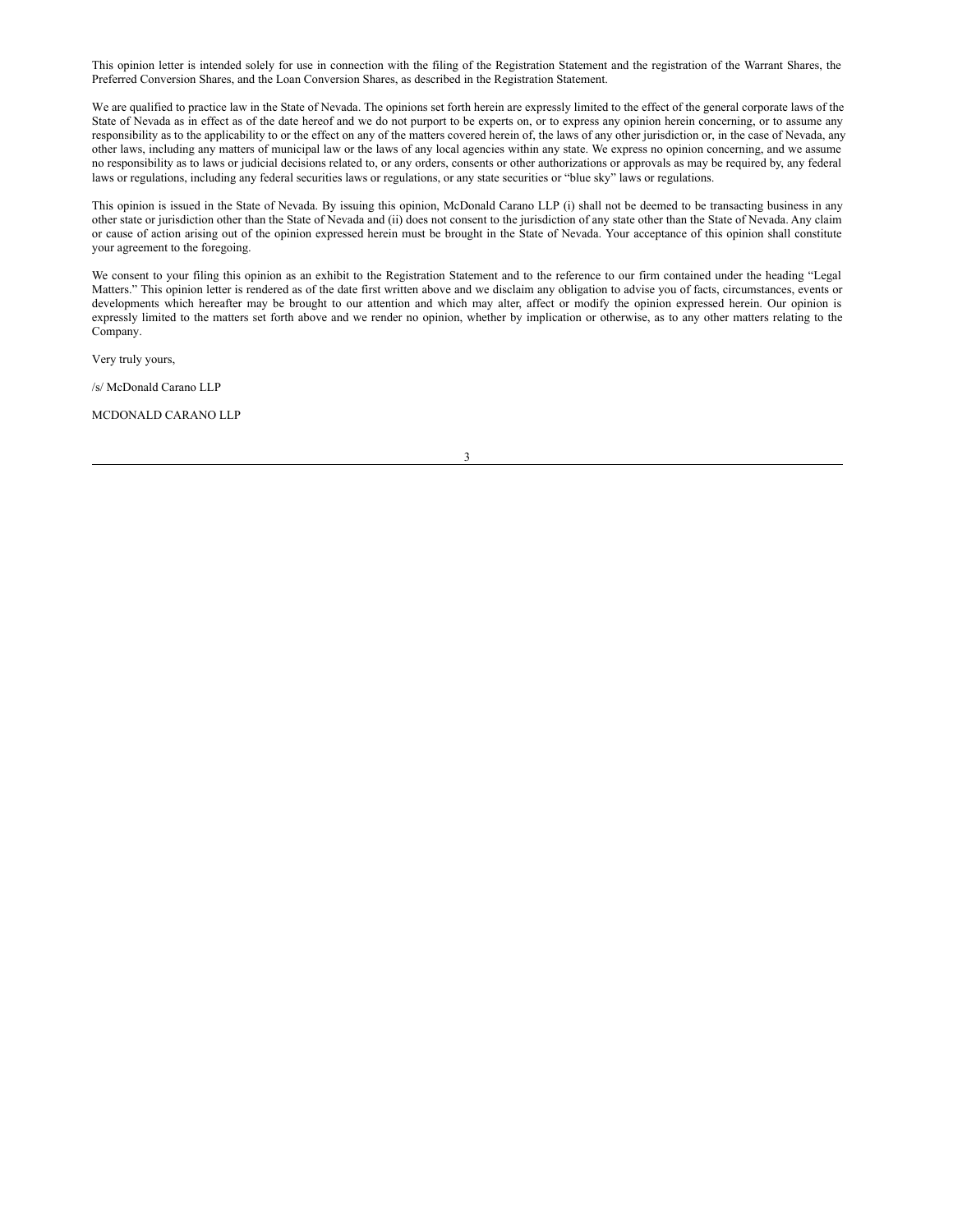# **Subsidiaries**

<span id="page-34-0"></span>CE Operating, LLC, an Oklahoma limited liability company, which is wholly-owned.

C E Energy LLC, a Texas limited liability company, which is wholly-owned.

Viking Energy Group, Inc., a Nevada company, of which Camber owns approx. 60.9% of Viking's issued and outstanding shares of common stock.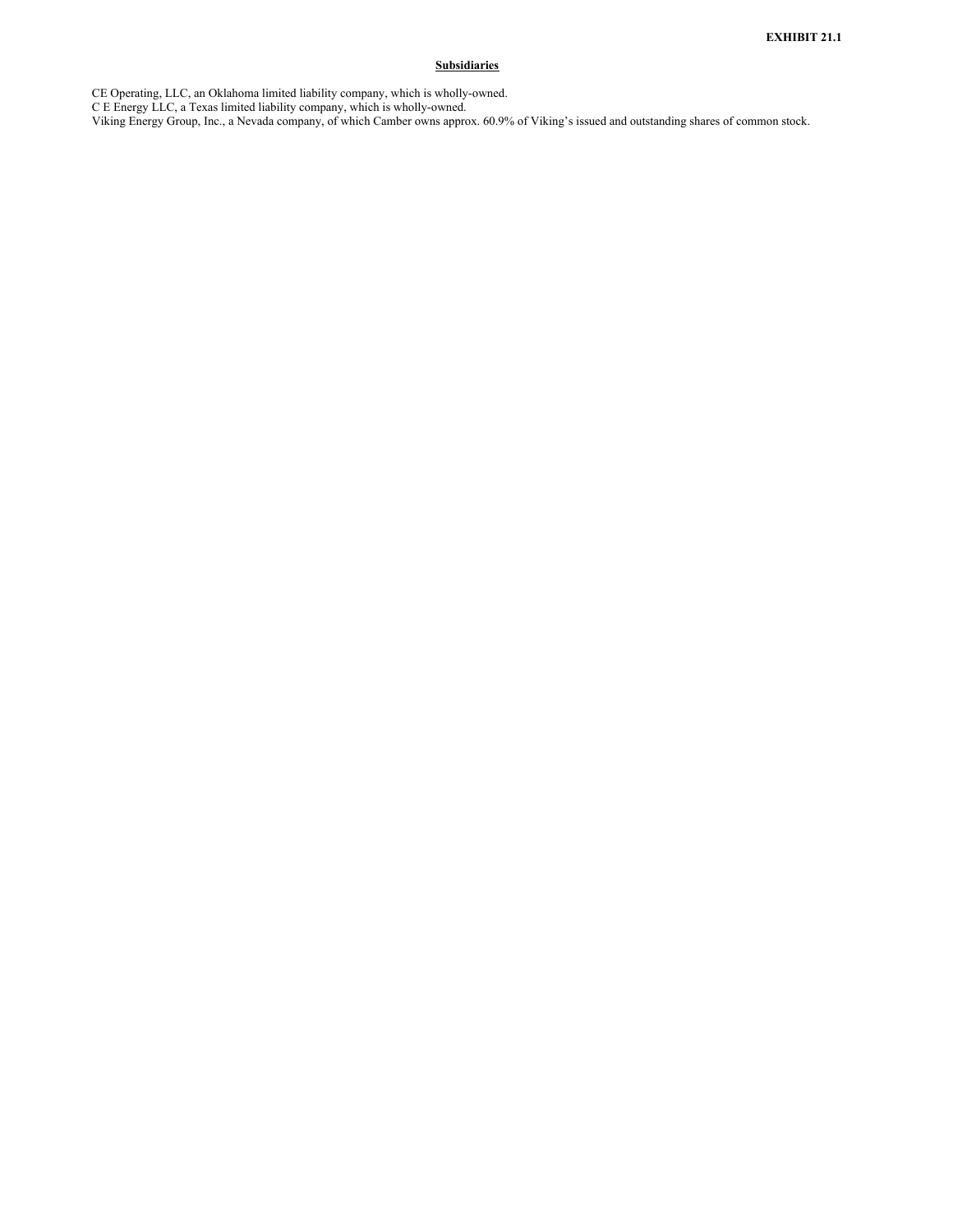*Your Vision Our Focus*



# **CONSENT OF INDEPENDENT REGISTERED PUBLIC ACCOUNTING FIRM**

<span id="page-35-0"></span>We have issued our report dated May 19, 2022, with respect to the consolidated financial statements of Camber Energy, Inc. incorporated by reference in this Registration Statement and Prospectus (Registration No. 333-). We consent to the use of the aforementioned report in the Registration Statement and Prospectus, and to the use of our name as it appears under the caption "Experts."

/s/ Turner, Stone & Company, L.L.P.

Dallas, Texas June 17, 2022

# Turner, Stone & Company, L.L.P. Accountants and Consultants

12700 Park Central Drive, Suite 1400 Dallas, Texas 75251 Telephone: 972-239-1660 ⁄ Facsimile: 972-239-1665 Toll Free: 877-853-4195 Web site: turnerstone.com